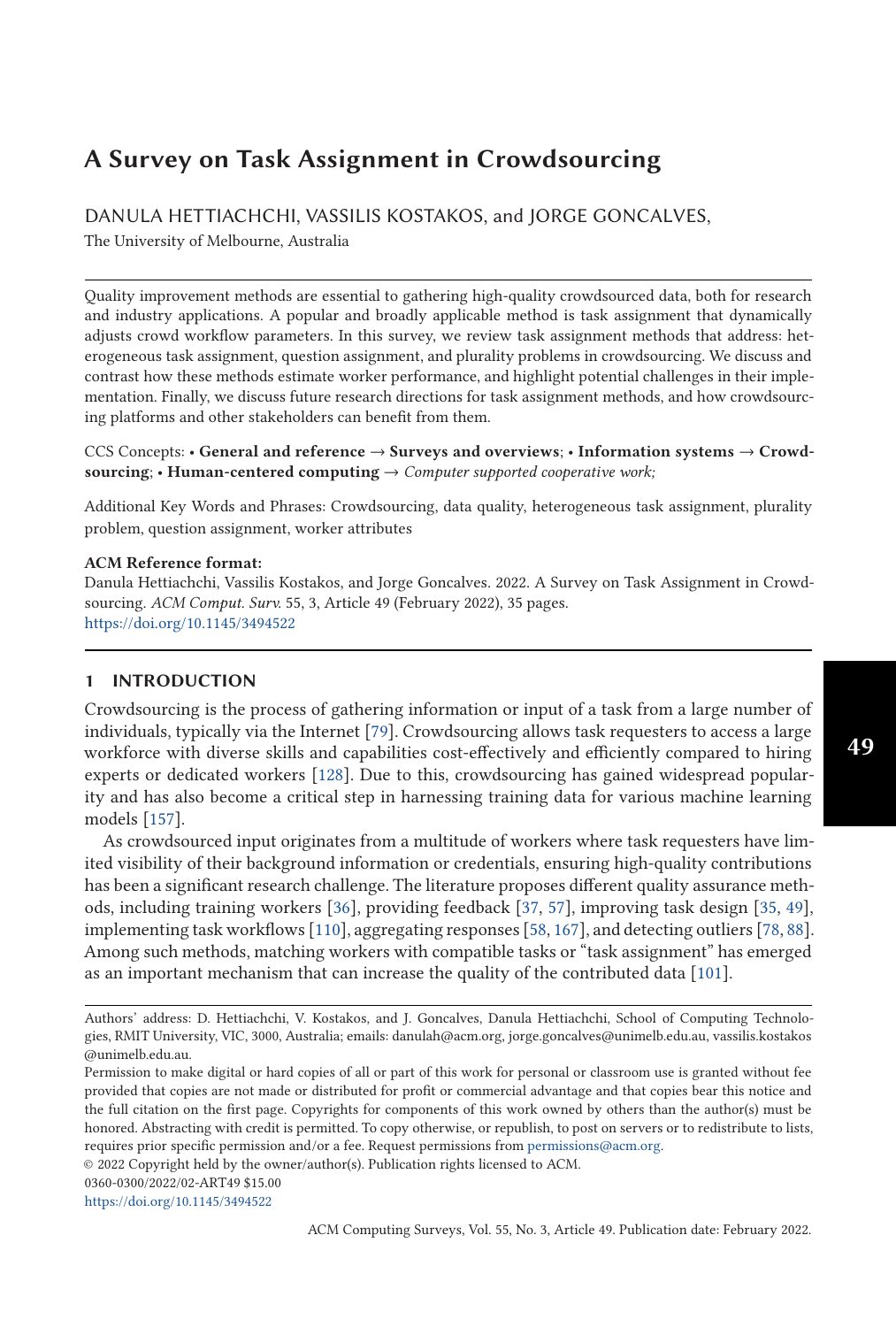While there exist several other surveys related to data quality in crowdsourcing [\[23,](#page-27-0) [108,](#page-31-0) [157,](#page-34-0) [164\]](#page-34-0), none of them extensively review assignment methods. Our review provides an overview of data quality improvement approaches in crowdsourcing, organised under pre-execution, online, and post-processing methods. Then, we dive deep into task assignment approaches. Particularly, we discuss different methods of modelling and estimating worker performance that takes place prior to the task assignment step. We also distinguish question assignment (match individual questions within the task based on factors like question difficulty, worker quality and current answer confidence) from heterogeneous task assignment where we match workers to specific types of tasks (e.g., image classification, sentiment analysis).

Optimum task assignment is a challenging endeavour due to variations in crowd tasks, the inconsistencies with the availability and the diversity of the worker population. Therefore, researchers present various methods that utilise historic worker data [\[123\]](#page-32-0), current answer distribution [\[43,](#page-28-0) [98\]](#page-31-0), gold-standard questions (questions with known answers) [\[84\]](#page-30-0), worker attributes [\[52,](#page-28-0) [95\]](#page-31-0), and behavioural data [\[65,](#page-29-0) [142\]](#page-33-0). Our review sheds light on how these different methods perform under different scenarios. Furthermore, we discuss broader challenges and limitations of assignment approaches and present future directions for research on task assignment.

Overall, our survey makes the following contributions:

- We provide a detailed overview on existing crowdsourcing data quality improvement techniques that aim to match workers with compatible tasks and questions.
- We identify and review specific methods that address task assignment, question assignment, and plurality problems.
- We discuss challenges in employing different worker performance estimation and assignment methods in a crowdsourcing platform.

### **1.1 Outline of the Survey**

Section 2 describes the method followed in selecting the literature included in this survey. Section [3](#page-3-0) briefly reviews data quality improvement methods in crowdsourcing, and Section [4](#page-7-0) defines the four task assignment problems that we discuss in the survey. Section [5](#page-9-0) elaborates on worker performance modelling and estimation methods, which are two critical steps of task assignment. Then, Section [6](#page-15-0) summarises task assignment approaches, including heterogeneous task assignment, question assignment, the plurality problem, and budget allocation methods. Section [7](#page-24-0) provides an overview of existing crowdsourcing platforms and their available task assignment methods. Finally, Sections [8](#page-24-0) and [9](#page-26-0) provide future directions on data quality research in crowdsourcing and concluding remarks of our survey.

#### **2 LITERATURE SELECTION**

#### **2.1 Background and Motivation**

We note several related surveys that capture different elements of crowdsourcing. Daniel et al. [\[23\]](#page-27-0) look at overarching quality enhancement mechanisms in crowdsourcing. Their survey organises literature under three segments: quality model, which describes different quality dimensions, quality assessment methods, and quality assurance actions. While Daniel et al. [\[23\]](#page-27-0) summarise task assignment methods, they are not analysed in detail due to the broader scope of their survey.

Zheng et al. [\[167\]](#page-34-0) examine 17 truth inference techniques such as majority vote, Zencrowd [\[26\]](#page-27-0), and Minimax [\[169\]](#page-34-0). The survey also presents an evaluation of different methods using five real work datasets. The primary focus of our survey lies outside truth inference methods. However, we provide a summary of truth inference methods in Section [3.3](#page-6-0) under post-processing data quality improvement methods.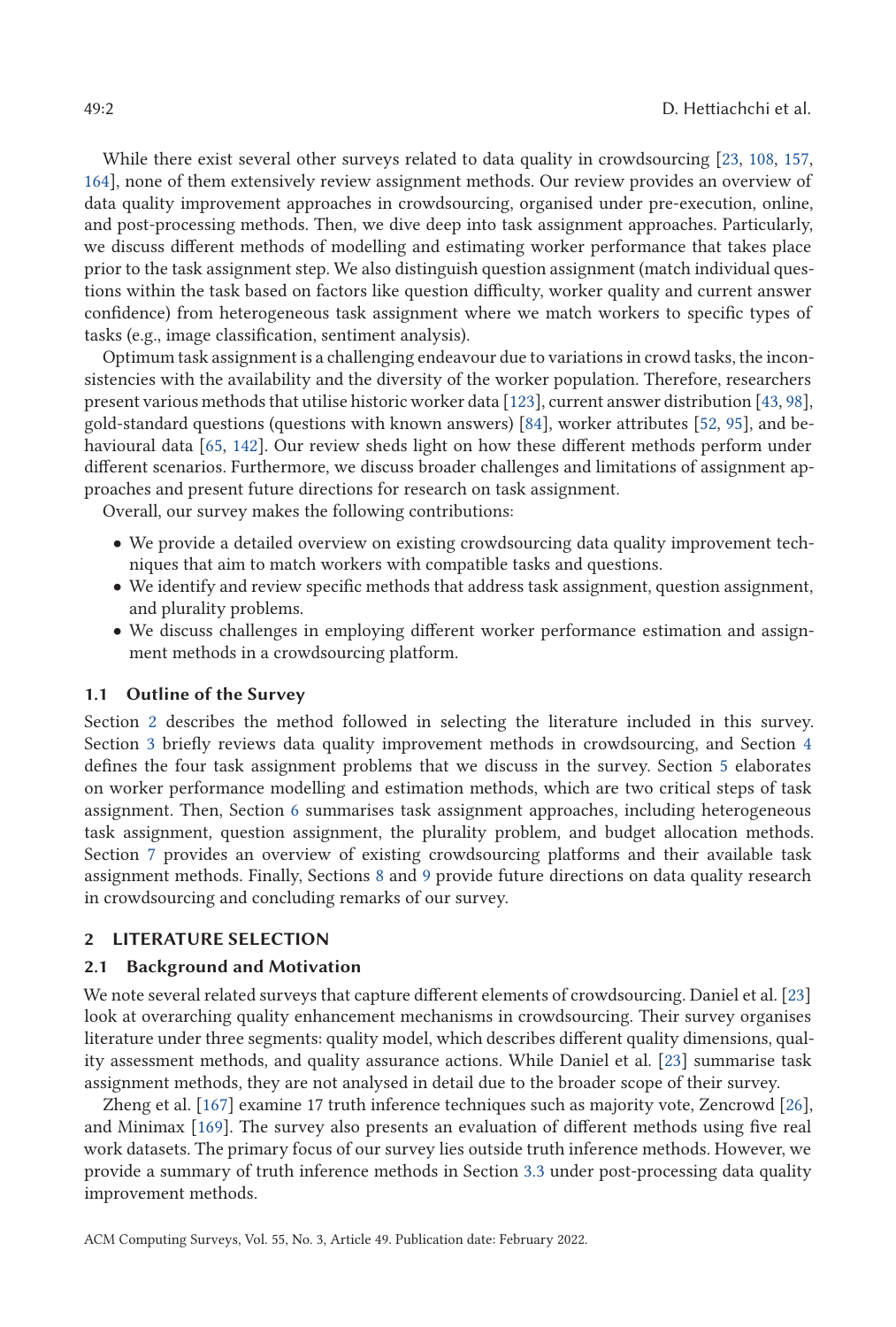| <b>Research Question</b>          | Description                                                                             |
|-----------------------------------|-----------------------------------------------------------------------------------------|
| What are the different ways of    | Our survey differentiates task assignment from generic data                             |
| matching workers with tasks in    | quality improvement, identifies and defines types of task                               |
|                                   | crowdsourcing and specific meth- assignment problems, and provides a detailed review of |
| ods proposed to achieve them?     | proposed approaches.                                                                    |
| How do we estimate and model      | Performance estimation is an essential step in                                          |
| worker performance for task       | crowdsourcing task assignment. By dissecting proposed                                   |
| assignment?                       | methods into estimation and assignment steps, we provide a                              |
|                                   | detailed outlook of different estimation and modelling                                  |
|                                   | methods that can also promote the reuse of components in                                |
|                                   | future implementations.                                                                 |
| What are the challenges and       | While many data quality improvement methods have been                                   |
| limitations of task assignment    | proposed in the literature, not many of them have been                                  |
| methods and their availability in | widely adopted in commercial crowdsourcing platforms. We                                |
| existing crowdsourcing            | review factors that limit their practical uptake and detail spe-                        |
| platforms?                        | cific task assignment methods available in these platforms.                             |

Table 1. Research Questions Examined in the Survey

Li et al. [\[108\]](#page-31-0) surveys crowdsourced data management with an emphasis on different crowd data manipulation operations such as selection, collection, and join. Their survey organises prior work under quality, cost, and latency control methods. Vaughan [\[157\]](#page-34-0) also present a comprehensive review on how crowdsourcing methods can benefit machine learning research.

Overall, in contrast to prior literature reviews, our survey sheds light on the task assignment problem in crowdsourcing and discusses related assignment-based quality improvement methods. In particular, our survey examines the research questions outlined in Table 1.

# **2.2 Literature Selection**

We conducted an extensive literature search on the ACM Digital Library using a query that includes keywords "task assignment," "task routing," or "data quality" and "crowd\*" in the Abstract. We included articles published from 2010 and retrieved 747 records. We reduced the resulting set of papers by limiting to publications from a list of conferences and journals that, to the best of our knowledge, publish work on crowdsourcing and related topics. Selected conferences were AAAI, AAMAS, CHI, CIKM, CSCW, ESEM, HCOMP, HT, ICDE, ICML, IUI, JCDL, KDD, SIGIR, SIGMOD, UbiComp, UIST, WI, WSDM, and WWW. Selected journals were PACM IMWUT, PACM HCI, TKDE, TSC, and VLDB. We also excluded workshops, demo papers, posters, extended abstracts, and so on. Literature from specific venues that are not included in the ACM Digital Library (e.g., HCOMP) was manually screened and added to our dataset. Then, we carefully inspected the remaining papers and filtered out papers that were deemed to not be relevant. Furthermore, the survey also includes several additional papers hand-picked by the authors due to their relevance to the topic.

# **2.3 Scope**

Crowdsourcing extends beyond traditional online crowdsourcing using desktop or laptop computers. Other general types that can overlap include mobile crowdsourcing [\[127\]](#page-32-0) (e.g., smartphones, tablets), situated crowdsourcing [\[53,](#page-28-0) [59,](#page-29-0) [77\]](#page-30-0) (e.g., public displays), spatial crowdsourcing [\[56,](#page-29-0) [153\]](#page-33-0) (e.g., workers attempt location-based tasks including physical tasks), and crowdsensing [\[62\]](#page-29-0) (e.g., workers passively contribute sensor data from mobile devices). Task assignment in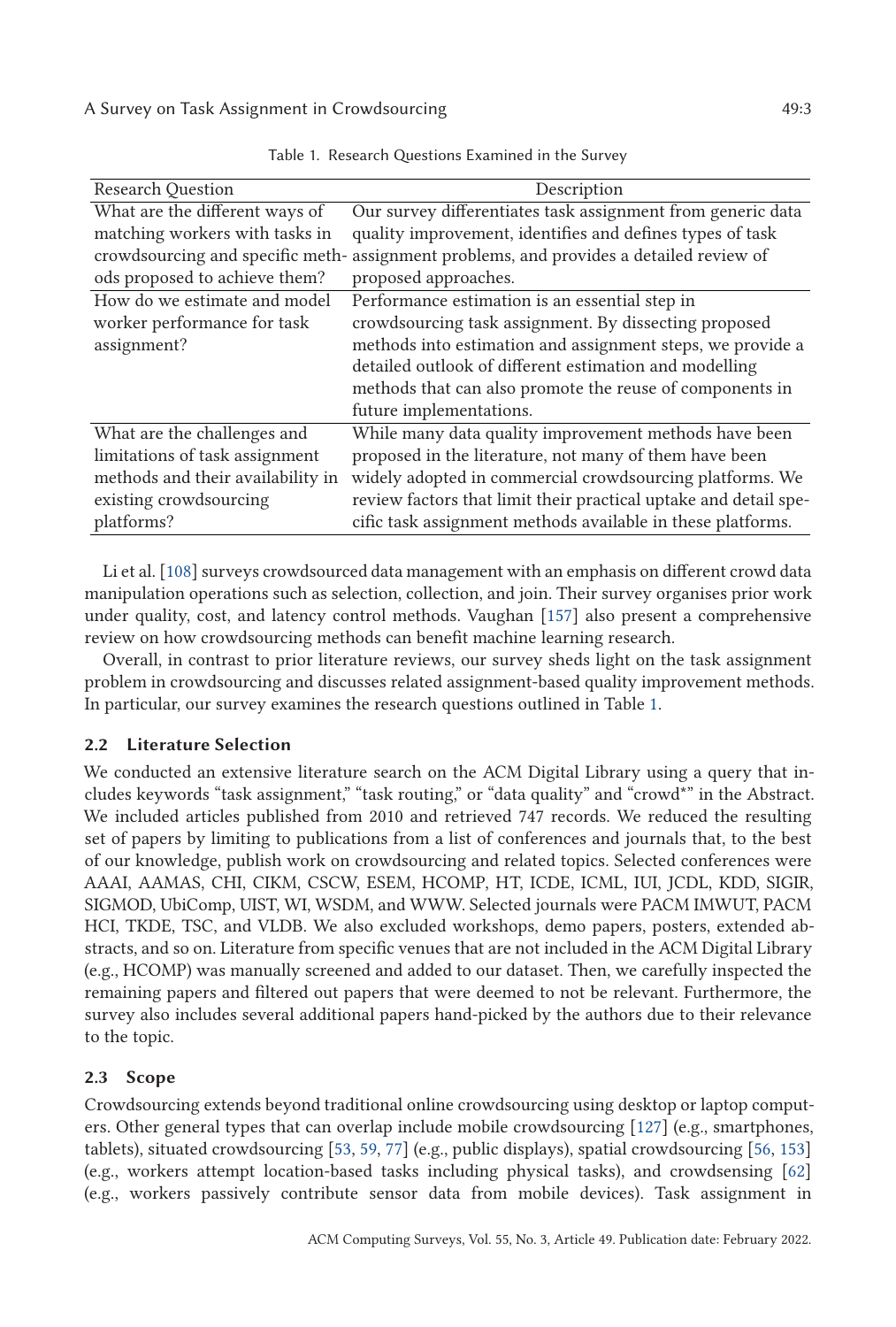<span id="page-3-0"></span>crowdsourcing has also been investigated based on such domains. However, due to wide variations in techniques used in these different settings, we limit our scope to online crowdsourcing.

Crowdsourcing can also be broadly categorised as paid and unpaid crowd work based on the rewards received by workers. Paid work corresponds to crowdsourcing tasks where workers receive monetary rewards typically through a crowdsourcing platform that facilitates the payment process. Unpaid or voluntary crowd work is also completed in popular platforms and projects like Wikipedia,<sup>1</sup> Moral Machine [\[7\]](#page-26-0), Crowd4U [\[83\]](#page-30-0), Zooniverse,<sup>2</sup> and Test My Brain [\[50\]](#page-28-0). However, there are key distinctions in how you motivate unpaid and paid crowd work [\[55,](#page-29-0) [117,](#page-32-0) [140\]](#page-33-0). For example, in Test My Brain, workers get personalised feedback that helps them learn more about their mind and brain. In this review, we primarily focus on methods and literature that investigate paid crowdsourcing tasks on commercial crowdsourcing platforms.

When we consider the type of work available on crowdsourcing platforms, they can range from micro tasks [\[31\]](#page-27-0) such as labelling, ranking, and classification to complex and long term tasks like software and web development tasks [\[151\]](#page-33-0). Our survey focuses on crowdsourcing techniques concerning tasks that can be completed in a single session, which constitutes the bulk of available crowd work.

### **3 QUALITY ENHANCEMENT IN CROWDSOURCING**

As crowdsourcing typically relies on contributions from a diverse workforce where task requesters have limited information on the workers, it is important to employ data quality improvement measures [\[23\]](#page-27-0). In this section, we provide an overview of data quality in crowdsourcing.

In crowdsourcing, data quality is typically quantified via different attributes such as task accuracy, the response time of collected data, and cost-efficiency. Different quality improvement methods aim to improve one or more quality attributes. For example, the accuracy of a translation task can be enhanced in a cost-effective manner by employing workflow changes [\[5\]](#page-26-0).

We note that quality improvement methods can differ from one another based on the following characteristics.

- *Applicability:* A quality improvement method can work for a specific type of task, a broader range of tasks or across all types of tasks. Universal methods are highly desired yet can be costly and difficult to implement. For example, certain question assignment methods [\[43,](#page-28-0) [84\]](#page-30-0) only work for multi-class labelling tasks. In contrast, worker filtering based on approval rate works for most tasks when worker-history is available.
- *Complexity:* Some quality improvement methods involve complex implementations that require substantial time and effort. Such methods are not suitable for one-time jobs. For example, it is not straightforward to implement crowd workflows that facilitate real-time discussions among workers [\[19,](#page-27-0) [76\]](#page-30-0).
- *Effectiveness:* The effectiveness of quality improvement methods also varies. The effectiveness of a method can be quantified by measuring the quality attributes.
- *Cost:* There is an inherent cost attached to each quality improvement method. It is explicit for some methods (e.g., issuing bonus payments to workers), while others have indirect costs (e.g., infrastructure cost to capture and analyse worker behaviour data).

Generally, task requesters prefer quality improvement methods that are low in complexity, highly effective, economical, and broadly applicable. However, methods that satisfy all these quality needs are scarce, and task requesters typically select quality improvement methods based

[<sup>1</sup>https://www.wikipedia.org.](https://www.wikipedia.org)

[<sup>2</sup>https://www.zooniverse.org.](https://www.zooniverse.org)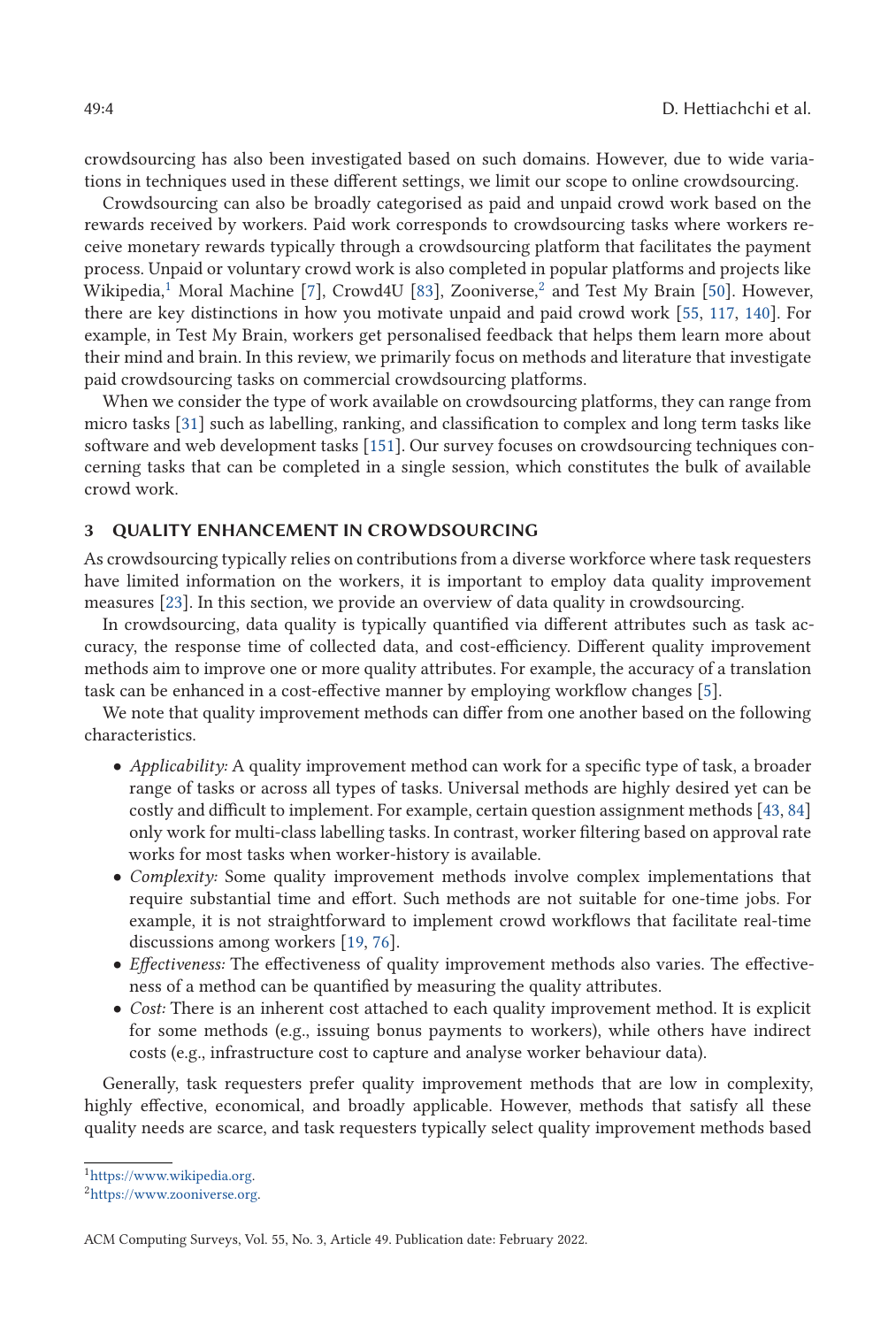### A Survey on Task Assignment in Crowdsourcing  $49:5$



Fig. 1. Overview of quality enhancement methods and related concepts discussed in the survey.

on the specific task at hand, time and budget constraints, quality requirement, and platform compatibility.

While there is a wide array of such quality enhancement techniques, based on the method execution phase, they can be broadly categorised into pre-execution methods, online methods, and post-processing techniques as detailed in Figure 1. Given the standard crowdsourcing workflow, task requesters consider and employ pre-execution methods before task deployment. Fundamentally, through these methods, requesters specify how the task should be presented and executed in the crowdsourcing platform. Next, online methods alter the crowd task execution by dynamically deciding parameters such as the number of labels to collect, worker-task assignment, and task reward. Finally, post-processing methods examine how we can obtain better outcomes by processing the gathered crowd input. In this survey, we are primarily interested in online methods; however, we briefly summarise pre-execution and post-processing methods in the following sub-sections. In addition, Figure 1 provides an overview of different concepts and categories related to online assignment.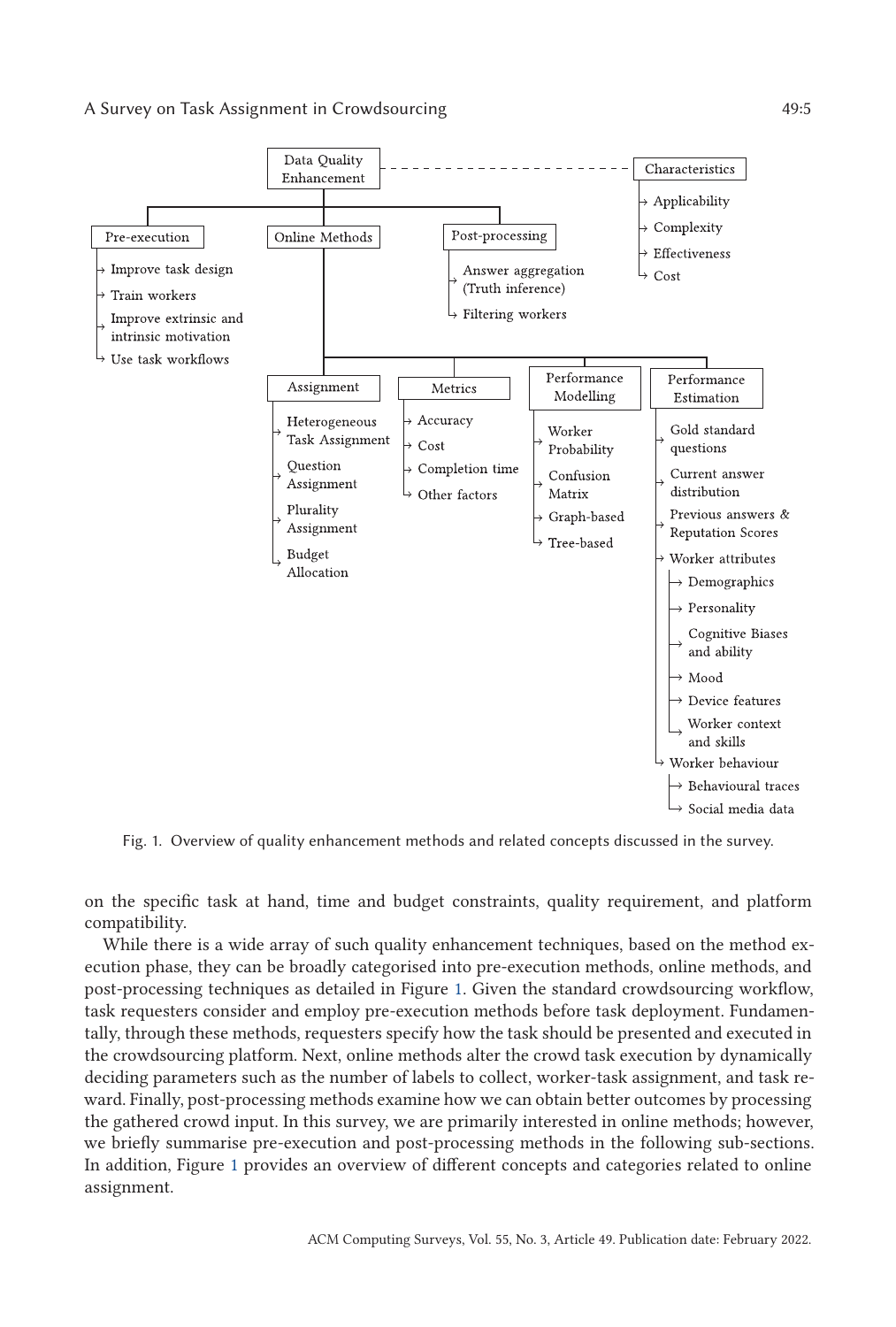#### **3.1 Pre-execution Methods**

Data quality improvement methods employed at the pre-execution phase involve improving how workers interact with the task in terms of task design and crowdsourcing workflows.

*3.1.1 Task Design and Crowdsourcing Workflows.* Improving task design based on design guidelines and crowdsourcing best practices is one of the most well-known quality improvement methods. Research shows that clear task descriptions [\[49\]](#page-28-0), data semantics or narratives that provide task context [\[35\]](#page-28-0), and enhanced task user interfaces that improve usability [\[1,](#page-26-0) [4\]](#page-26-0) and reduce cognitive load [\[3\]](#page-26-0) elevate data quality.

The outcomes of methods relating to task design can vary depending on the task itself. For example, Find-Fix-Verify [\[11\]](#page-26-0) is a workflow introduced for writing tasks such as proofreading, formatting, and shortening text. Iterate and vote is another design pattern where we ask multiple workers to work on the same task in a sequential manner. Little et al. [\[110\]](#page-31-0) shows that the iterate and vote method works well on brainstorming and transcription tasks. Similarly, under map-reduce, a larger task can be broken down into discrete sub-tasks and processed by one or more workers. The final outcome is obtained by merging individual responses [\[21,](#page-27-0) [102\]](#page-31-0).

Many other complex workflows have been proposed. For instance, the assess, justify, and reconsider [\[39\]](#page-28-0) workflow improves task accuracy by 20% over the majority vote for annotation tasks. Several extensions to this method have been proposed, such as introducing multiple turns [\[19,](#page-27-0) [145\]](#page-33-0). Annotate and verify is another workflow that includes a verification step. Su et al. [\[152\]](#page-33-0) show that data quality in a bounding box task is improved when they employ the annotate and verity method with two quality and coverage assessment tasks followed by the drawing task [\[152\]](#page-33-0).

More complex workflows that facilitate real-time group coordination [\[19,](#page-27-0) [145\]](#page-33-0) can be challenging to incorporate into a crowdsourcing platform. Other variants include tools that allow workers [\[105\]](#page-31-0) and task requesters (e.g., Retool [\[18\]](#page-27-0) and CrowdWeaver [\[100\]](#page-31-0)) to design custom workflows. There is limited work that explores how to build and manage the crowdsourcing pipeline when employing a task workflow [\[154\]](#page-33-0). For example, the reward for each step can be dynamically adjusted to efficiently process the overall pipeline [\[122\]](#page-32-0). On the contrary, some work argues that static crowdsourcing workflows are limited in terms of supporting complex work and calls for open-ended workflow adaptation [\[138\]](#page-33-0).

Other related task design and workflow improvements include gamification [\[54,](#page-29-0) [125\]](#page-32-0) and adding breaks or micro-diversions [\[22\]](#page-27-0).

*3.1.2 Feedback and Training.* Providing feedback to workers based on their work can improve the data quality in crowdsourcing. Dow et al. [\[37\]](#page-28-0) report that external expert feedback and selfassessment encourages workers to revise their work. Dow et al. [\[37\]](#page-28-0) highlight three key aspects of feedback for crowd work. "Timeliness" indicates when the worker gets feedback (i.e., synchronously or asynchronously). The level of detail in the feedback or "specificity" can vary from a simple label (e.g., approve, reject) to more complex template-based or detailed one-to-one feedback. Finally, there is "source" or the party giving feedback, which can be experts, peer workers, the requester, or the worker themselves.

In a peer-review setup, the process of reviewing others' work has also been shown to help workers elevate their own data quality [\[170\]](#page-34-0). Similarly, workers achieve high output quality when they receive feedback from peers in an organised work group setting [\[160\]](#page-34-0). While expert and peer feedback are effective in improving data quality, it is challenging to ensure the timeliness of feedback, which is important when implementing a scalable feedback system.

It is also possible to deploy a feedback-driven dedicated training task and let workers complete multiple training questions until they achieve a specified data quality threshold. Park et al. [\[132\]](#page-32-0)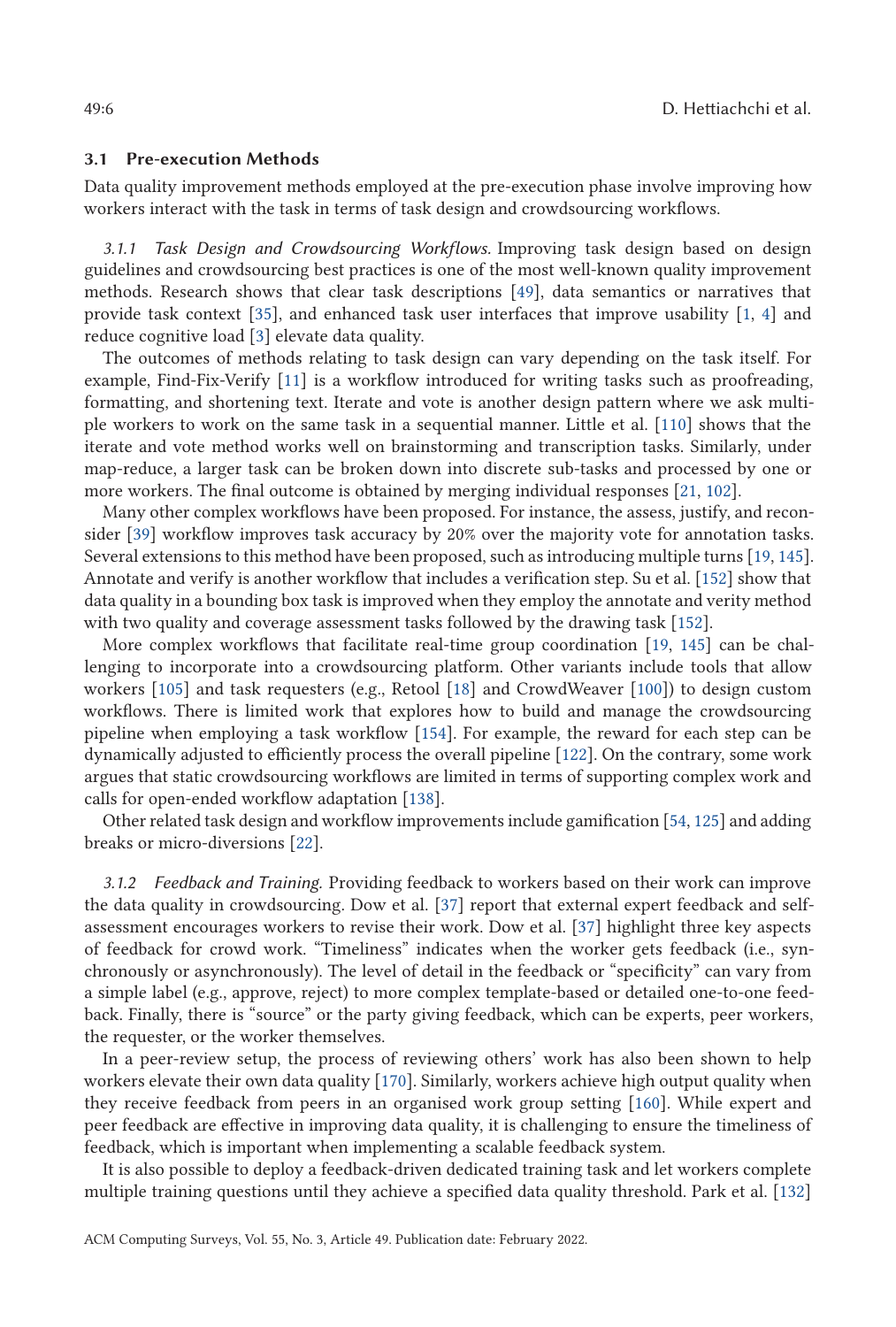<span id="page-6-0"></span>A Survey on Task Assignment in Crowdsourcing  $49:7$ 

report that such a mechanism can be effective in crowdsourcing tasks that involve complex tools and interfaces. However, training or feedback may also bias the task outcome depending on the specific examples selected for the training/feedback step [\[107\]](#page-31-0). Feedback can also be used to explain unclear task instructions. For example, prior work by Manam and Quinn [\[116\]](#page-32-0) proposes a Q&A and Edit feature that workers can use to clarify and improve task instructions or questions.

Other similar work tools that can potentially help improve data quality include third-party web platforms, browser extensions, and scripts (e.g., Turkopticon [\[85\]](#page-30-0) and Panda Crazy<sup>3</sup>) [\[93\]](#page-30-0). These tools provide additional information for workers to avoid substandard tasks and make their work more efficient.

## **3.2 Online Methods**

While pre-execution methods focus on priming the task and workers, online methods aim to increase data quality by dynamically changing task deployment parameters and conditions like matching workers with compatible and relevant tasks. In this survey, we primarily focus on such online assignment methods, which we discuss in detail in Sections [4,](#page-7-0) [5,](#page-9-0) and [6.](#page-15-0)

## **3.3 Post-Processing Methods**

Post-processing methods are employed after workers complete the entire batch of tasks in the crowdsourcing platform. A large portion of post-processing methods falls under answer aggregation techniques. We also discuss several other methods, including filtering workers.

*3.3.1 Aggregating Answers.* Typically in crowdsourcing, we obtain multiple answers for each question. Once all the answers are collected, we need to aggregate them to create the final answer for each question. This process is also known as truth inference in crowdsourcing. There are many ways to aggregate answers, and task requesters may opt for different strategies depending on the task and data quality needs.

Majority voting is the most simple and naive, yet widely used, approach for answer aggregation [\[167\]](#page-34-0). However, majority vote can fail when only a handful of highly accurate workers provide the correct answer. Prior work has proposed many extensions to majority voting. For example, instead of calculating the majority vote, the labels can be aggregated to a score that reflects the level of agreement [\[167\]](#page-34-0). Then, we can calculate the best threshold value to obtain the final answer. A training set or a gold-standard question set can be used when determining the threshold.

Zhuang et al. [\[171\]](#page-34-0) examined the bias that can be introduced into crowdsourcing when a worker provides answers to multiple tasks grouped into a batch, which is a common mechanism employed to reduce cost and improve convenience for the worker. They proposed an alternative to majority voting, which could result in improved accuracy when batching is present. Ma et al. [\[115\]](#page-32-0) proposed a truth inference method that is able to account for the varying expertise of workers across different topics.

For rating and filtering tasks, Das Sarma et al. [\[24\]](#page-27-0) proposed an algorithm for finding the global optimal estimates of accurate task answers and worker quality for the underlying maximum likelihood problem. They claim their approach outperforms **Expectation Maximisation– (EM)** based algorithms when the worker pool is sufficiently large. Further, in an extensive survey on truth inference, Zheng et al. [\[167\]](#page-34-0) evaluate the performance of different truth inference algorithms.

*3.3.2 Clustering.* Kairam and Heer [\[89\]](#page-30-0) proposed an automated clustering-based method as a design pattern for analysing crowd task responses. Using entity annotations of Twitter posts and

[<sup>3</sup>https://github.com/JohnnyRS/PandaCrazy-Max.](https://github.com/JohnnyRS/PandaCrazy-Max)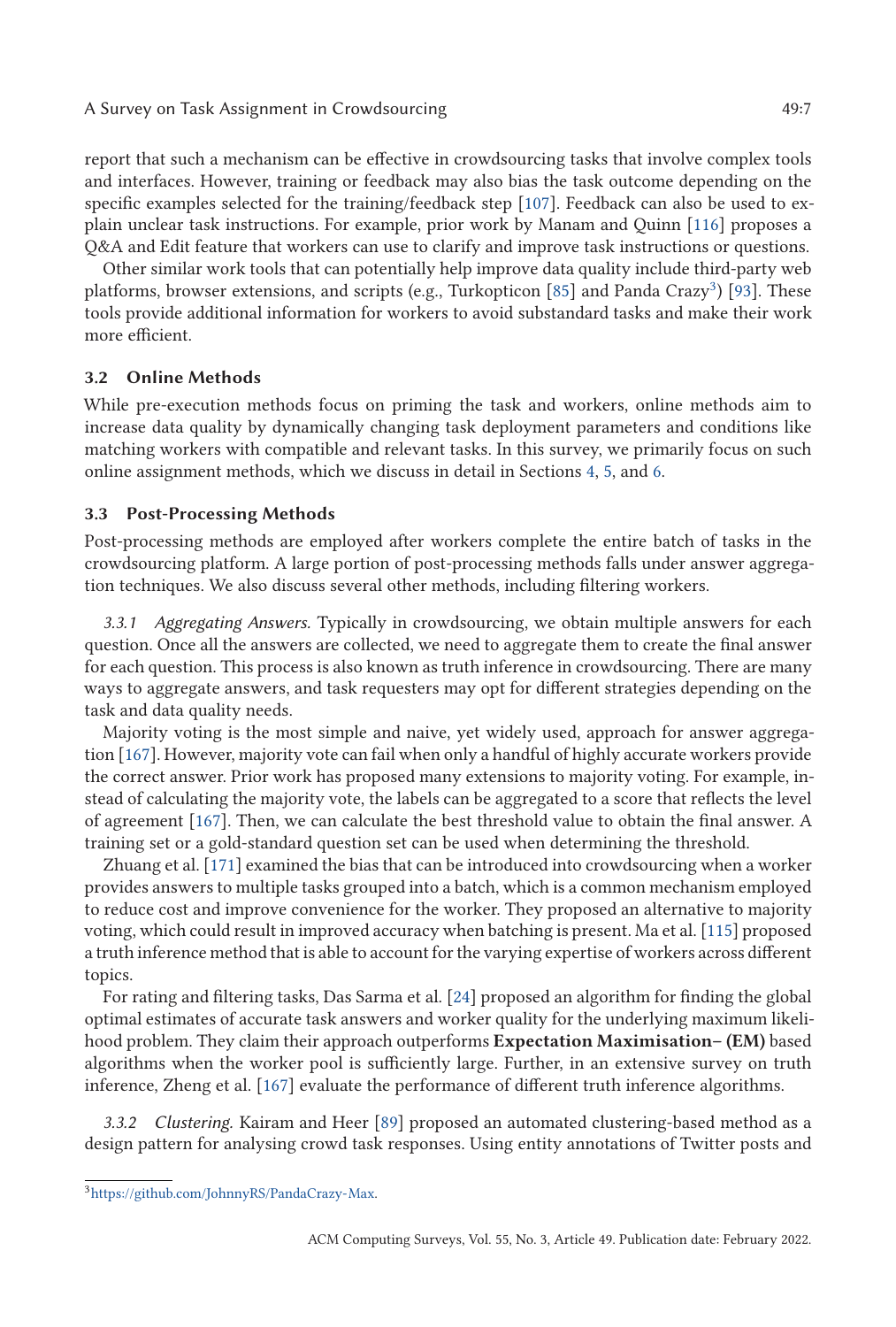<span id="page-7-0"></span>

Fig. 2. Components of a standard crowdsourcing workflow and the relationships among them.

Wikipedia documents, they identified systematic areas of disagreement between groups of workers that can be used to identify themes and summarise the responses.

*3.3.3 Filtering Answers.* After data collection, we can also remove specific responses to improve the data quality. For example, if we are able to identify malicious workers who may submit purposely inaccurate or incomplete responses, then we can filter all the answers provided by such users during the aggregation process. Instead of using worker responses as the sole quality signal, Moshfeghi et al. [\[126\]](#page-32-0) propose a method that uses task completion time to identify careless workers. Similarly, post hoc worker filtering is also possible after estimating worker accuracy through different techniques, such as analysing worker behavioural traces [\[65,](#page-29-0) [142\]](#page-33-0) and the worker network [\[104\]](#page-31-0). In Section [5.3,](#page-11-0) we discuss estimation methods in detail. Furthermore, data quality can be impacted when workers use bots to provide automated responses or collude with other workers to share information [\[17,](#page-27-0) [32\]](#page-27-0). KhudaBukhsh et al. [\[99\]](#page-31-0) propose an unsupervised collusion detection algorithm that can help identify such workers and remove corresponding responses. It is also possible to detect colluding workers by analysing contribution similarity [\[91\]](#page-30-0). In addition, sybils or bots can be identified by estimating worker similarity and clustering them into groups [\[163\]](#page-34-0).

# **4 TASK ASSIGNMENT PROBLEMS**

Before we examine online methods in detail, it is important to identify the different stakeholders and parameters involved. We explain the crowdsourcing workflow (Figure 2), involved entities, and different parameters that can be optimised in an online setting for task assignment purposes.

- *Requester:* A person who posts tasks on a crowdsourcing platform. Requesters reward the workers through the platform when they provide answers to their task.
- *Worker:* A person who completes tasks on a crowdsourcing platform in return for a reward. There is a large body of literature that examines characteristics of worker population [\[30,](#page-27-0) [141\]](#page-33-0), work practices [\[162\]](#page-34-0), and challenges faced by workers [\[144\]](#page-33-0).
- *Task:* A collection of questions of the same task type. Prior work [\[48\]](#page-28-0) has identified different task categories, such as verification and validation, interpretation and analysis, content creation, surveys, and content access.
- *Question:* An individual question within a task. For example, in an Audio Annotation task, this would be an audio clip that requires an annotation. An arbitrary number of answers can be collected for each question. Typically, this threshold or the number of labels required for each question is pre-determined by the requester.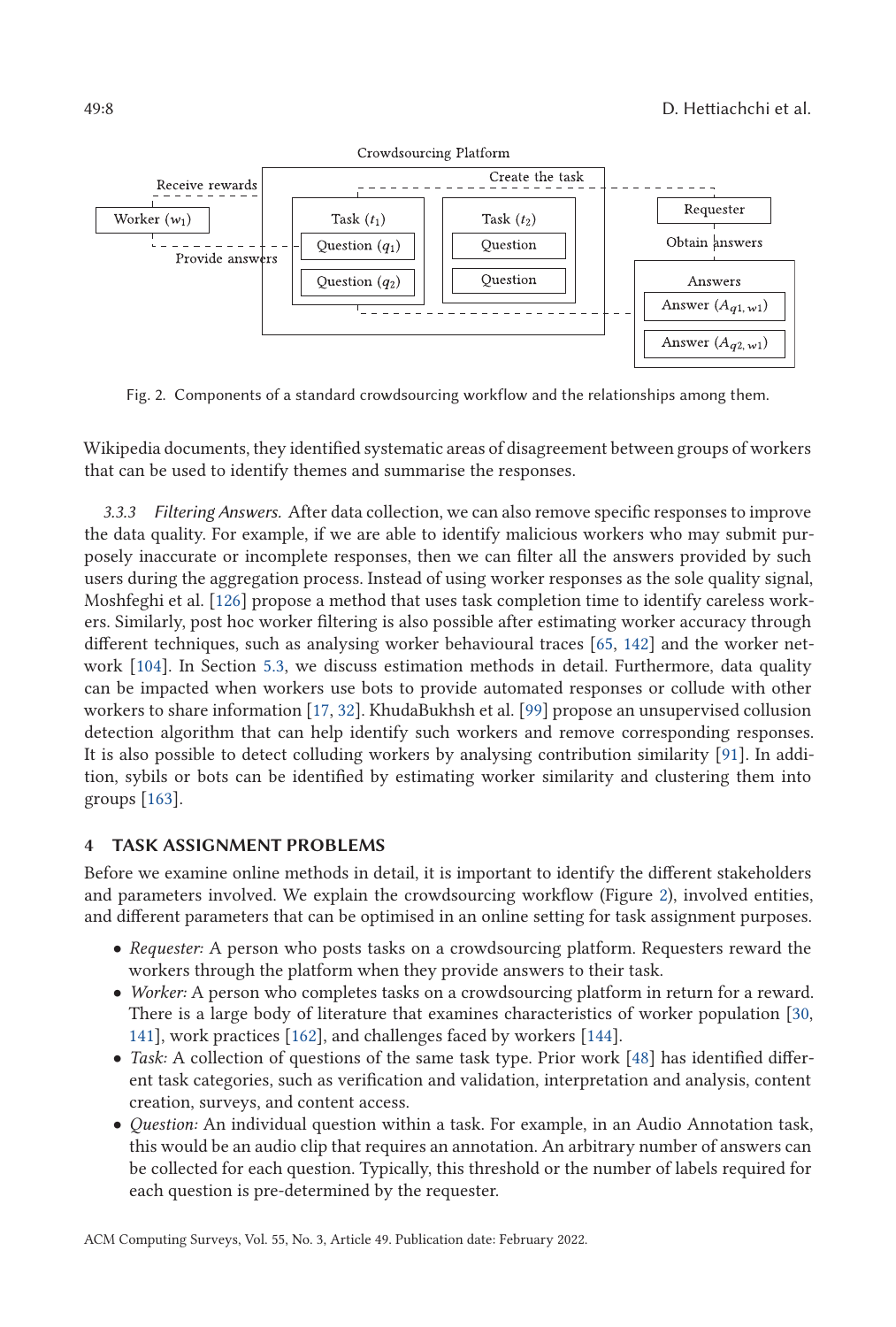A Survey on Task Assignment in Crowdsourcing  $49:9$ 

| Set of workers                                       | $W = \{w_1, \ldots, w_n\}$   |
|------------------------------------------------------|------------------------------|
| Set of tasks                                         | $T = \{t_1, \ldots, t_n\}$   |
| Set of questions for task $t$                        | $Q_t = \{q_1, \ldots, q_n\}$ |
| A task assignment                                    | $\{t, w\}$                   |
| A question assignment of question $q$ and worker $w$ | $QA_{q,w}$                   |
| An answer provided by worker $w$ to question $q$     | $A_{q,w}$                    |
| Reward or payment for a question $q$                 | $R_q$                        |

Table 2. Notations Used in the Survey

- *Answer:* The answer provided by a specific worker to a specific question. Answer could take different forms depending on the task (e.g., a label "Positive" in sentiment analysis). Typically in crowdsourcing, multiple workers provide answers for the same question. Numerous metrics such as accuracy and response time can be used to measure the quality of an answer.
- *Reward:* There can be intrinsic and extrinsic rewards [\[140\]](#page-33-0). The main reward mechanism used in crowdsourcing includes providing a pre-specified base payment and bonus payments issued at requesters discretion.
- *Crowdsourcing Platform:* Interaction between workers and task requesters is often managed by a third-party platform. For example, Amazon Mechanical Turk, Appen, Prolific, and Toloka are commercial crowdsourcing platforms that charge a fee from task requesters for managing the crowdsourcing workflow.

As detailed in Table 2, we use a consistent notation throughout the survey to describe different assignment problems.

While the interaction between entities detailed above can vary depending on the specific crowdsourcing platform, next we summarise a typical crowdsourcing workflow. Task requesters first post their tasks in a crowdsourcing platform, with specific instructions and rewards for successful completion. Workers who have already signed up in the platform can browse and start working on tasks that they are eligible for. Eligibility constraints (e.g., location, skill and quality requirements) are often set by requesters or the crowdsourcing platform itself. Finally, when the work is completed, requesters can obtain the worker input or data contributions from the platform and compute the final output. Optionally, they may indicate whether individual worker answers meet their expectation. For instance, requesters can "approve" or "reject" answers. The crowdsourcing platform then transfers the reward to workers. This is similar to a first-come-first-serve or a market model. Online assignment methods in crowdsourcing aim to alter this market model by directing workers to relevant and compatible tasks to increase the overall data quality. At a high level, we identify and examine four key assignment challenges; heterogeneous task assignment, question assignment, plurality assignment problem, and budget allocation.

### **4.1 Heterogeneous Task Assignment Problem**

The aim of heterogeneous task assignment, or simply "task assignment," is to select the best-suited task for a worker when there are different tasks available (e.g., Sentiment Analysis, Entity Resolution, and Classification).

*Definition.* Assume that we have a set of tasks  $T = \{t_1, \ldots, t_k\}$  and a set of workers  $W = \{w_1, \ldots, w_m\}$  where  $|T| = k$  and  $|W| = m$ . Each task *t* may contain an arbitrary number of questions. To maximise the overall quality of the data we gather, for each worker  $w \in W$ , we aim to assign the task *t* where the worker is more likely to produce results of better quality.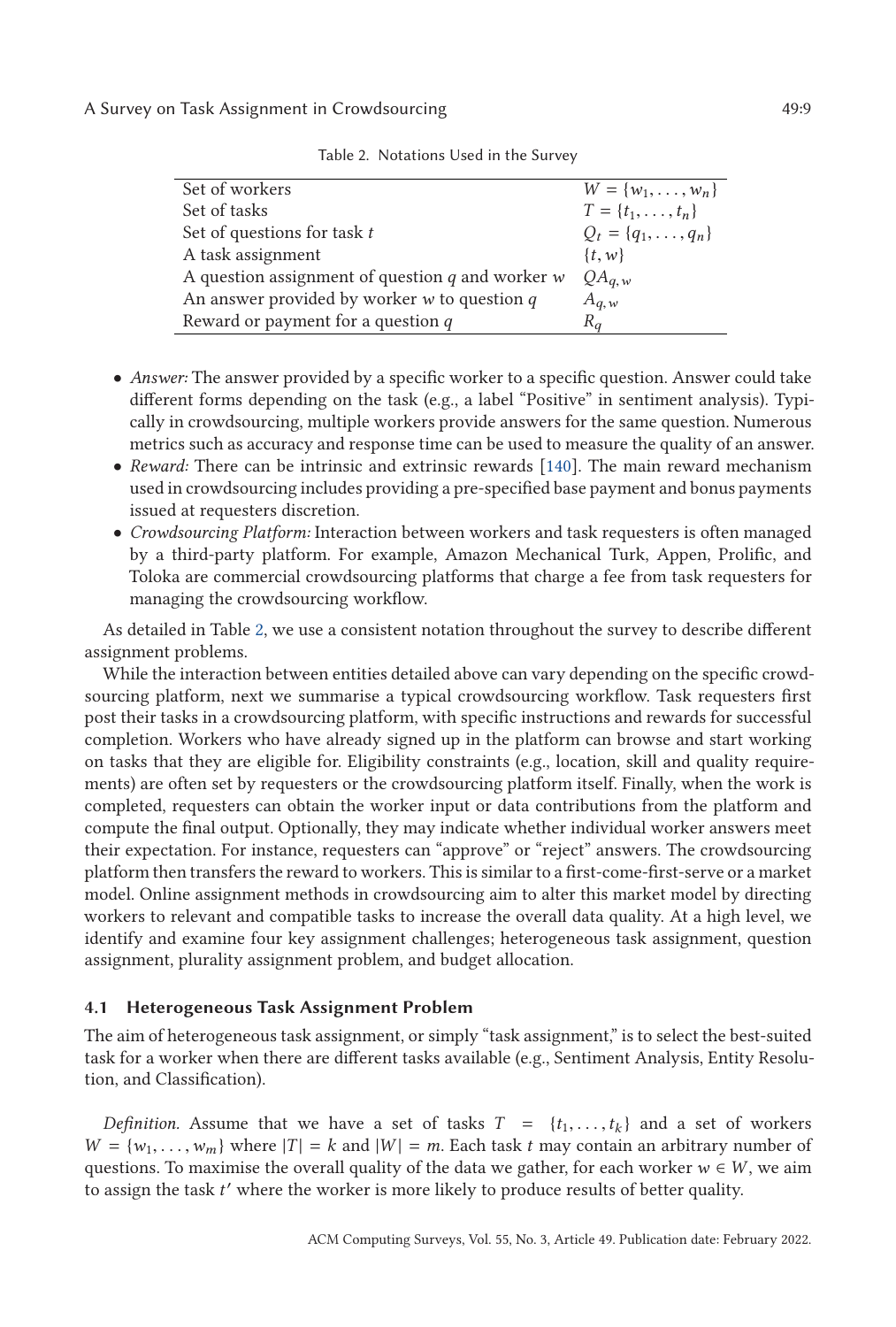# <span id="page-9-0"></span>**4.2 Question Assignment Problem**

Select a specific number of questions from a task for a worker. For example, in a Twitter Sentiment Analysis task with 1,000 tweets, the aim is to find specific tweets to assign for each worker.

*Definition.* Assume that we have a set of questions  $Q = \{q_1, \ldots, q_k\}$  for a specific task *t* and a set of workers  $W = \{w_1, \ldots, w_m\}$  where  $|Q| = k$  and  $|W| = m$ . To maximise the overall quality of the data we gather, for each worker, we aim to assign one or several questions where the worker is more likely to produce results of better quality.

# **4.3 Plurality Assignment Problem**

Deciding on the optimal number of workers that should be assigned to each sub-task or question is known as plurality assignment problem. Typically in crowdsourcing platforms, requesters manually configure a fixed number as the number of workers to be assigned for each task.

*Definition.* Assume that we have a set of questions  $Q = \{q_1, \ldots, q_k\}$  for a specific task t and a set of workers  $W = \{w_1, \ldots, w_m\}$  where  $|Q| = k$  and  $|W| = m$ . For each question  $q \in Q$ , multiple workers can provide answers (e.g.,  $A_{q,w1}$ ,  $A_{q,w2}$ , ...,  $A_{q,wx}$ ). We want to determine the ideal number of answers needed for each question *q*.

# **4.4 Budget Allocation**

The wide popularity of crowdsourcing is largely due to its economical nature when compared to other ways to acquiring large volumes of data. Hence, in addition to the data quality, budget allocation is an important factor in crowd work. Certain work considers budget allocation as part of the task or question assignment problem. For example, Assadi et al. [\[6\]](#page-26-0) investigate task assignment with the aim of maximising the number of tasks allocated with a fixed budget.

# **5 WORKER PERFORMANCE ESTIMATION**

Worker performance estimation is a critical step in online assignment process. If performance estimations are unreliable, then subsequent task, question, or budget assignment decisions will not lead to desired quality enhancements. In this section, we discuss different metrics that can be used for estimation, data structures utilised for worker performance modelling and ways of estimating the performance.

# **5.1 Performance Metrics**

*5.1.1 Accuracy.* Task accuracy is the most widely used performance metric in crowdsourcing. Accuracy is typically a number between 0 (incorrect) and 1 (correct) and can be defined in different ways depending on the task. For instance, for a classification task with single correct answer, accuracy of each question would be 1 if the worker provides the correct label and 0 otherwise. In contrast, a distant metric can define the similarity between text for translation tasks, which results in a fraction. Other metrics that represent task accuracy include F-score [\[168\]](#page-34-0), information gain [\[109\]](#page-31-0) for multiple-choice tasks, mean Intersection over Union for image annotation tasks [\[131\]](#page-32-0), and so on.

*5.1.2 Cost.* While there are different crowd pricing mechanisms discussed in the literature [\[150\]](#page-33-0), in a typical crowdsourcing platform, there is a pre-specified cost attached to each collected answer. However, other costs such as bonus payments and platform fees (e.g.,  $MTurk<sup>4</sup>$ ) can

[<sup>4</sup>https://www.mturk.com/pricing.](https://www.mturk.com/pricing)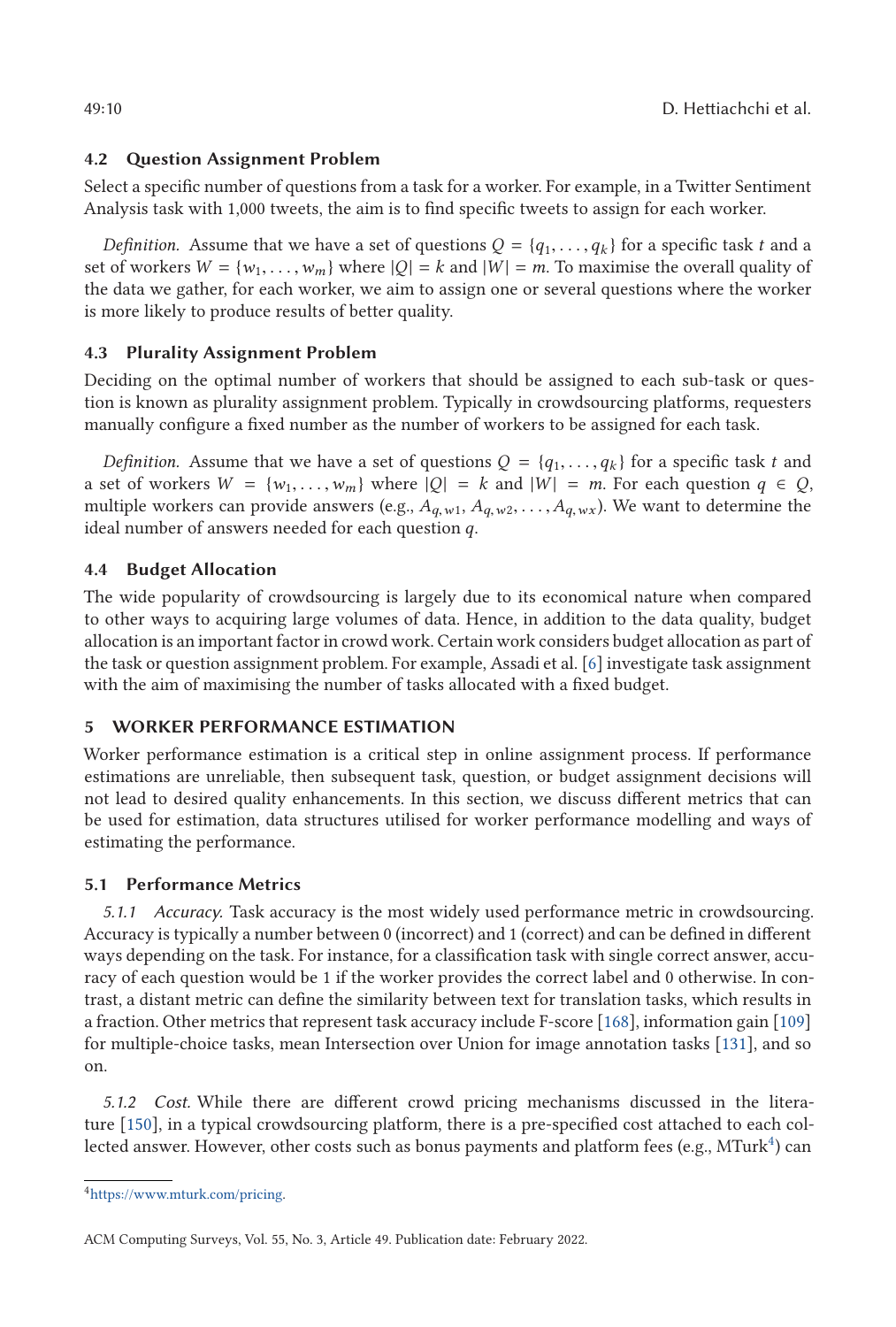A Survey on Task Assignment in Crowdsourcing  $\sim$  49:11

increase the total cost. Since crowdsourcing is often used for tasks with a large number of questions, cost is considered an important performance metric.

*5.1.3 Task Completion Time.* When we consider task completion, there are two key metrics: time that workers spend on completing each question (i.e., work time) and total time needed to complete a task job that contains a set of questions (i.e., batch completion time). Both metrics can be optimised in different ways. Minimising work time is particularly helpful for tasks that require workers with specific skills or backgrounds [\[119\]](#page-32-0). In addition to task assignment, task scheduling strategies also aim to optimise batch completion time [\[29\]](#page-27-0). Crowdsourcing platforms typically provide task time information to requesters and they can also set a maximum time limit for each question.

*5.1.4 Other Factors.* Another indirect performance metric is worker satisfaction. Prior work highlights a relationship between crowd worker satisfaction and turnover [\[13\]](#page-27-0), which may have an impact on data quality in the long run.

Some task assignment methods also consider special properties depending on the task. For instance, privacy preservation is an important performance metric for audio transcription tasks [\[15\]](#page-27-0). Others have considered the fairness [\[51\]](#page-28-0), worker survival, or likelihood to continue on tasks [\[103\]](#page-31-0) and diversity in terms of worker properties [\[9\]](#page-26-0).

## **5.2 Worker Performance Modelling**

Based on the complexity and requirements of worker performance estimation method and the task or question assignment method, the literature proposes different ways to represent the quality of each worker, which we summarise below.

*5.2.1 Worker Probability.* The quality of each worker is modelled by a single attribute that describes the probability of the worker providing the true answer for any given question. This is a simple and widely adopted method [\[63,](#page-29-0) [113\]](#page-31-0). However, a single probability score is often insufficient to model the quality of the worker due to variations in question difficulty. The basic worker probability model can be extended by including a confidence value along with the probability value [\[86\]](#page-30-0).

Instead of using a single probability value for all the tasks, worker probability can be modelled for each task (e.g., Reference [\[123\]](#page-32-0)) or question within the task (e.g., Reference [\[43\]](#page-28-0)). For example, quality of a specific worker could be 0.5 for sentiment analysis task and 0.8 for classification task.

*5.2.2 Confusion Matrix.* Confusion matrix is extensively used to model worker performance for multiple-choice questions where each question has a fixed number of possible answers (e.g., References [\[137,](#page-33-0) [158,](#page-34-0) [159\]](#page-34-0)). Each cell (*i*, *<sup>j</sup>*) within the matrix indicates the probability of the worker answering the question with a label*i* given the true answer of the question is*j*. For the initialisation, each worker could be assumed a perfect worker, values could be drawn from a prior distribution, or values can be estimated using gold-standard questions.

*5.2.3 Graph-based.* In a graph-based model, workers or tasks are modelled as nodes in a graph (e.g., References [\[14,](#page-27-0) [139,](#page-33-0) [165\]](#page-34-0)). Edges represent possible relationships among them. Different approaches are also possible. For instance, task assignments can be modelled as edges in a bipartite graph with both workers and questions as nodes (e.g., References [\[94,](#page-31-0) [112\]](#page-31-0)).

*5.2.4 Tree-based.* A tree-based model is a slight variant of the graph-based model. For instance, Mavridis et al. [\[119\]](#page-32-0) uses a skill taxonomy modelled as a tree where nodes represent elementary skills. Each worker also has a set of skills that they possess. A skill distance metric between the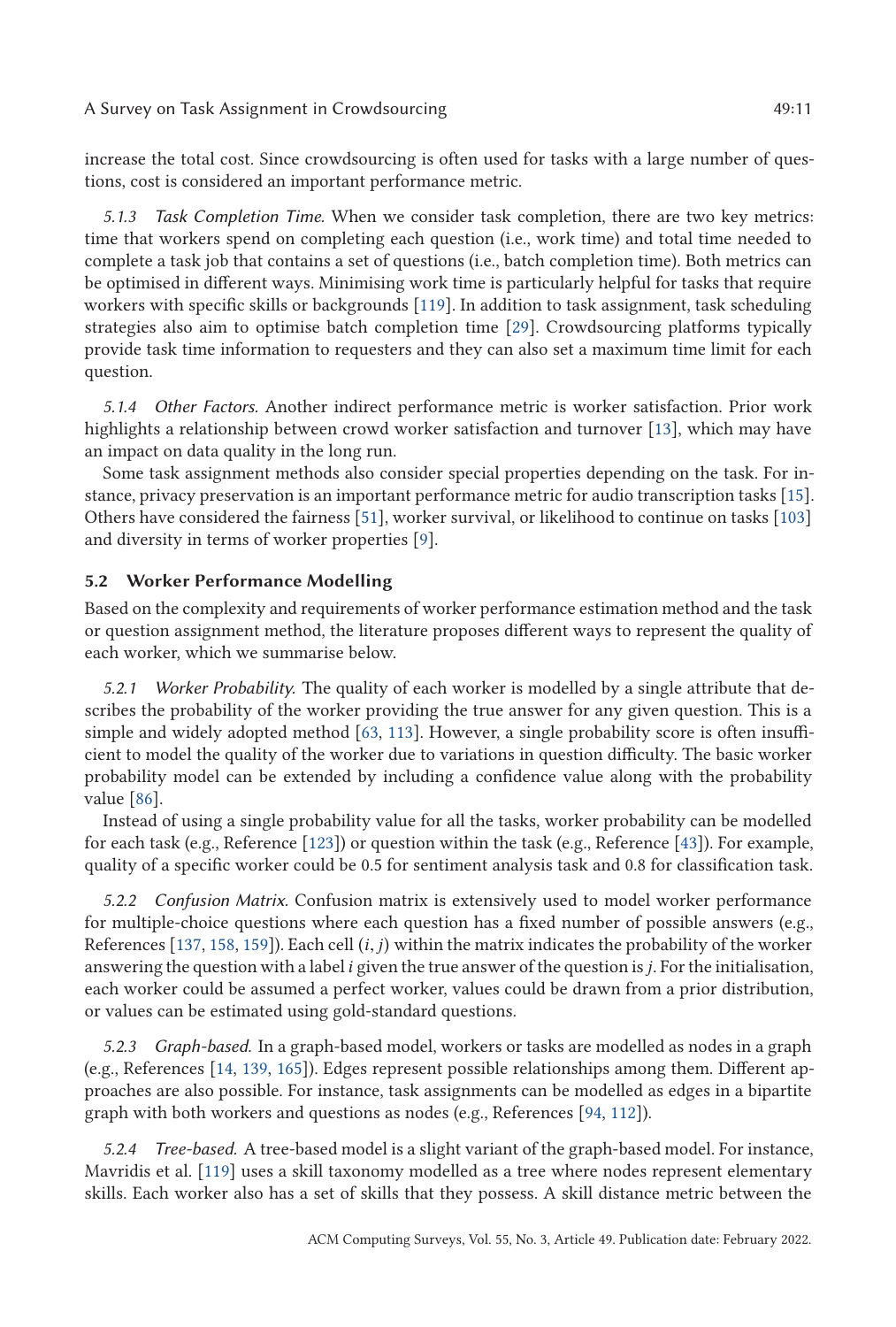| Method                                        |                             | Literature                 |
|-----------------------------------------------|-----------------------------|----------------------------|
|                                               |                             |                            |
| Gold Standard Questions & Qualification Tests |                             | [84], [113]                |
| <b>Current Answer Distribution</b>            |                             | [168], [98], [8], [136]    |
| Previous Answers & Reputation Scores          |                             | [133], [146]               |
|                                               | Demographics                | $[96]$ , [148], [41], [30] |
|                                               | <b>Personality Tests</b>    | $[95]$ , $[96]$ , $[114]$  |
| Worker Attributes                             | Skills                      | $[119]$ , $[106]$          |
|                                               | <b>Cognitive Tests</b>      | [52], [71], [72]           |
|                                               | <b>Work Device Features</b> | $[44]$ , $[70]$            |
|                                               | Worker Context              | [82], [73]                 |
| Worker Behaviour                              | <b>Behavioural Traces</b>   | [142], [65], [45], [60]    |
|                                               | Social Media Data           | $[33]$ , $[165]$           |

<span id="page-11-0"></span>Table 3. An Overview of Worker Performance Estimation Methods Used in Online Assignment Methods

required skills for the task and the given skills of a worker is considered as the worker quality value for the particular task.

# **5.3 Performance Estimation Methods**

Before assigning tasks or questions to workers, we need to estimate the performance of each worker. Estimations can be obtained by using objective measures such as gold-standard questions, past/current task performance data, and qualification tests or by using worker characteristics or behavioural traits that are known to correlate with task performance. Table 3 organises prior work based on the performance estimation method.

*5.3.1 Gold Standard Questions.* Gold Standard Questions are questions with a known answer. It is common practice to use gold-standard questions to estimate worker performance [\[113\]](#page-31-0). Typically, gold questions are injected into the task to appear among regular questions such that workers are unable to anticipate or detect gold questions.

When implementing gold standards, it is essential to know how we can inject these questions systematically. Prior work by Liu et al. [\[111\]](#page-31-0) investigates the optimum number of gold questions to use in a task. It is not beneficial to use a small number of gold-standard questions in a large question batch. Workers could then collectively identify and pay more attention to gold questions, making them ineffective as quality checks [\[16,](#page-27-0) [17\]](#page-27-0). Furthermore, creating ground-truth data is not straightforward, and crowdsourced tasks often do not have ground-truth data. Therefore, scalable and inexpensive methods of creating good gold data are necessary when using gold standards as a quality improvement method. Oleson et al. [\[129\]](#page-32-0) present a programmatic approach to generate gold-standard data. They report that a programmatic gold method can increase the gold per question ratio, allowing for high-quality data without extended costs.

Instead of populating gold questions before the label collection, we can also validate selected answers using domain experts. For instance, Hung et al. [\[81\]](#page-30-0) propose a probabilistic model for classification tasks that help us find a subset of answers to validate through experts. The method considers the output accuracy and detection of inaccurate workers to find the most beneficial answer to validate. In addition, we can use domain experts to generate reliable and high-quality gold data [\[67\]](#page-29-0). Finally, in addition to measuring worker performance, gold-standard questions can function as training questions that provide feedback to workers [\[46,](#page-28-0) [107\]](#page-31-0).

*5.3.2 Qualification Tests.* Qualification tests contain a set of questions that workers need to complete before accessing the task. A qualification test can contain questions related to worker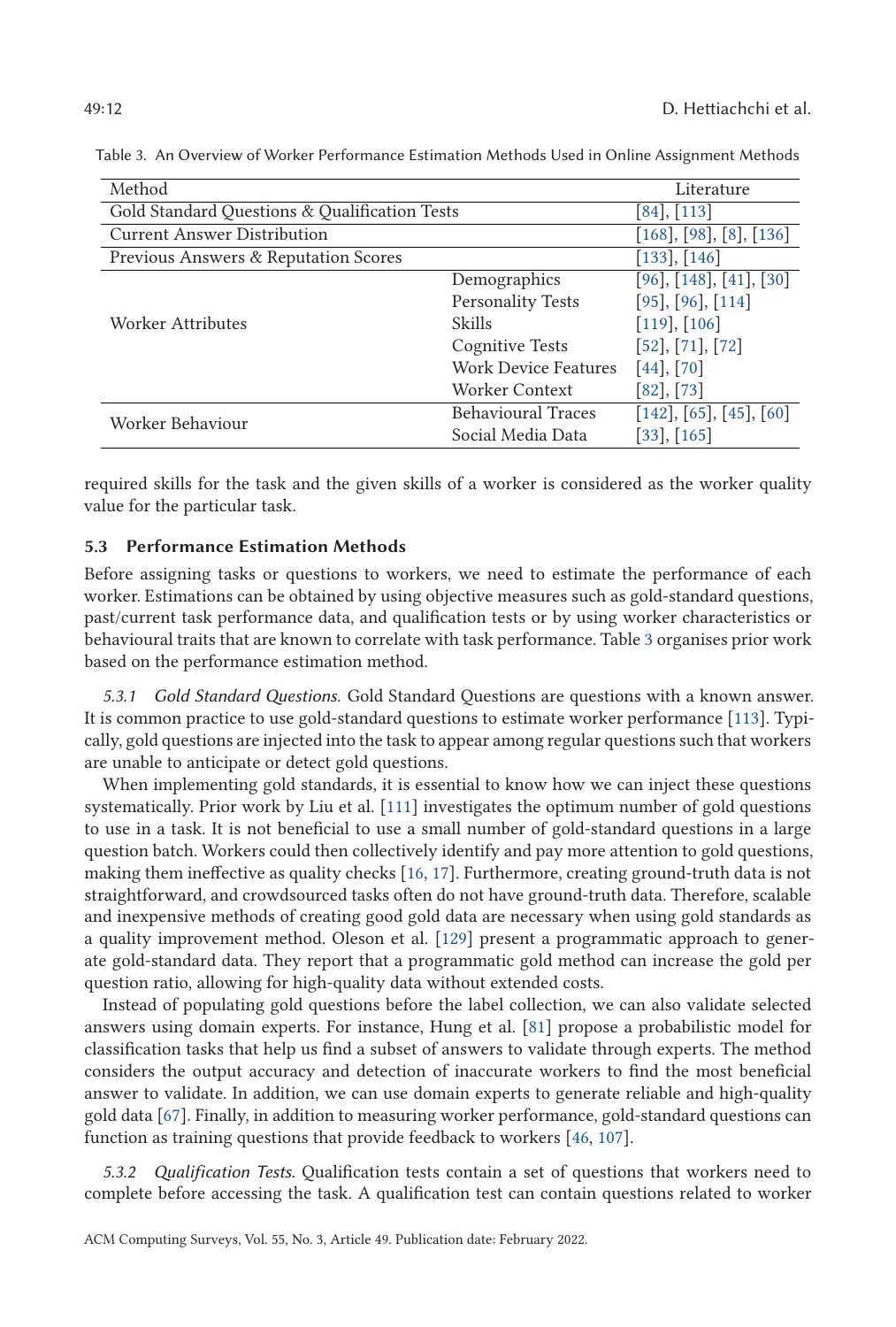#### A Survey on Task Assignment in Crowdsourcing  $\sim$  49:13

experience, background, or skills that are needed for the actual crowdsourcing task [\[121\]](#page-32-0). For instance, a simple language skill test could be an appropriate qualification test for a translation task. A set of gold-standard questions can also be presented as a qualification task. As answers are known *a priori*, requesters can measure the performance in qualification test and allow a subset of workers to attempt the regular task. Crowdsourcing platforms such as MTurk supports qualification tests.

When using gold-standard questions as a qualification test, there should be sufficient coverage of the different questions included in a task. Similarly, the qualification test should be challenging, such that workers are unable to pass is without understanding the task instructions fully.

When employing qualification tests, we can also ask workers to assess their own responses when ground-truth data are not available or automated assessment is not feasible. Gadiraju et al. [\[47\]](#page-28-0) show that self-assessment can be a useful performance indicator when we account for varying levels of accuracy in worker self-assessments.

*5.3.3 Using Current Answer Distribution.* In an ongoing task, we can also use the current answer distribution to estimate worker accuracy. Expectation Maximisation [\[25\]](#page-27-0) is one of the most commonly used estimation methods to gauge worker performance for multiple class labelling questions (i.e., multiple choice questions) [\[168\]](#page-34-0). The method examines all the current answers and iteratively updates worker quality values and task answers until they converge. Khan and Garcia-Molina [\[98\]](#page-31-0) used a different approach that uses Marginal Likelihood Estimation. They report that compared to EM, Marginal Likelihood Estimation significantly reduces root mean squared error in predicting worker accuracy when there are few votes per worker. Raykar and Yu [\[136\]](#page-33-0) considers a discrete optimisation problem and propose a Bayesian approach that can estimate a binary state that decides whether a worker is a spammer or not.

Estimating worker accuracy from current answer distribution is not exclusive to labelling tasks. Baba and Kashima [\[8\]](#page-26-0) introduced a two-stage workflow with a creation and a review stage for tasks with unstructured responses, such as content generation and language translation. Their method uses the maximum a posteriori inference to estimate the accuracy and model parameters.

*5.3.4 Previous Answers and Reputation Scores.* Once crowdsourcing tasks are completed, task requesters can indicate whether they are satisfied with worker responses. Similarly, we can also test if worker responses agree with the majority response. Such signals can be incorporated into a reputation score (e.g., approval rate in Amazon Mechanical Turk platform) and can be used to estimate the worker performance [\[133\]](#page-32-0). In addition, research shows that trust relationships among workers can be leveraged as reputation scores [\[146\]](#page-33-0).

*5.3.5 Worker Attributes.* When looking at task or question assignment from the workers' perspective, several worker attributes have been shown to have an impact on crowd task performance.

• *Demographics:* While there is no evidence to support a direct link between demographics and worker performance, literature reports on specific tasks where demographics may influence the performance [\[96,](#page-31-0) [148\]](#page-33-0). Importantly, researchers note that local knowledge [\[53,](#page-28-0) [55\]](#page-29-0), language [\[156\]](#page-34-0), and work tools [\[44\]](#page-28-0) of crowd workers, and the differences in pay rates [\[10,](#page-26-0) [77\]](#page-30-0) can lead to location-based performance variations. For example, in a content analysis task that involves assessing US political blogs, Shaw et al. [\[148\]](#page-33-0) have shown that US workers unsurprisingly perform significantly better than Indian workers. In contrast, in an attempt to examine the preference for games over conventional tasks in relevance labelling, Eickhoff et al. [\[41\]](#page-28-0) reported no significant difference in the performance of workers from the US and India in Amazon Mechanical Turk. Other demographic factors such as age [\[96\]](#page-31-0) can also influence performance in specific tasks. Other work have also shown that worker demographics can introduce biases to the data collected [\[30,](#page-27-0) [69\]](#page-29-0).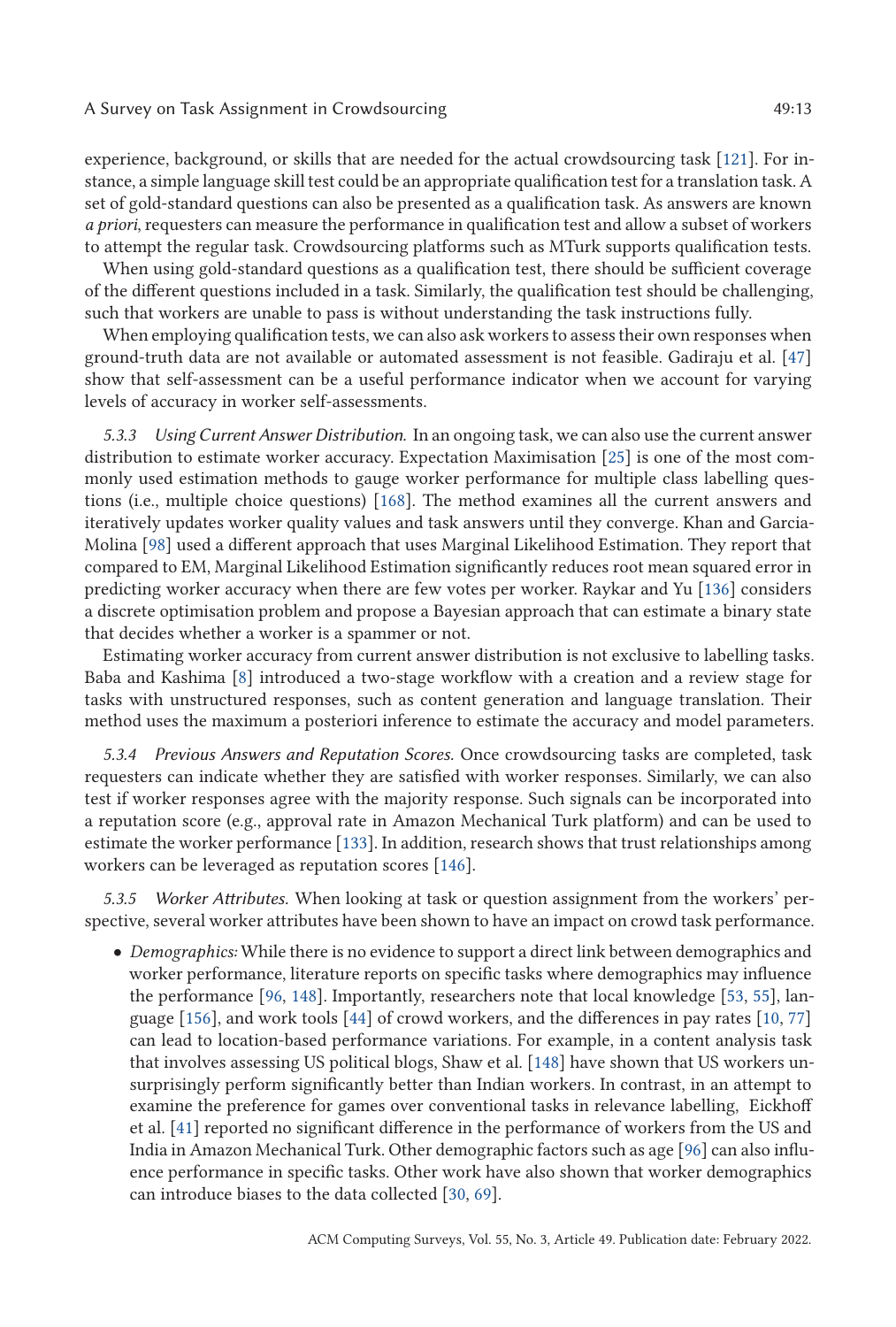- *Personality:* Kazai et al. [\[95\]](#page-31-0) analysed crowd users based on five personality dimensions introduced by Goldberg [\[87\]](#page-30-0) known as the "Big Five." They further segmented workers into five types (Spammer, Sloppy, Incompetent, Competent, and Diligent) based on the personality and reported a significant correlation between the worker type and the mean accuracy of the worker. In a subsequent study, Kazai et al. [\[96\]](#page-31-0) also reported that the Big Five personality traits—openness and conscientiousness—are correlated with higher task accuracy. Lykourentzou et al. [\[114\]](#page-32-0) also examined the effect of personality on the performance of collaborative crowd work on creative tasks. They created 14 five-person teams: balanced (uniform personality coverage) and imbalanced (excessive leader-type personalities), considering only the outcome of "DISC" [\[118\]](#page-32-0) (dominance, inducement, submission, compliance) personality test and reported that balanced teams produce better work in terms of the quality of outcome compared to imbalance teams.
- *Cognitive Biases:* The study by Eickhoff [\[40\]](#page-28-0) investigates cognitive biases and shows that cognitive biases negatively impact crowd task performance in relevance labelling. Cognitive biases are known as systematic errors in thinking and can impact peoples everyday judgements and decisions.
- *Cognitive Ability:* Alagarai Sampath et al. [\[3\]](#page-26-0) experiment with task presentation designs relating to cognitive features such as visual saliency of the target fields and working memory requirements. The study conducted on MTurk uses a transcription task and reports design parameters that can improve task performance. Goncalves et al. [\[52\]](#page-28-0) investigated the impact of the cognitive ability of crowd worker performance and demonstrated that performance can be predicted from the results of cognitive ability tests. In their study, they used 8 cognitive tests that included visual and fluency tasks and 8 different crowdsourcing task categories attempted by 24 participants in a lab setting. However, they used timeconsuming and paper-based cognitive tests from ETS cognitive kit [\[42\]](#page-28-0) that are not practical for an online setting. Hettiachchi et al. [\[71\]](#page-29-0) investigate the effect of cognitive abilities on crowdsourcing task performance in an online setting. The work leverages the three executive functions of the brain (inhibition control, cognitive flexibility and working memory) [\[27\]](#page-27-0) to describe and model the relationship between cognitive tests, and crowdsourcing tasks. A subsequent study [\[72\]](#page-29-0) proposes a dynamic task assignment approach that uses cognitive tests.
- *Mood:* Prior work has also investigated if workers' mood has any impact on the crowdsourcing task performance [\[172\]](#page-34-0). While there is no evidence that shows a direct link between mood and task accuracy, the study reports that workers in a pleasant mood exhibit higher perceived benefits from completing tasks when compared to workers in an unpleasant mood.
- *Work Device Features:* Gadiraju et al. [\[44\]](#page-28-0) show that crowd work device and its characteristics such as screen size and device speed have an impact on data quality. The research also highlights that the negative impact of bad user interfaces is exacerbated when workers use less suitable work devices. In addition, device sensing capabilities and battery level can also impact the quality of crowd contributions [\[68\]](#page-29-0). Hettiachchi et al. [\[70\]](#page-29-0) explore voice-based crowdsourcing, where workers complete crowd tasks through smart speakers and investigate if there is a performance difference compared to regular crowd work through desktop computers.
- *Worker Context:* Other contextual factors concerning the worker's current situation can also impact crowd task performance. Ikeda and Hoashi [\[82\]](#page-30-0) show that task completion rate decreases when workers are busy or with other people. Also, worker context is a critical performance estimator for task assignment in spatial crowdsourcing, where tasks relate to a specific location [\[61\]](#page-29-0). Hettiachchi et al. [\[73\]](#page-30-0) investigate workers' willingness to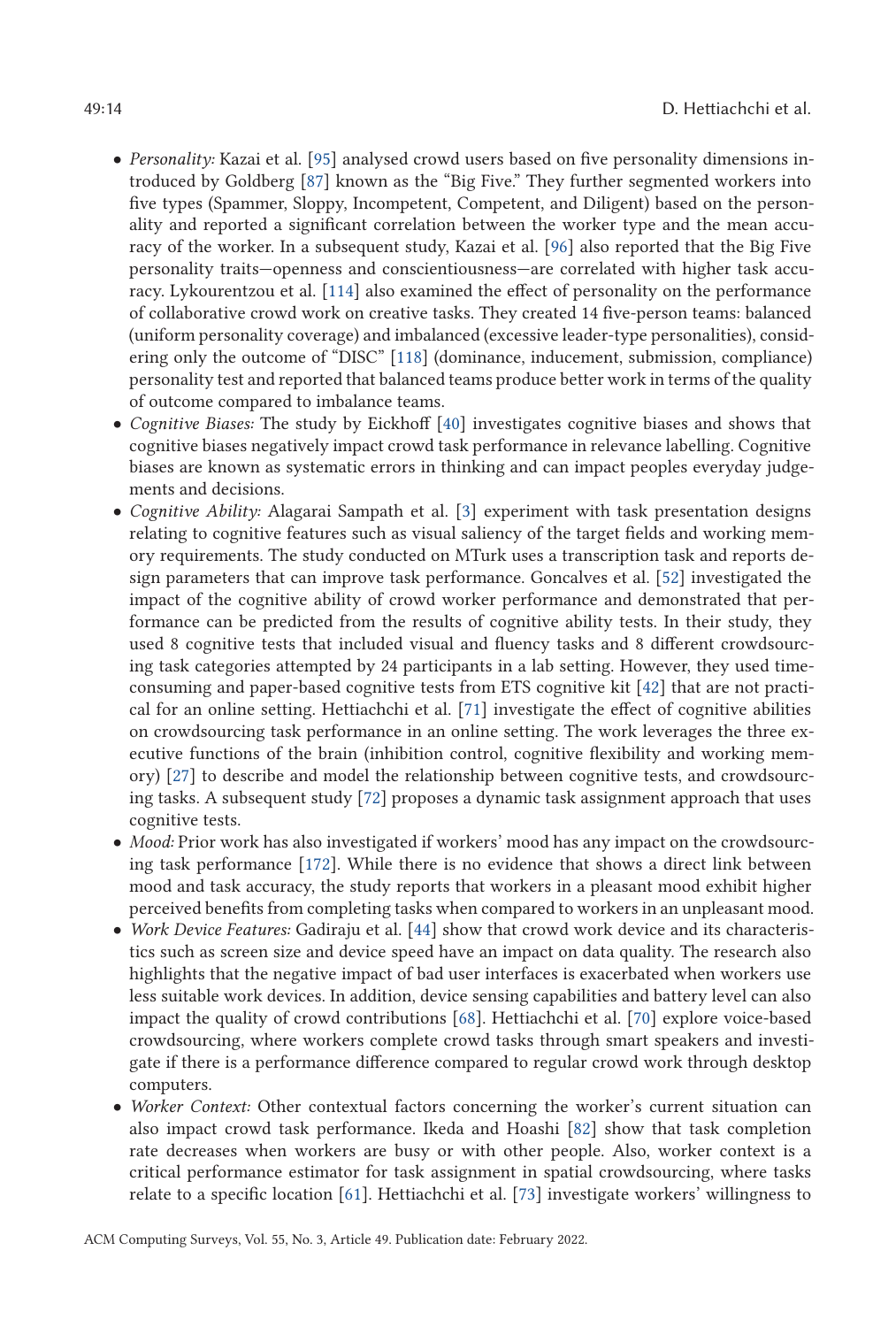<span id="page-14-0"></span>accept crowd tasks to understand the impact of context when tasks are available through a multitude of work devices.

• *Skills:* Prior work by Mavridis et al. [\[119\]](#page-32-0) estimates worker performance using a distance measure between the skills of the worker and the skills required for the specific task. They use a taxonomy-based skill model. Similarly, Kumai et al. [\[106\]](#page-31-0) model each skill with a numeric value. For instance, 1 minus the average word error rate of a worker's typing results can represent their typing skill.

*5.3.6 Worker Behaviour.* Prior work shows that worker behaviour data can be used to estimate worker performance [\[45,](#page-28-0) [60,](#page-29-0) [65,](#page-29-0) [142\]](#page-33-0). Rzeszotarski and Kittur [\[142\]](#page-33-0) proposed "task fingerprinting," a method that builds predictive models of task performance based on user behavioural traces. Their method analyses an array of actions (e.g., scrolling, mouse movements, key-strokes) captured while the user is completing crowdsourcing tasks. Task fingerprinting has been shown to be effective for image tagging, part-of-speech classification, and passage comprehension tasks in Amazon Mechanical Turk.

Han et al. [\[65\]](#page-29-0) also reported that most of the worker behavioural factors are correlated with the output quality in an annotation task. Their method includes several additional features compared to the task fingerprinting method [\[142\]](#page-33-0) and uses four types of behavioural features: temporal, page navigation, contextual, and compound. In a different approach, Kazai and Zitouni [\[97\]](#page-31-0) show how we can use the behaviours of trained professional workers as gold-standard behaviour data to identify workers with poor performance in relevance labelling.

While other methods [\[65,](#page-29-0) [142\]](#page-33-0) aim to classify workers into either "good" or "bad" categories, Gadiraju et al. [\[45\]](#page-28-0) classify workers into five categories using behavioural traces from completed HITs. The study shows that significant accuracy improvements can be achieved in image transcription and information finding tasks by selecting workers to tasks based on given categories. To predict task and worker accuracy in relevance labelling tasks, Goyal et al. [\[60\]](#page-29-0) uses action-based (e.g., mouse movement in pixels in horizontal direction, total pixel scroll in vertical direction) and time-based (e.g., fraction of the total time that was spent completing the HIT, mean time between two successive logged click events) features in their predictive model. Goyal et al. [\[60\]](#page-29-0) argue that worker behaviour signals captured in a single session can be used to estimate the work quality when prior work history is unavailable.

Behavioural data like social media interests captured outside the crowdsourcing platforms have also been used to predict task performance [\[33\]](#page-27-0). While this can be an interesting direction that attempts to create a global profile of the crowd worker, current strict privacy regulations would make practical implementation almost impossible.

*5.3.7 Using a Combination of Estimators.* Rather than using a single performance estimator, it is also possible to use a combination of different estimators. For instance, most of the EM-based methods use gold-standard questions for initial estimation. Similarly, Barbosa and Chen [\[9\]](#page-26-0) introduces a framework where the worker pool for each task can be constrained using multiple factors such as demographics, experience, and skills. Their results show that worker selection with appropriate uniform or skewed populations helps mitigate biases in collected data.

#### **5.4 Challenges and Limitations in Performance Estimation**

While prior work reports promising results on using various worker performance estimation methods, there are many limitations when we consider implementation and broader adoption of such method.

Perhaps the most well-known estimation method is the use of gold-standard questions. However, there are several fundamental limitations. First, gold-standard questions are not broadly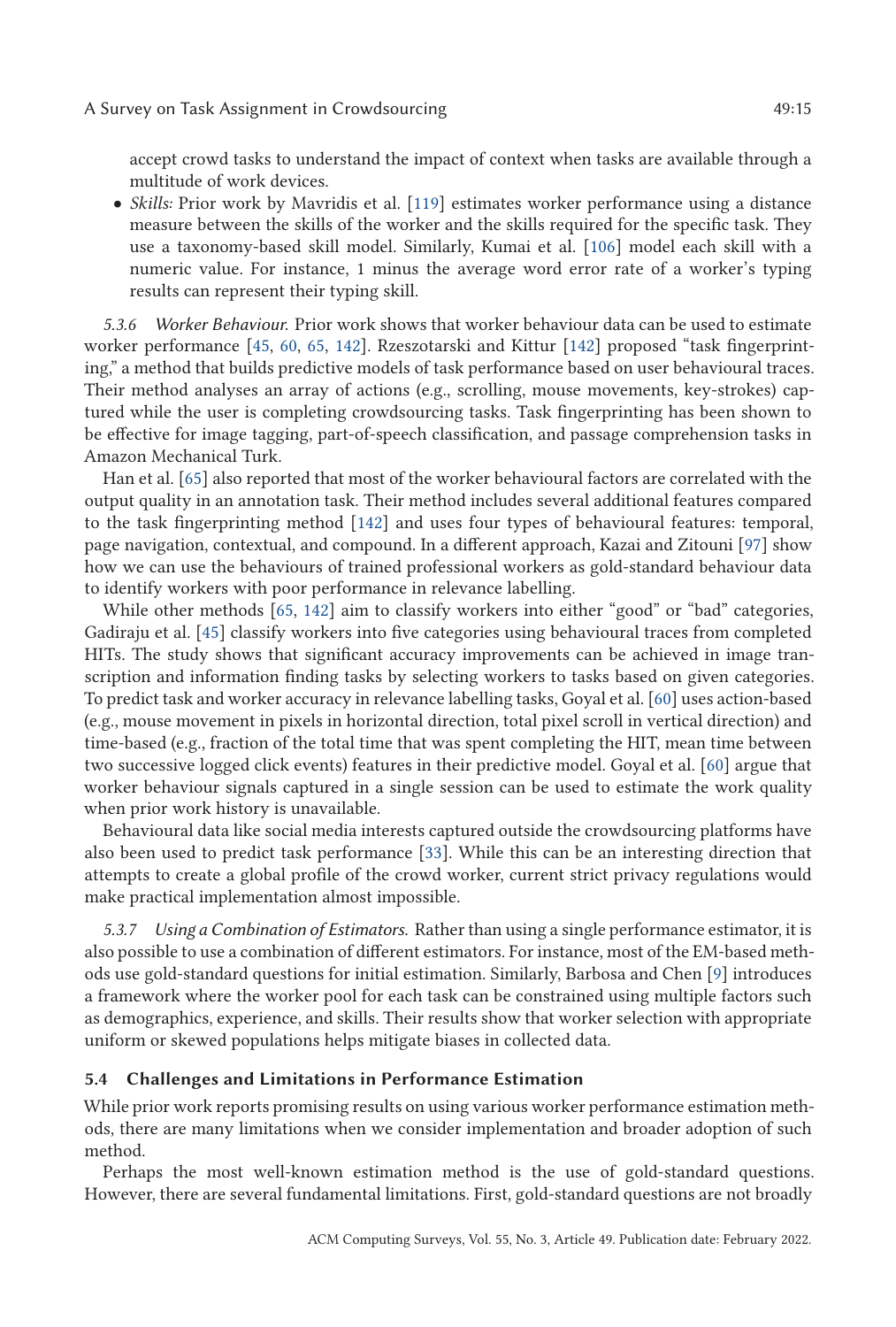<span id="page-15-0"></span>available for all tasks (e.g., tasks with subjective responses). Second, it can be costly to generate good gold questions. Third, gold questions are also susceptible to adversarial attacks. In an attack, workers detect and mark gold-standard questions through various third-party tools such that subsequent workers can pay more attention to gold-standard questions to amplify their measured performance [\[17\]](#page-27-0). Despite such limitations, the use of gold-standard questions is an effective quality control method applicable to a broader range of tasks.

Worker attributes are also widely used to estimate the worker performance. Attributes like cognitive ability, personality, and skills are preferred, as they can be extended to estimate task performance across a wider range of tasks. Similarly, task requesters often use demographics (e.g., location, age, education level) as it is straightforward to use them. However, there are notable challenges in integrating certain worker attributes into a task assignment system. For example, attributes like demographics are self-reported by workers, allowing workers to provide incorrect information to gain undue advantages. Comprehensive personality tests are time-consuming, and there is also the possibility for workers to manipulate the outcome. Similarly, less competent crowd workers tend to overestimate their performance in self-assessments [\[47\]](#page-28-0).

In addition, demographics-based performance estimation could lead to biased or unfair assignment and discrimination by task requesters leading to fewer tasks of a particular type assigned to workers with specific demographic attributes (e.g., gender, ethnicity, race) [\[66\]](#page-29-0). Such unethical approaches and problems should be addressed by crowdsourcing platforms, as well as by researchers.

Numerous complications exist when concerning the use of worker skills [\[106,](#page-31-0) [119\]](#page-32-0). Workers need to list down their skills and such information should be available at platform level. We have to either assume that worker input related to skills are accurate or validate such information. Skill assessment can be a lengthy process increasing the barrier of entry for new workers. Also, requesters have to define which skills are required when creating new tasks.

While worker activity tracking [\[45,](#page-28-0) [60,](#page-29-0) [65,](#page-29-0) [142\]](#page-33-0) has shown promising results, there are several practical limitations. First, such implementations often run as browser-scripts and can make the crowdsourcing platform interface resource intensive. This in turn can limit the accessibility of crowdsourcing platforms, particularly for workers with computing devices with limited capacities and low bandwidth internet connectivity. Second, behavioural data collection, data storage, and performance estimation can be computationally intensive for the back-end infrastructure of the crowdsourcing platforms, thus incurring additional costs. Third, there are privacy concerns with regard to tracking and storing activity data.

### **6 TASK ASSIGNMENT METHODS**

In this section, we discuss methods or frameworks that actively prevent contributions of sub-par quality by implementing various quality control mechanisms. In contrast to post-processing techniques, task assignment or routing methods can significantly reduce the overall number of answers required to obtain high-quality output for crowd tasks. Thus, they can bring a financial benefit to task requesters. Also, task assignment can increase the compatibility between worker capabilities and task needs, potentially leading to increased worker satisfaction.

Literature presents a number of task assignment algorithms or frameworks that can be integrated with, or used in place of existing crowdsourcing platforms. They consider different quality metrics (e.g., accuracy, task completion time) and implement one or more quality improvement techniques (e.g., gold-standard questions [\[38\]](#page-28-0), removing or blocking erroneous workers [\[98\]](#page-31-0)) to enhance the metrics. The primary motivation behind each assignment method can also be divergent. For example, some methods aim to maximise the quality of the output (e.g., References [\[43,](#page-28-0) [143,](#page-33-0) [168\]](#page-34-0)) while other methods attempt to reduce the cost by achieving a reasonable accuracy with a minimum number of workers (e.g., Reference [\[98\]](#page-31-0)).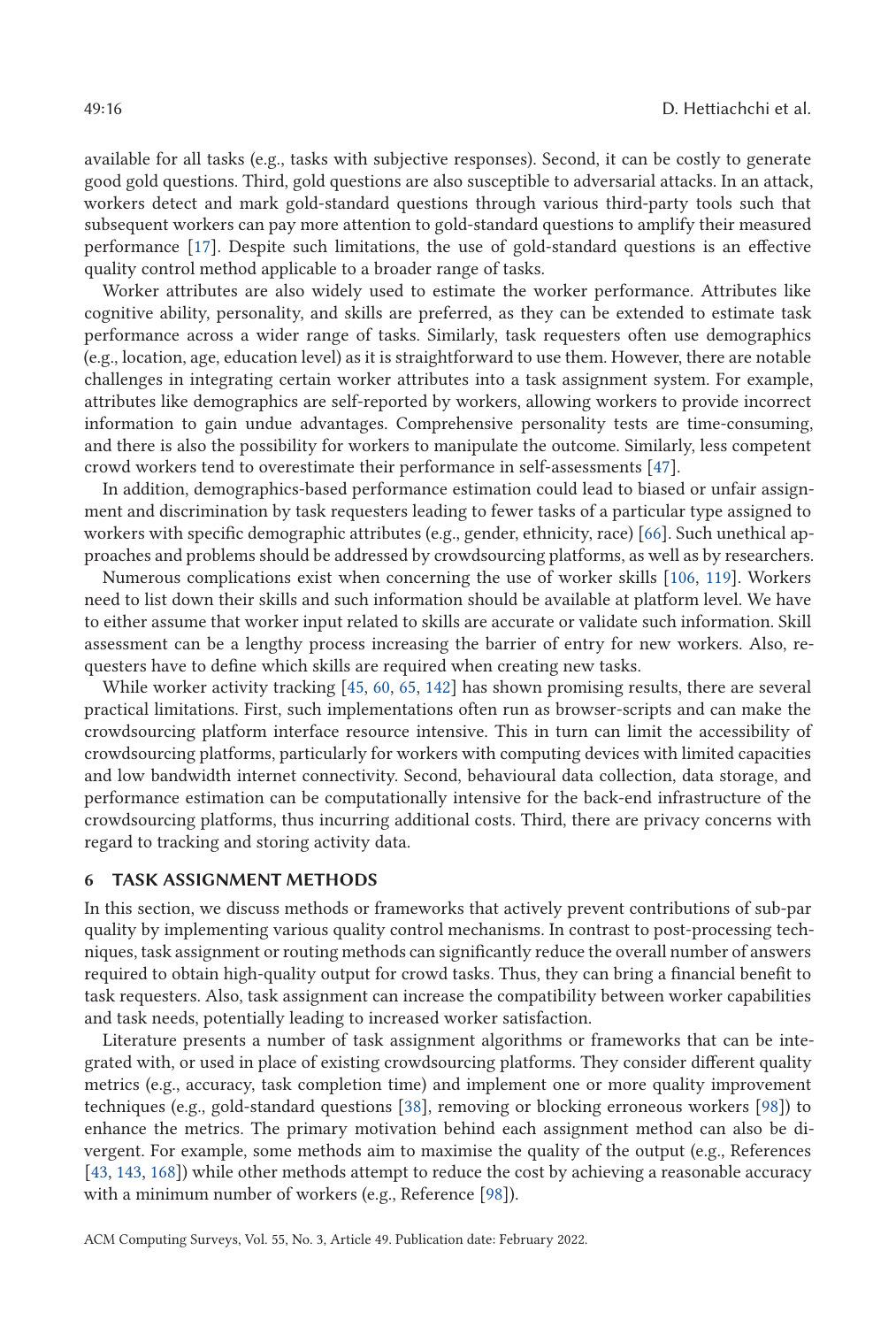We organise prior work under task assignment, question assignment and plurality problems we outlined in Section [4.](#page-7-0) Table [4](#page-17-0) provides a brief summary of the worker performance estimation and assignment strategy of each method we discuss in this section.

### **6.1 Heterogeneous Task Assignment**

As crowdsourcing platforms contain a variety of tasks (e.g., sentiment analysis, classification, transcription), heterogeneous task assignment focuses on matching different task types with workers. Heterogeneous task assignment can be particularly useful in cases where "expert" workers must be allocated for more difficult tasks [\[75\]](#page-30-0). In addition to heterogeneous task assignment, the crowdsourcing literature also explores question assignment, where questions within the same task (e.g., different questions of sentiment analysis task) are assigned to different workers to maximise the performance gain. We also review question assignment methods in Section [6.2.](#page-19-0)

Task assignment involves multiple steps. First, worker performance is modelled and estimated using different methods discussed in Section [5.](#page-9-0) Then, the task assignment process is carried to maximise the potential gain in terms of a specific performance criteria. For instance, one task assignment method could achieve modest data quality gains while minimising the overall cost. In contrast, another method could aim to achieve the highest possible data quality with a set budget.

Ho and Vaughan [\[75\]](#page-30-0) propose a task assignment method based on the online primal-dual framework, which has been previously utilised for different online optimisation problems. The proposed Dual Task Assigner algorithm assumes that workers with unknown skills request tasks one at a time. In the study, researchers use three types of ellipse classification tasks to account for different expertise levels and use a translation task to simulate different skills. However, their approach assumes that the requester can immediately evaluate the quality of completed work. This vastly limits the applicability of their approach in a real-world crowdsourcing problem. Ho et al. [\[74\]](#page-30-0) further investigate heterogeneous task assignment in classification tasks with binary labels. However, for the assignment, they use gold-standard questions of each task type to estimate the accuracy of the workers.

We can also examine task assignment from the requester perspective. Assadi et al. [\[6\]](#page-26-0) propose an online algorithm that can be used by a requester to maximise the number of tasks allocated with a fixed budget. In a different approach for task assignment, Mo et al. [\[123\]](#page-32-0) apply a hierarchical Bayesian transfer learning model. They use the historical performance of workers in a similar or different type of tasks to estimate the accuracy of the new tasks. Their experiment with a realworld dataset shows the effectiveness of the proposed approach when transferring knowledge from related but different crowd tasks (e.g., questions on sports vs makeup and cooking). However, their real-world evaluation is limited to a single scenario with one source task and one target task.

While most methods focus on a predefined set of tasks, Dickerson et al. [\[28\]](#page-27-0) examine task assignment when tasks are not known *a priori*. Their work proposes a novel theoretical model, called Online Task Assignment with Two-Sided Arrival, where both workers and tasks arrive in an online manner.

Data collected outside crowdsourcing platforms can also be used to match tasks with workers. Difallah et al. [\[33\]](#page-27-0) present a system where tasks are allocated based on worker profile data such as interested topics captured from a social media network. Similarly, Zhao et al. [\[165\]](#page-34-0) propose "Social Transfer graph" for task matching. They demonstrate how tasks on Quora can be matched with Quora users' by extracting respective users' Twitter profile data (i.e., tweets and connections). The general applicability of such methods raises numerous practical and ethical considerations.

Mavridis et al. [\[119\]](#page-32-0) introduced a skill-based task assignment model. Worker performance is estimated using a distance measure between the skills of the worker and the skills required for the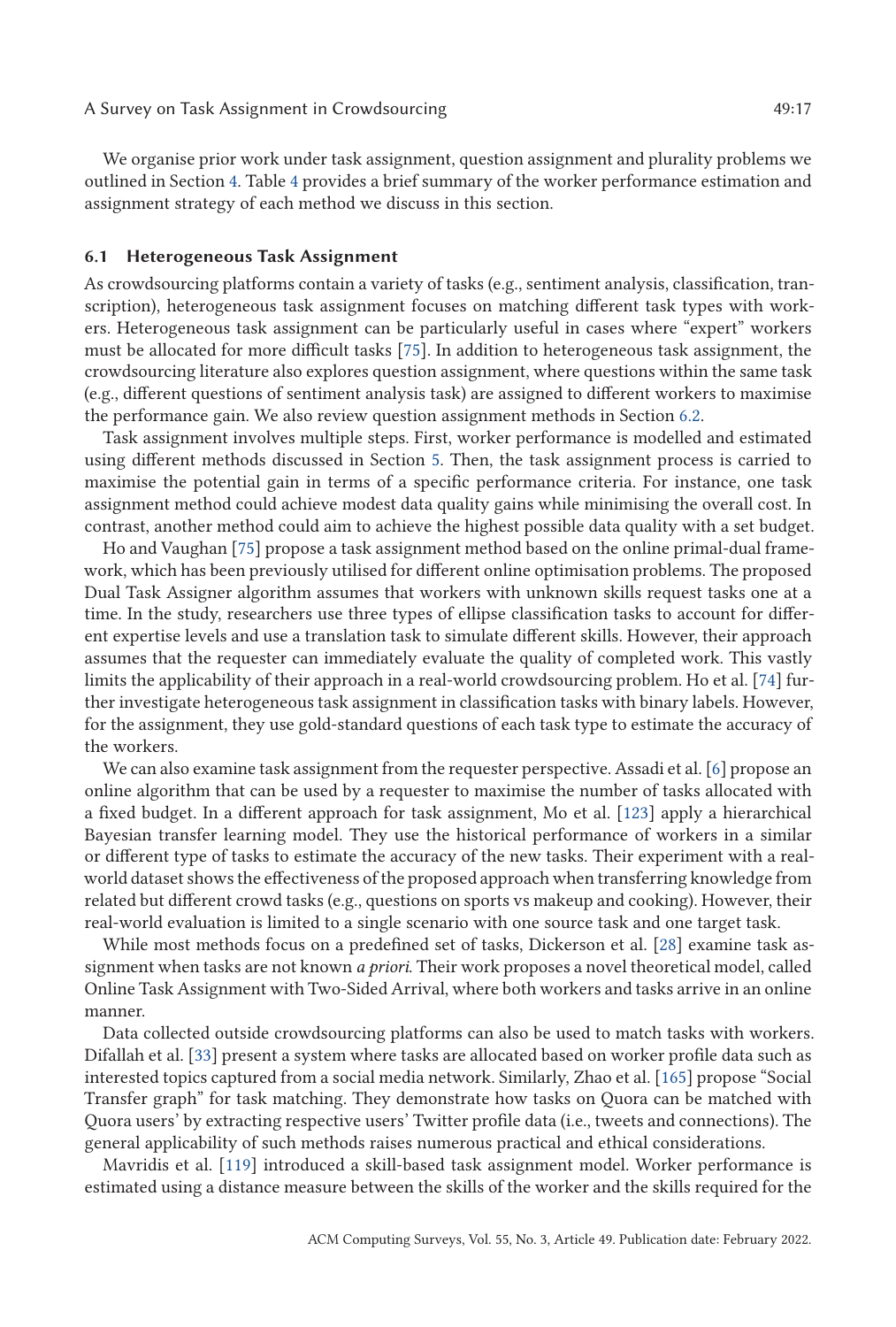<span id="page-17-0"></span>

| Assignment<br>Problem        | Reference         | Performance Estimation                                                                    | Assignment Strategy                                                                                                          | Method Maturity and<br>Evaluation                                                                                                                  |
|------------------------------|-------------------|-------------------------------------------------------------------------------------------|------------------------------------------------------------------------------------------------------------------------------|----------------------------------------------------------------------------------------------------------------------------------------------------|
| uestion<br>Plurality<br>Task |                   |                                                                                           |                                                                                                                              |                                                                                                                                                    |
|                              | $[75]$            | Requesters manually<br>evaluate the answers.                                              | Based on the online<br>primal-dual framework.                                                                                | Basic Research. Offline<br>evaluation using real-world<br>crowdsourcing data.                                                                      |
|                              | $[74]$            | Using gold-standard<br>questions.                                                         | By extending online<br>primal-dual methods.                                                                                  | Basic Research. Offline<br>evaluation using simulations<br>and synthetic data.                                                                     |
|                              | $\lceil 6 \rceil$ | Using bids provided by<br>workers.                                                        | Maximises the number of<br>tasks allocated within a<br>budget.                                                               | Basic Research. Offline<br>evaluation using simulations<br>and synthetic data.                                                                     |
|                              | $[123]$           | Estimate using the<br>performance in other tasks.                                         | Through a hierarchical<br>Bayesian transfer learning<br>model.                                                               | Basic Research. Offline<br>evaluation using synthetic<br>and real-world<br>crowdsourcing data.                                                     |
|                              | $\left[28\right]$ | Use historic records to learn<br>quality distributions.                                   | Model workers and tasks in a<br>bipartite graph and use an<br>adaptive, non-adaptive or<br>greedy method to assign<br>tasks. | Basic Research. Offline<br>evaluation using real-world<br>crowdsourcing data.                                                                      |
|                              | $[72]$            | Estimated using cognitive<br>test outcomes.                                               | Select workers to maximise<br>gain in accuracy.                                                                              | Prototype Implementation.<br>Online dynamic evaluation<br>with crowd workers.                                                                      |
|                              | $[33]$            | Using interested topics<br>captured from social media.                                    | Rank available workers<br>through category-based,<br>expert-profiling and<br>semantic-based assignment<br>models.            | Prototype Implementation.<br>Online dynamic evaluation<br>with crowd workers.                                                                      |
|                              | $[119]$           | Through a distance measure<br>between worker skills and<br>the skills required for tasks. | Targets skill compatibility.<br>Assigns specialised tasks to<br>workers with fewer skills<br>first.                          | Basic Research. Offline<br>evaluation using synthetic<br>and real-world<br>crowdsourcing data.                                                     |
|                              | $[34]$            | Assumes that<br>context-switching reduces<br>worker satisfaction and<br>performance.      | Scheduling tasks to maximise<br>the likelihood of a worker<br>receiving a task that they<br>have recently worked on.         | Prototype Implementation.<br>Online dynamic evaluation<br>with crowd workers.                                                                      |
|                              | $\left[29\right]$ | Assumes that<br>context-switching reduces<br>worker satisfaction and<br>performance.      | Schedule tasks prioritising<br>currently running jobs and<br>workers getting familiar<br>work.                               | Prototype Implementation.<br>Online dynamic evaluation<br>with crowd workers.                                                                      |
|                              | $[15]$            | Estimate the loss of private<br>information                                               | A graph-based method that<br>maintains privacy without<br>starving the on-demand<br>workforce.                               | Basic Research. Offline<br>evaluation using synthetic<br>and real-world data.                                                                      |
|                              | $[106]$           | Estimate worker skills using<br>a qualification task.                                     | Form groups of workers<br>based on skill balance and<br>worker re-assignments.                                               | Prototype Implementation.<br>Online evaluation with<br>crowd workers.                                                                              |
|                              | [83]              | Worker specified task<br>interest and other factors<br>such as skills.                    | Uses different strategies<br>depending on the task<br>collaboration scheme.                                                  | Prototype Implementation.<br>No evaluation.                                                                                                        |
|                              | $[147]$           | Assumes that expertise of<br>each worker is a known<br>numerical value.                   | Sequential assignment based<br>on budget, data quality and<br>latency needs.                                                 | Prototype Implementation.<br>Offline evaluation using<br>synthetic and real-world<br>data, and limited online<br>evaluation with crowd<br>workers. |

# Table 4. An Overview of Worker Performance Estimation and Assignment Strategies of Assignment Methods

(Continued)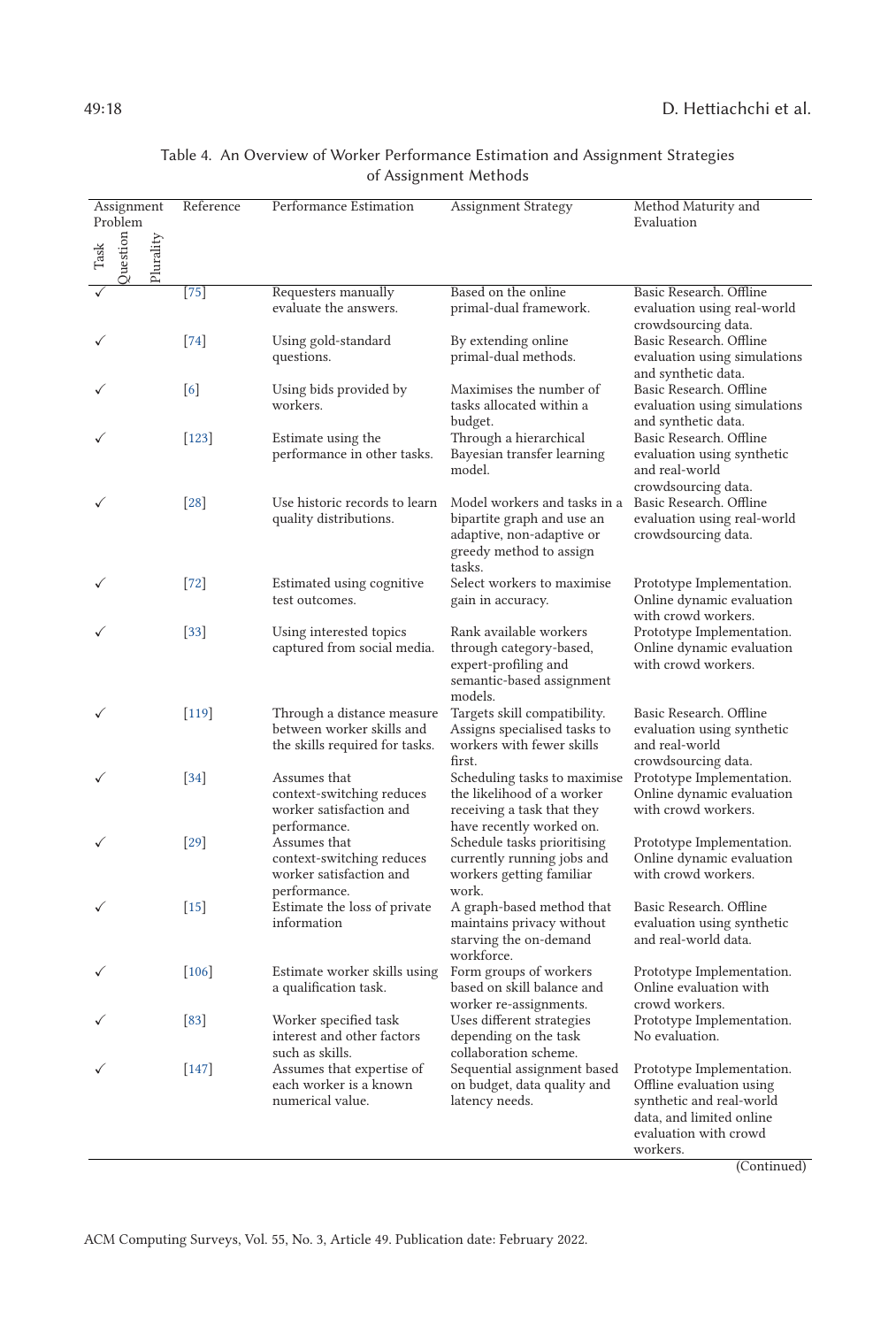### A Survey on Task Assignment in Crowdsourcing  $\overline{49:19}$

| Assignment<br>Problem   |           | Reference         | Performance Estimation                                                    | <b>Assignment Strategy</b>                                                                                                                                  | Method Maturity and<br>Evaluation                                                              |
|-------------------------|-----------|-------------------|---------------------------------------------------------------------------|-------------------------------------------------------------------------------------------------------------------------------------------------------------|------------------------------------------------------------------------------------------------|
| Question<br>$\rm{Task}$ | Plurality |                   |                                                                           |                                                                                                                                                             |                                                                                                |
|                         |           | $[113]$ CDAS      | Injecting gold-standard<br>questions.                                     | Estimate the required answer<br>count and use early<br>termination.                                                                                         | Prototype Implementation.<br>Online dynamic evaluation<br>with crowd workers.                  |
|                         |           | [98]<br>CrowdDQS  | Marginal likelihood curve<br>estimation.                                  | Maximise gain in accuracy.                                                                                                                                  | Prototype Implementation.<br>Online dynamic evaluation<br>with crowd workers.                  |
|                         |           | [43] iCrowd       | Static gold-standard<br>questions & task similarity.                      | Save questions for most<br>accurate workers.                                                                                                                | Prototype Implementation.<br>Online dynamic evaluation<br>with crowd workers.                  |
|                         |           | $[143]$ OSQC      | Hybrid gold plurality<br>algorithm                                        | Multi-rule quality control.                                                                                                                                 | Basic Research. Offline<br>evaluation using real-world<br>crowdsourcing data.                  |
|                         |           | $[20]$ OKG        | Statistical inference with<br>Beta distribution priors.                   | Maximise gain in accuracy.                                                                                                                                  | Basic Research. Offline<br>evaluation using synthetic<br>and real-world<br>crowdsourcing data. |
|                         |           | [168]<br>QASCA    | EM.                                                                       | Maximise gain in accuracy or<br>F-score.                                                                                                                    | Prototype Implementation.<br>Online dynamic evaluation<br>with crowd workers.                  |
|                         |           | $[84]$ Quizz      | Estimate using only<br>gold-standard question<br>responses.               | Maximise information<br>entrophy.                                                                                                                           | Prototype Implementation.<br>Online dynamic evaluation<br>with crowd workers.                  |
|                         |           | $[51]$            | Estimate using limited<br>gold-standard questions.                        | Maximise gain in accuracy<br>while satisfying budget,<br>fairness and diversity<br>constraints.                                                             | Basic Research. Offline<br>evaluation using real-world<br>crowdsourcing data.                  |
|                         |           | $[124]$           | Using gold-standard<br>questions.                                         | Estimate plurality form a<br>greedy algorithm that<br>assumes that answer quality<br>increases monotonically at a<br>decreasing rate with its<br>plurality. | Basic Research. Offline<br>evaluation using synthetic<br>and real-world<br>crowdsourcing data. |
|                         | ✓         | $[149]$           | By modelling task difficulty<br>and worker skills.                        | Through an incremental<br>Bayesian model that<br>re-evaluate answer quality at<br>each stage.                                                               | Basic Research. Offline<br>evaluation using real-world<br>crowdsourcing data.                  |
|                         | ✓         | $[155]$           | By iteratively estimating<br>worker expertise and<br>question difficulty. | Batch assignment<br>maximising the number of<br>questions completed in each<br>batch.                                                                       | Basic Research. Offline<br>evaluation using synthetic<br>and real-world<br>crowdsourcing data. |
|                         | ✓         | $\lceil 2 \rceil$ | Assumes the past<br>performance of a worker is<br>known.                  | Decide on when to stop<br>assigning another worker.                                                                                                         | Basic Research. Offline<br>evaluation using synthetic<br>and real-world<br>crowdsourcing data. |

Table 4. Continued

specific tasks. The method attempts to assign the most specialised task first to the workers with the lowest number of skills based on the distance measure.

Task assignment can be challenging for more complex and collaborative tasks. Ikeda et al. [\[83\]](#page-30-0) propose a task assignment framework that can decompose complex tasks and support sequential, simultaneous and hybrid worker collaboration schemes. Their assignment strategy selects a worker based on interests indicated by workers and their eligibility calculated using the project description and worker human factors (e.g., language skills). In contrast, Schmitz and Lykourentzou [\[147\]](#page-33-0) look at non-decomposable macro-tasks like document drafting. They propose a sequential assignment model, where multiple workers attempt a task on a fixed time-slot, one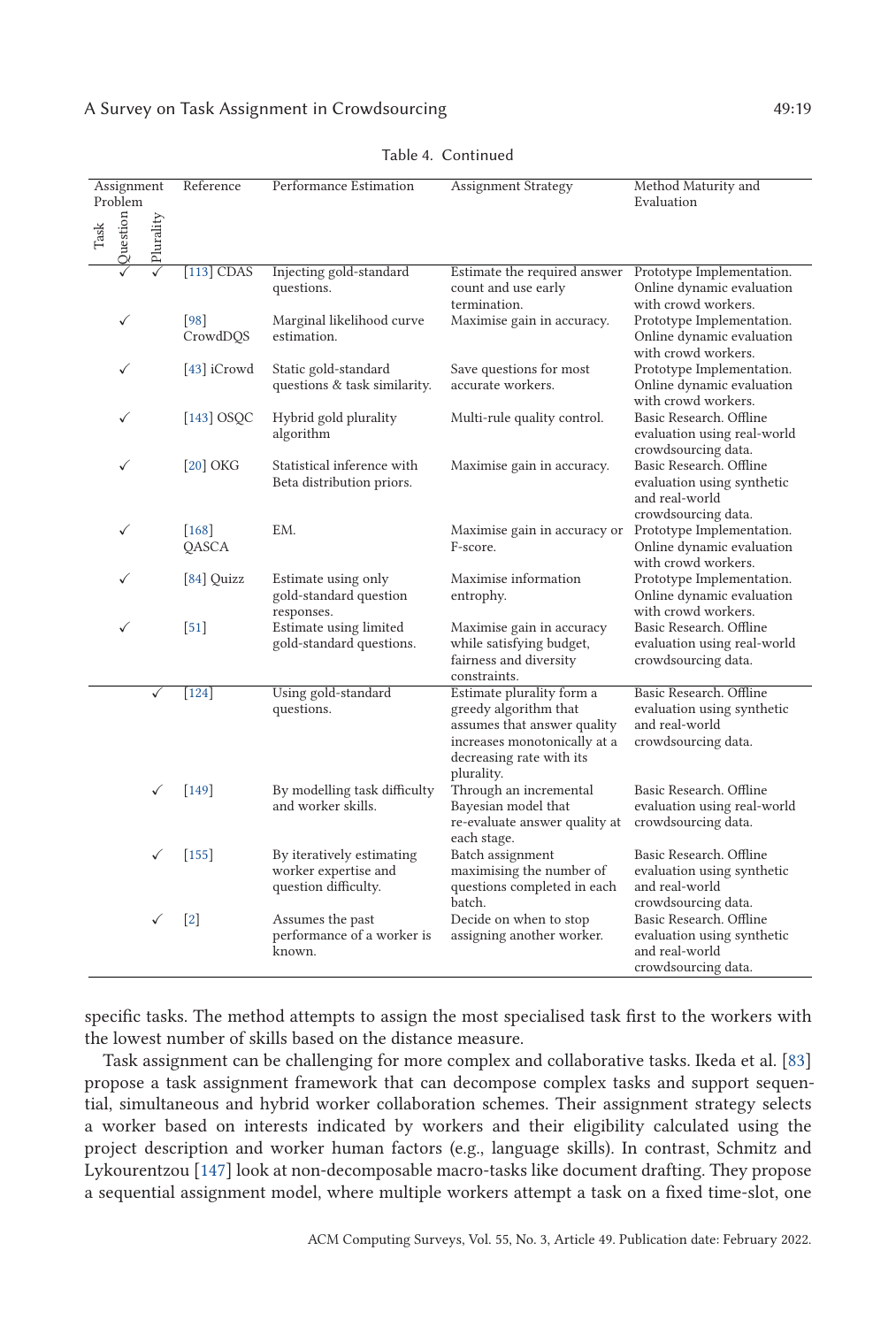<span id="page-19-0"></span>after the other. At the end of each iteration, the next worker is selected if the task does not meet the desired quality threshold.

Instead of assigning tasks on the fly, it is also possible to schedule them when tasks are known *a priori*. Prior work by Difallah et al. [\[34\]](#page-28-0) investigates task scheduling in crowdsourcing platforms and shows that scheduling can help minimise the overall task latency, while significantly improving the worker productivity captured through average task execution time. Research also highlights that scheduling is useful in ensuring tasks are fairly distributed across workers [\[29\]](#page-27-0).

Addressing the growing concerns on crowdsourcing sensitive tasks like transcribing audio scripts, Celis et al. [\[15\]](#page-27-0) examined task assignment with regard to tradeoff in privacy. To preserve content privacy, we need to ensure that not too many parts of the same job are assigned to the same worker. They introduced three settings: PUSH, PULL, and a new setting, Tug Of War, which aims to balance the benefit for both workers (by ensuring they can attempt a reasonable number of questions) and requesters (by minimising the privacy loss).

Instead of assigning tasks to individual workers, Kumai et al. [\[106\]](#page-31-0) investigate the worker group assignment problem, where task requesters should select a group of workers for each task. They represent the worker accuracy using skills estimated through a qualification task and then forms groups based on three strategies that consider the skill balance among groups and the number of worker re-assignments.

#### **6.2 Question Assignment**

The aim of question assignment is to match workers with questions within a task such that we can obtain high-quality output. Unlike in heterogeneous task assignment, we need to estimate worker performance and allocate tasks as workers complete submit answers to individual or batches of questions. Zheng et al. [\[168\]](#page-34-0) present a formal definition of question assignment problem in crowdsourcing and show that optimal question assignment is an NP-hard problem.

Question assignment involves several fundamental steps. First, we obtain a set of questions that are available to be assigned. Such candidate questions should not have been previously assigned to the current worker and should have available assignments with respect to the maximum number of answers required. Second, we estimate the performance gain (in terms of accuracy, for example) for each candidate question. Third, we select a subset of questions to be assigned to the given workers.

Baseline approaches for question assignment are random assignment or a round-robin assignment. Typical crowdsourcing platforms use these baseline approaches for question assignment.

*6.2.1 AssigningQuestions to Workers in a Sequential Manner.* The question assignment problem can vary depending on the worker arrival assumption. The most practical problem is how to find a suitable question or a specific number of questions for an individual worker given a set of candidate questions. A naive way to assign questions is to enumerate all feasible assignments, calculate the performance gain for each assignment, and then choose the assignment with the maximum performance gain. However, this method is computationally expensive and is not practical for typical crowdsourcing platforms where each task has a large number of questions.

Zheng et al. [\[168\]](#page-34-0) proposed a question assignment framework (QASCA) that attempt to maximise either accuracy or F-score. For assigning *k* questions based on accuracy, the paper proposes the Top-K benefit algorithm, which calculates the gain in expected number of correct answers for each question in candidate set and pick the questions that have the highest benefits. The algorithm has a time complexity of  $O(n)$  where *n* is the number of questions in the candidate set. A more complex online algorithm is presented for assigning questions based on F-score.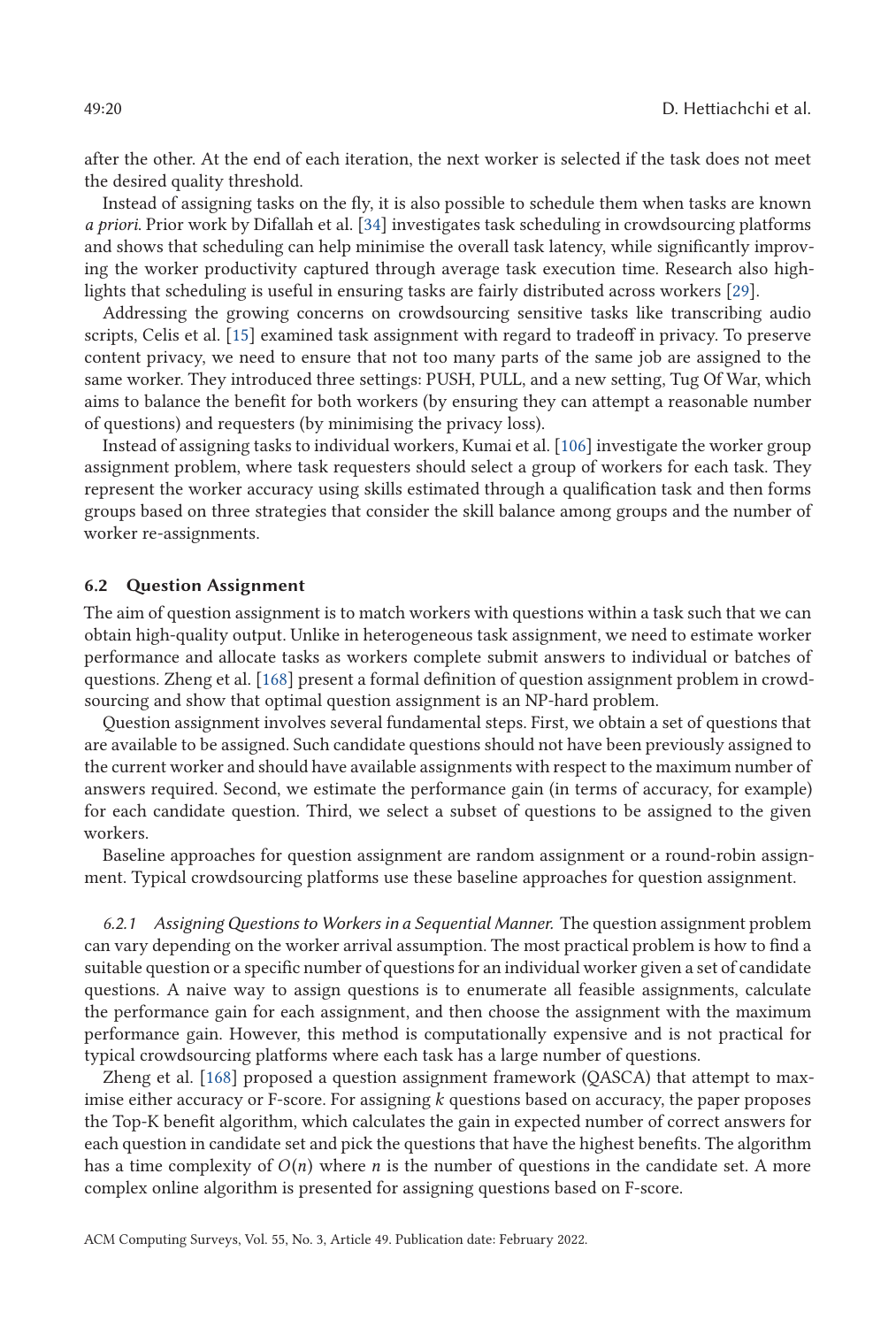### A Survey on Task Assignment in Crowdsourcing  $49:21$

"CrowdDQS," proposed by Khan and Garcia-Molina [\[98\]](#page-31-0), is a dynamic question assignment mechanism that examines most recent votes and selectively assigns gold-standard questions to workers to identify and removes workers with poor performance in real time. They claim the proposed system that integrates seamlessly with Mechanical Turk can drastically reduce (up to 6 times) the number of votes required to accurately answer questions when compared to a roundrobin assignment with majority voting. The proposed question assignment method aims to maximise the potential gain. The algorithm greedily chooses a question from the candidate set whose confidence score stands to increase the most if another answer is obtained from the considered worker.

Another dynamic question assignment method proposed by Kobren et al. [\[103\]](#page-31-0) uses the worker survival metric (a user's likelihood of continuing to work on a task). Survival score is formulated using different measures such as accuracy, response time, and the difficulty of recently completed questions. The framework assigns questions to workers to achieve higher worker engagement and higher value for the task requester. Modelled using the Markov decision process, the method aims to assign a question that maximises worker survival and expected information gain.

Different questions within a task may require knowledge and expertise on various domains. The task assignment method by Zheng et al. [\[166\]](#page-34-0) attempts to organise questions and workers into different domains by building a knowledge base. Questions with uncertain true labels are then assigned to workers when their expertise overlap with the question's domain.

*6.2.2 Question Assignment with a Batch of Workers.* Another variant of the question assignment problem is to come up with an optimal assignment scheme given a set of workers and set of questions as opposed to assigning for a sequence of workers (e.g., References [\[98,](#page-31-0) [171\]](#page-34-0)). Cao et al. [\[14\]](#page-27-0) termed this as the Jury Selection Problem where they aim to select a subset of crowd workers for each question under a limited budget, whose majority voting aggregated answers have the lowest probability of producing an incorrect answer.

Fan et al. [\[43\]](#page-28-0) introduced a dynamic crowdsourcing framework named "iCrowd" that assigns tasks to workers with a higher chance of accurately completing the task using a graph-based estimation model. They consider the task similarity when estimating worker accuracy. The proposed question assignment strategy has three steps. First, it identifies a set of active workers who are ready to work on the task and dynamically finds sets of workers with the highest estimated accuracy for each available question. Then, the framework uses a greedy-approximation algorithm to formulate the optimum assignments ensuring each worker has no more than one question. Then, it strategically assigns gold-standard questions to workers who are left without any question assignments.

"AskIt," proposed by Boim et al. [\[12\]](#page-26-0), is another framework that achieves batchwise question assignment. The assignment method aims to minimise the global uncertainty of entropy for questions while satisfying general assignment constraints such as maximum number of answers required for each question. Two metrics are proposed to measure global uncertainty that uses the difference between maximum and minimum entropy for individual questions. AskIt uses a greedyheuristic to come up with the optimum assignment scheme. In addition, the framework employs an initial pre-processing step that uses collaborative filtering to predict missing answers and to identify questions that are likely to be skipped by a specific worker. However, we note that the paper lacks details of the question assignment algorithm.

Goel and Faltings [\[51\]](#page-28-0) proposed an algorithm for assigning tasks to workers that optimises the expected answer accuracy while ensuring that the collected answers satisfy pre-specified notions of error fairness. The algorithm also limits the probability of assigning many tasks to a single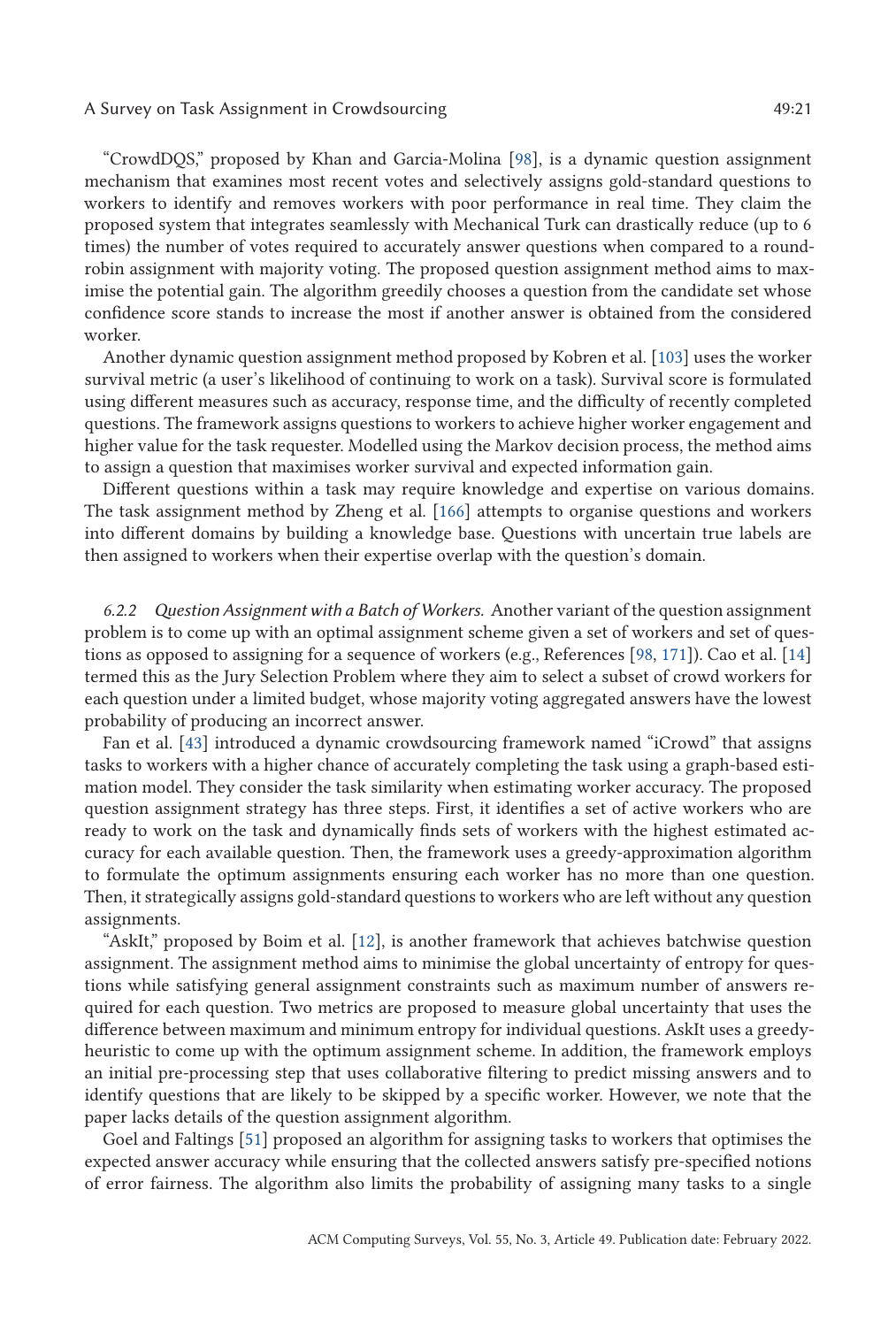worker, thus ensuring the diversity of responses. Question assignment is modelled as a constrained optimisation problem that finds the optimal crowdsourcing policy.

In a different approach, the method proposed by Li et al. [\[109\]](#page-31-0) assigns a portion of questions to the entire worker pool and estimates the accuracy for sub-groups of workers based on characteristics such as nationality, education level and gender. Then, the framework assigns questions to workers from the specific sub-group with the highest information gain. However, this method is not practical and cost-effective when considering implementation on a crowdsourcing platform with a large number of workers from diverse backgrounds [\[30\]](#page-27-0).

*6.2.3 Blocking or Removing Workers.* Question assignment can also be achieved by blocking or removing workers from the pool of eligible workers as opposed to actively assigning questions to workers. CrowdDQS [\[98\]](#page-31-0) uses this blocking technique to further improve assignment performance. Saberi et al. [\[143\]](#page-33-0) proposed a statistical quality control framework (OSQC) for multi-label classification tasks that monitors the performance of workers and removes workers with high error estimates at the end of processing each batch. They propose a novel method to estimate the worker accuracy—the hybrid gold plurality algorithm that uses gold-standard questions and plurality answer agreement mechanism. Question assignment is based on a Multi-rule Quality Control System that assigns a value (0,1) to the worker at the end of each batch based on the past error rate and the estimated current error rate. Early termination is also another similar strategy where workers can no longer provide answers to a particular question that already has an answer with sufficient certainty [\[113\]](#page-31-0).

*6.2.4 Question Assignment with Budget Constraints.* Qiu et al. [\[134\]](#page-33-0) investigate binary labelling tasks. Their proposed method uses previously completed gold-standard questions and estimated labels from task requesters to calculate the historic error rate for workers. Then, it predicts worker error rate for upcoming questions through an auto-regressive moving average model. Questions are assigned by maximising the accuracy with respect to the limited budget when worker payment is not constant.

Rangi and Franceschetti [\[135\]](#page-33-0) approach task assignment with a multi-arm-bandit setup and propose using the simplified bounded KUBE algorithm as a solution. In their method, workers indicate their interest in doing the tasks, quote their charges per task, and specify the maximum number of questions they are willing to answer. Worker accuracy is estimated using the current answer distribution.

Similarly, Singer and Mittal [\[150\]](#page-33-0) propose a pricing framework when workers bid for tasks with their expected reward and the number of questions they wish to uptake. Their method aims to maximise the number of questions completed under a fixed-budget or minimise payments for a given number of tasks.

*6.2.5 Assigning Gold Standard Questions.* Instead of assigning individual questions, we can also assign a specific type of question. Some frameworks have investigated whether to assign a golden-standard question or a regular question when a worker requests a task. Ipeirotis and Gabrilovich [\[84\]](#page-30-0) presented "Quizz," a gamified crowdsourcing system for answering multiplechoice questions. The framework uses a Markov decision process to select the next action. However, gold-standard-based question assignment alone may not lead to improved data quality due to inherent limitations in gold-standard questions discussed in Section [5.4.](#page-14-0)

*6.2.6 Other Approaches.* Kang and Tay [\[92\]](#page-30-0) introduce a game-based sequential questioning strategy for question assignment in multi-class labelling questions. They convert the questions into a series of binary questions and demonstrate the reliability of their proposed approach that considers worker responses at each step.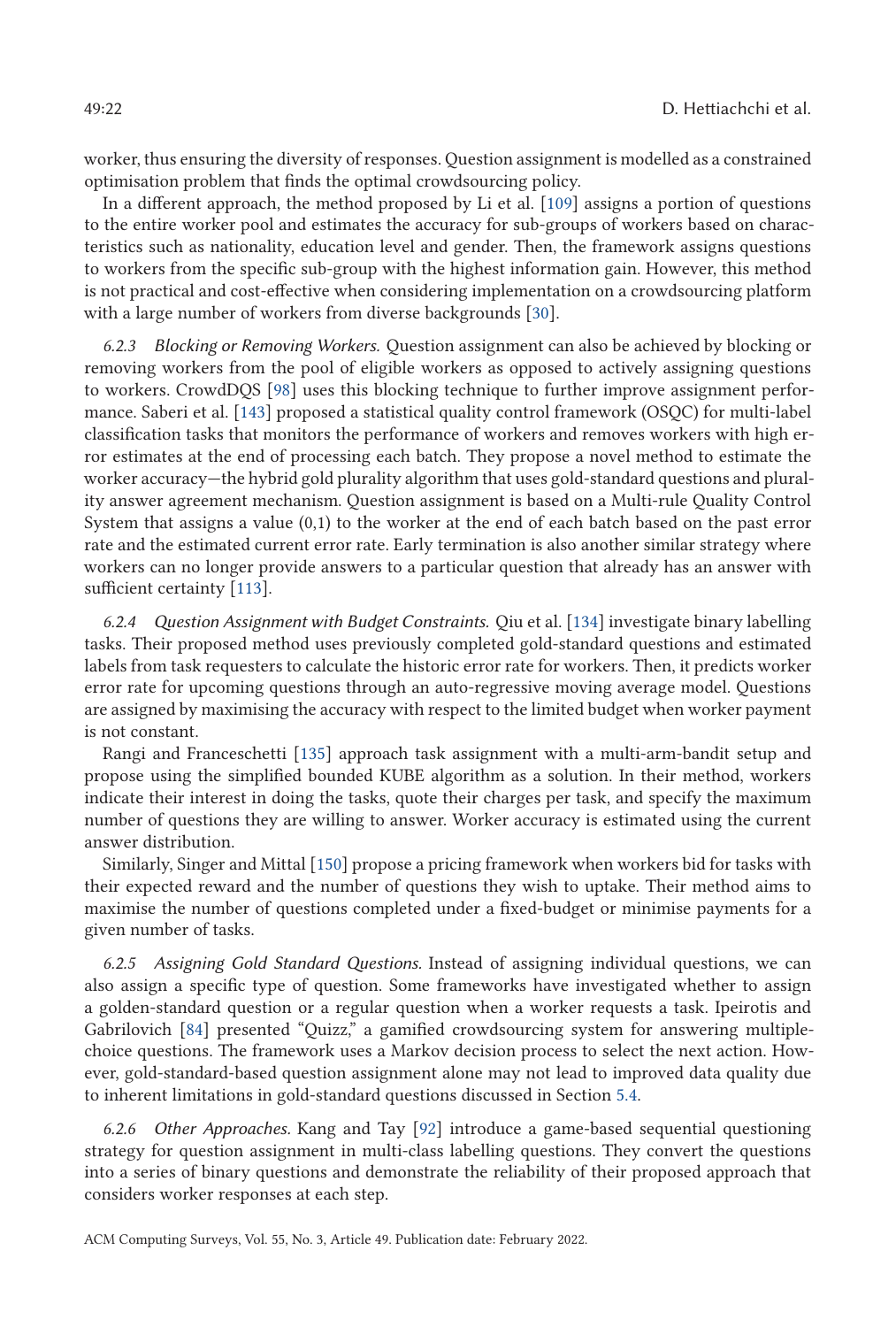#### **6.3 Plurality Assignment**

Crowd task accuracy can be improved by obtaining multiple answers from different workers for the same question. In a typical crowdsourcing platform, the number of answers required for each task is set by task requester prior to the task deployment. However, due to variations in worker capabilities and question difficulty [\[155\]](#page-34-0), some questions may require more answers, whereas few answers would be sufficient for the others. Crowdsourcing research that addresses the plurality assignment problem [\[124\]](#page-32-0) aim to dynamically decide how many answers are needed for each question.

For binary labelling tasks, Liu et al. [\[113\]](#page-31-0) estimate the number of answers required for each question before conducting question assignment. They introduce two prediction models (basic model and an optimised version) that use workers' accuracy distribution. As such accuracy distributions are generally not available in crowdsourcing platforms, a sampling method is used to collect the accuracy of available workers.

Mo et al. [\[124\]](#page-32-0) propose a dynamic programming-based approach to address the plurality assignment problem while maximising the output quality under a given budget. The paper identifies two key properties in crowdsourcing tasks, monotonicity and diminishing returns that describe a question with the final answer quality increasing monotonically at a decreasing rate with its plurality. They also propose an efficient greedy algorithm that can provide near optimal solutions to plurality assignment problem when monotonicity and diminishing returns properties are satisfied.

Similarly, Siddharthan et al. [\[149\]](#page-33-0) presents an incremental Bayesian model that estimates the plurality for a classification task with a large number of categories. Results obtained through their method outperforms majority voting and is comparable to a different Bayesian approach (i.e., standard multinomial naive Bayes) that uses a larger fixed answer count.

Worker expertise and question difficulty are two key variables that impact the confidence of an answer and plurality. In a batch-processing approach, prior work by Tu et al. [\[155\]](#page-34-0) efficiently estimated these two parameters to maximise the number of questions reliably answered at the end of each batch. In each batch, the proposed dual-cycle estimation method iteratively estimates inference between worker expertise and answer confidence, and the inference between question easiness and answer confidence in two separate cycles.

Instead of determining the plurality before task deployment, we can dynamically decide and limit the number of answers that we collect for each question. Abraham et al. [\[2\]](#page-26-0) proposed an adaptive method that considers the differences and uncertainty of the answers provided and decide on when to stop assigning another worker for the task.

### **6.4 Challenges and Limitations in Task Assignment**

We discuss general challenges and limitation in task assignment methods. There is no straightforward, low-cost and effective solution for task assignment [\[43\]](#page-28-0). Therefore, each method and evaluation has their merits and limitations.

Concerning worker accuracy estimation, some studies infer worker quality instead of objectively estimating them. For example, Saberi et al. [\[143\]](#page-33-0) evaluate their statistical quality control framework proposed with crowd workers on Mechanical Turk where they simulate the past error rates of workers who completed the task using a standard normal distribution. Similarly, prior work by Schmitz and Lykourentzou [\[147\]](#page-33-0) treats the work quality assessment step as a black-box process and assumes the expertise of each worker as a known numerical value. In both cases, it is difficult to argue that findings of such studies hold in real-word crowd platforms due to broader variations in crowd worker quality.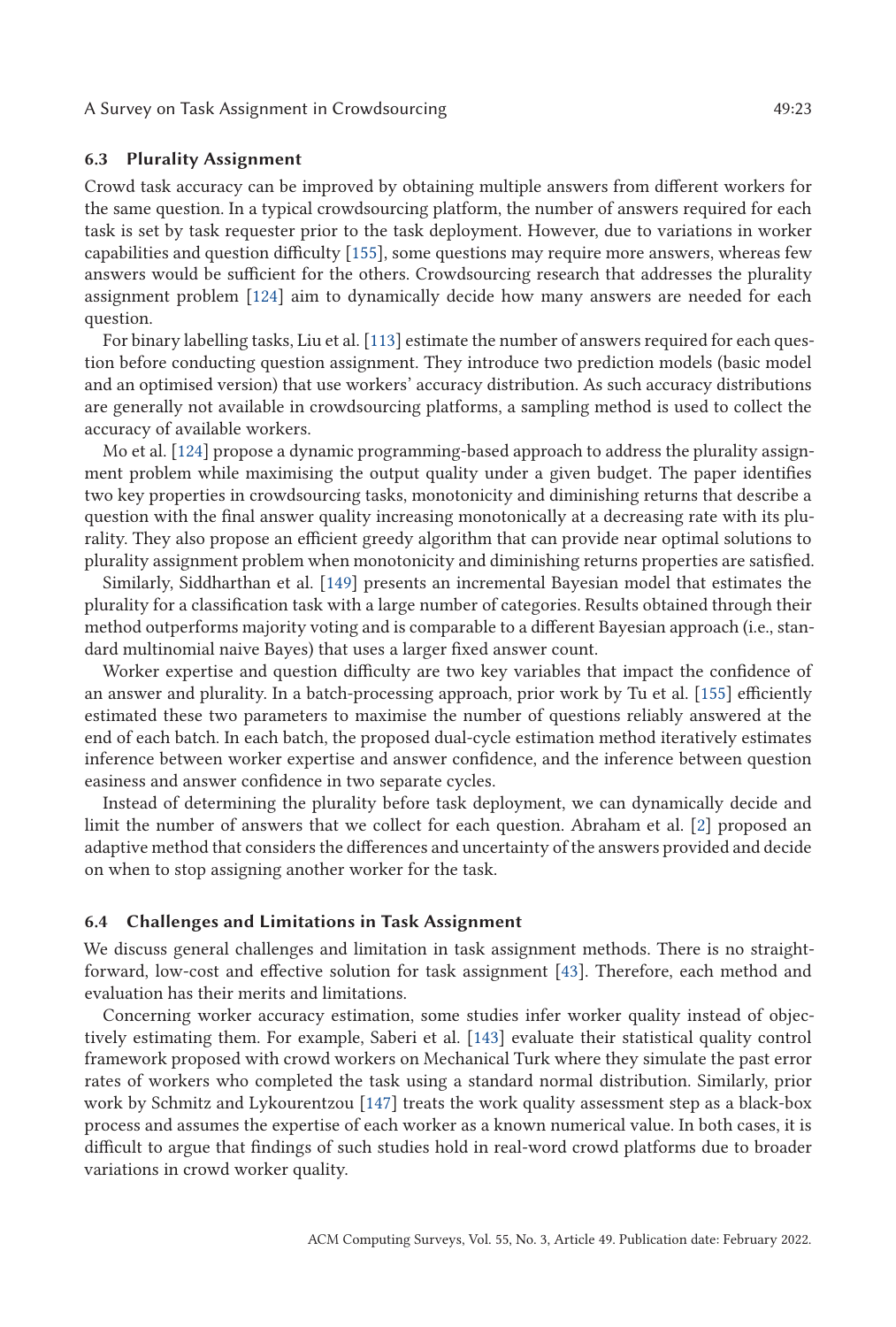Some studies (e.g., References [\[6,](#page-26-0) [12,](#page-26-0) [74\]](#page-30-0)) evaluate task assignment methods using synthetic data instead of using a real-time deployment or a crowdsourced dataset. Furthermore, as popular crowdsourcing platforms including Amazon Mechanical Turk do not provide sufficient means to dynamically assign tasks, all the aforementioned studies (e.g., References [\[43,](#page-28-0) [98,](#page-31-0) [168\]](#page-34-0)) have evaluated their proposed frameworks using the external question feature of these platforms. While this is the standard for crowdsourcing research, it is unclear how worker behaviour in controlled studies compares with regular task performance.

While certain assignment methods (e.g., Reference [\[98\]](#page-31-0)) use random or fixed values for the initial worker accuracy, other methods (e.g., References [\[43,](#page-28-0) [84\]](#page-30-0)) use gold-standard questions. Goldstandard questions are widely used in crowdsourcing platforms. However, as discussed in Section [5,](#page-9-0) there are inherent limitations that make the use of gold questions less desirable. Also, some other methods use historic records [\[113\]](#page-31-0) and suffer from the cold-start problem. These methods do not work with new workers in a crowdsourcing platform.

*6.4.1 Heterogeneous Task Assignment Challenges.* Different worker performance estimation strategies (e.g.,transfer learning from similar tasks [\[123\]](#page-32-0) and worker attributes [\[72,](#page-29-0) [119\]](#page-32-0)) are useful for task assignment. Literature only shows that they can work on specific task types. For example, real world evaluation by Mo et al. [\[123\]](#page-32-0) is limited to a single source and target task pair.

Overall, heterogeneous task assignment is a highly desirable approach that can potentially work across a broader range of tasks. However, more evidence and experiments are needed to show that they work with various tasks (e.g., Prior work by Hettiachchi et al. [\[72\]](#page-29-0) uses four types of common crowdsourcing tasks) and can sustain performance over time.

*6.4.2 Question Assignment Challenges.* Question assignment methods continuously monitor worker answers and create assignments at each step, making them typically more effective than heterogeneous task assignment methods. However, key challenges in adopting question assignment are the complexity in implementation and the cost of calculating the assignments. For example, even with an efficient question assignment algorithm solution such as QASCA [\[168\]](#page-34-0), assignment time linearly increase with the number of questions. Therefore, computational complexity is an important factor to consider when employing question assignment methods in a real world system.

The majority of question assignment methods are also limited to multi-class labelling problems [\[84,](#page-30-0) [98,](#page-31-0) [103,](#page-31-0) [168\]](#page-34-0). While literature argues that other types of tasks (e.g., a continuous value) can be converted to multi-class or binary labelling problems [\[168\]](#page-34-0), there is no research that shows that question assignment methods can work in such cases.

*6.4.3 Plurality Assignment Challenges.* Plurality assignment is an important problem in crowdsourcing. Proposed methods aim to estimate plurality either upfront [\[113\]](#page-31-0) or during the task execution [\[2,](#page-26-0) [155\]](#page-34-0), which can help reduce the overall cost for task requesters. Similar to question assignment, estimating plurality is often investigated considering multi-class labelling questions. While it is feasible to estimate plurality for labelling questions, it is far more complicated for crowd tasks that involve complex inputs, such as audio tagging and semantic segmentation. However, plurality assignment solutions are also more valuable for such tasks as each response involves a higher work time and reward.

As plurality assignment solutions do not achieve specific worker-question match, they are less complicated than question assignment methods. Plurality assignment solutions can also be more effective when implemented together with question or task assignment methods [\[113\]](#page-31-0). However, further research is needed to ensure their utility in a dynamic online setting.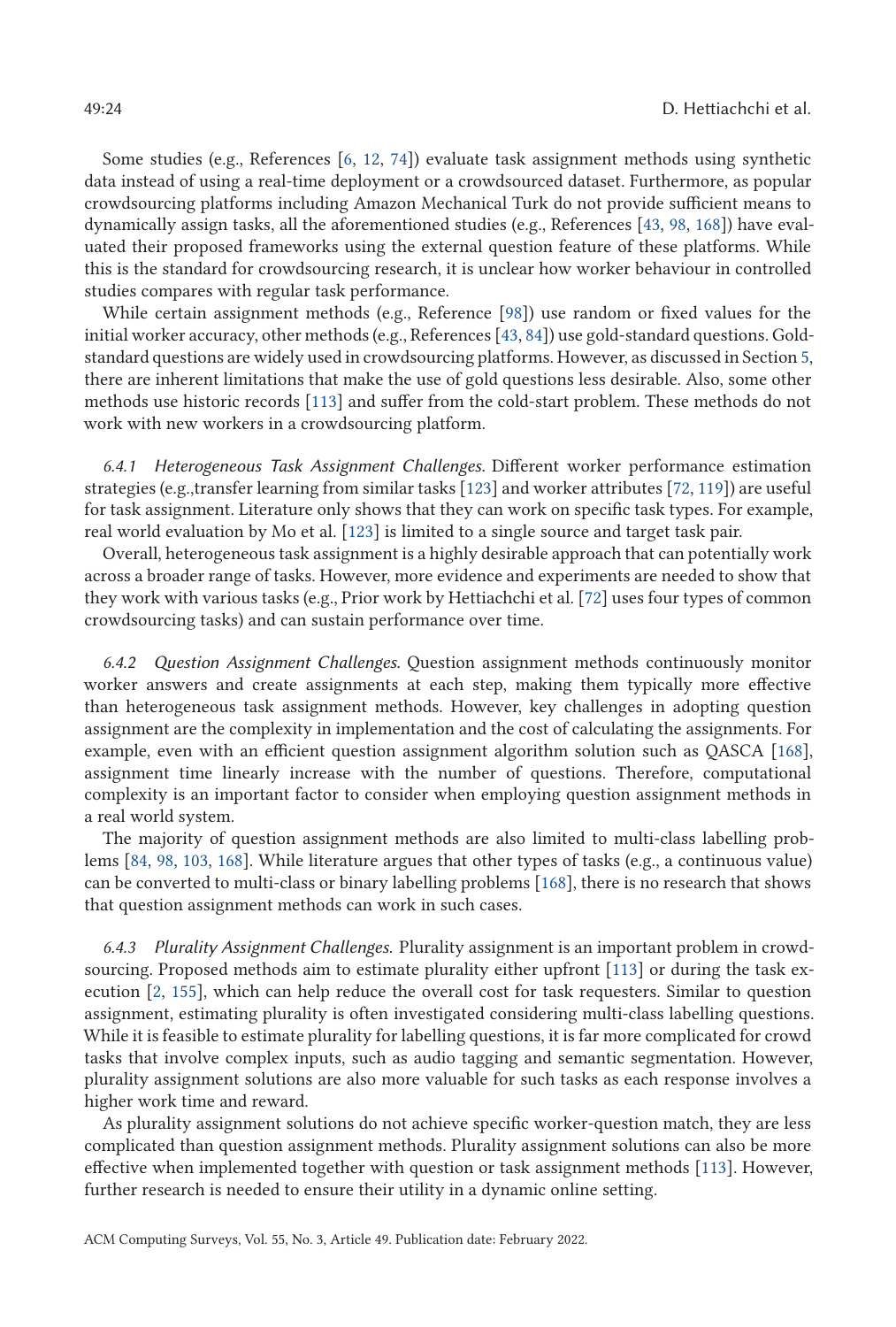## <span id="page-24-0"></span>**7 CROWDSOURCING PLATFORMS**

In this section, we briefly review existing crowdsourcing platforms and standard task assignment mechanisms available in them. At a high level, current crowdsourcing platforms do not support complex task assignment methods proposed in the literature. However, certain functionalities and limited assignment methods are available to task requesters.

In Amazon Mechanical Turk, $5$  requesters can use task pre-qualifications to limit the workers who are able to see and attempt their task. The platform provides a set of pre-specified qualifications such as worker historical approval rate, location and sex. In addition, task requesters can create custom qualifications and include workers based on previous tasks or qualification tests. Further, by using MTurk API and other third-party libraries and tools (e.g., PsiTurk [\[64\]](#page-29-0)), task requesters can build advanced task assignment methods on top of MTurk.

Toloka by Yandex $6$  is another popular crowdsourcing platform. Toloka allows task requesters to set-up worker skills that gets automatically updated based on the rate of correct responses (with gold-standard questions, majority vote, or post-verification) and behavioural features like fast responses. Requesters can also configure rules based on skills. For example, rules could automatically block workers from the task if their skill level drops below a given threshold.<sup>7</sup> In addition, Toloka also provides a feature called "incremental relabeling" to facilitate dynamic plurality.

Microworkers<sup>8</sup> is a similar crowdsourcing platform that provides a large collection of task templates. To facilitate basic task assignment, the platform allows custom worker groups, where requesters direct new tasks to workers who have provided satisfactory output in previous tasks. Prolific<sup>9</sup> is another crowdsourcing platform that is tailored for surveys and research activities. The platform provides more than 100 demographic screeners to ensure the task is assigned for a restricted worker pool.

Other commercial crowdsourcing platforms such as Scale,<sup>10</sup> Appen,<sup>11</sup> and Lionbridge  $Al^{12}$  focus on providing an end-to-end service to task requesters. They use a combination of crowdsourced and automated approaches to complete the task. While implementation details are not available, such platforms also utilise task assignment strategies where they use automated approaches for simpler elements of the work pipeline and get crowd workers to attempt difficult parts such as quality control, edge cases, and complex data types.<sup>13</sup>

Further, in crowdsourcing platforms that focus on complex tasks and projects (e.g., Upwork, Freelancer, and Fiverr), task assignment is explicit. Task requesters examine the candidate workers who express willingness to complete the task and assign the task to one or more workers based on their profile. This manual assignment process is only practical for complex tasks that involve specialised workers, longer task times and higher rewards. Table [5](#page-25-0) summarises task assignment methods offered in current commercial crowdsourcing platforms.

### **8 FUTURE DIRECTIONS**

When discussing the future of crowd work, Kittur et al. [\[101\]](#page-31-0) identify task assignment as one of the key elements that can improve the value and meaning of crowd work. While task assignment

 $5$  https://www.mturk.com/.

<sup>6</sup>Launched by Yandex in 2014. [https://toloka.ai/.](https://toloka.ai/)

[<sup>7</sup>https://toloka.ai/crowdscience/quality.](https://toloka.ai/crowdscience/quality)

[<sup>8</sup>https://www.microworkers.com/.](https://www.microworkers.com/)

[<sup>9</sup>https://www.prolific.co/.](https://www.prolific.co/)

<sup>1</sup>[0https://scale.com/.](https://scale.com/)

<sup>11</sup>Previously Figure Eight and CrowdFlower. [https://appen.com/.](https://appen.com/)

<sup>1</sup>[2https://lionbridge.ai/.](https://lionbridge.ai/)

<sup>1</sup>[3https://scale.com/blog/scaling-menu-transcription-tasks-with-scale-document.](https://scale.com/blog/scaling-menu-transcription-tasks-with-scale-document)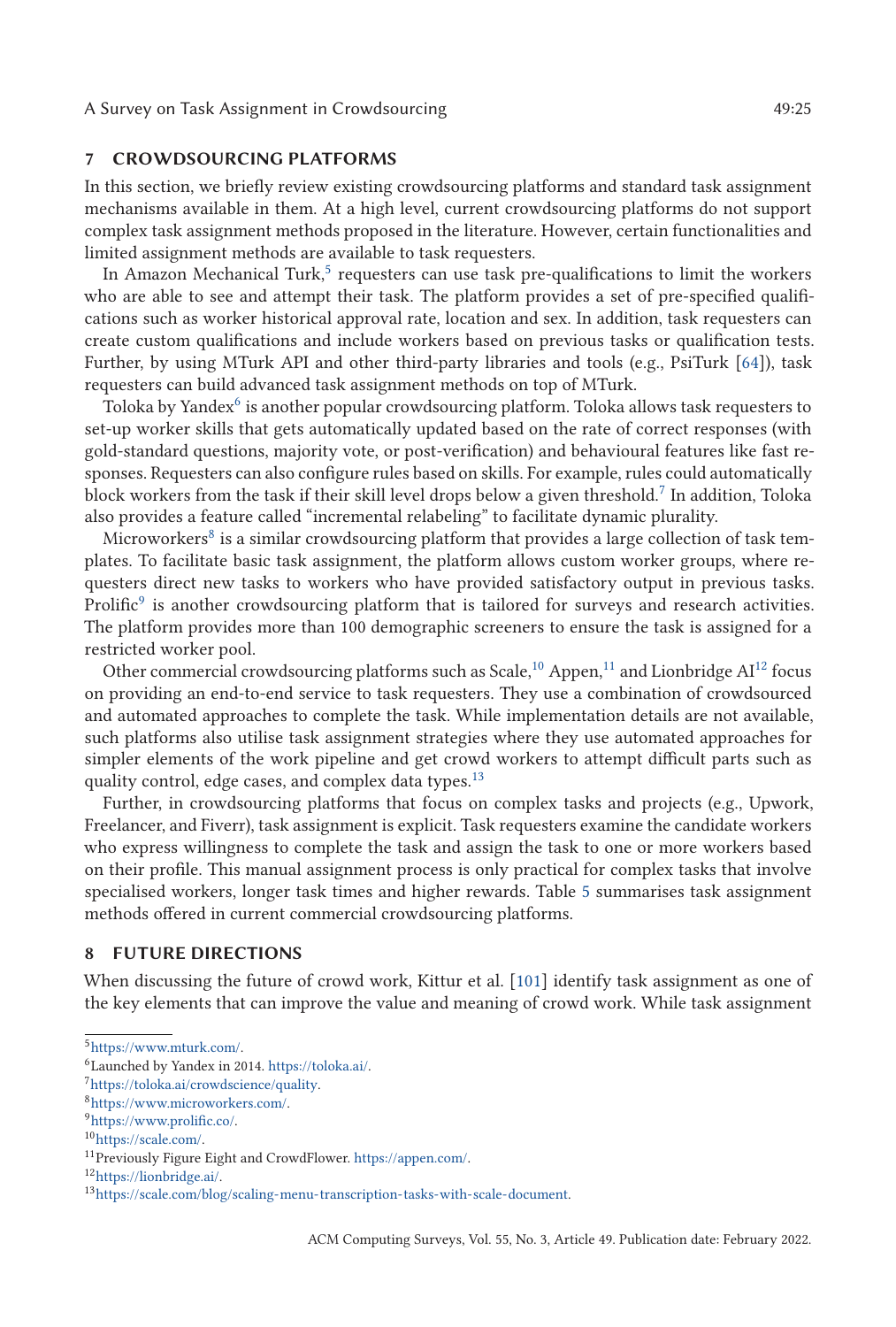<span id="page-25-0"></span>

| Platform               | Task Assignment Methods Available                               |
|------------------------|-----------------------------------------------------------------|
| Amazon Mechanical Turk | Task pre-qualifications, Third-party integrations using the API |
| Appen (previously      | Gold-standard questions                                         |
| Figure 8, CrowdFlower) |                                                                 |
| Microworkers           | Assign to a custom worker group                                 |
| Prolific               | Demographic screeners                                           |
| Toloka by Yandex       | Worker skill-based task assignment, Gold-standard questions     |

Table 5. Task Assignment Capabilities Available in Existing Commercial Platforms

has been increasingly researched in recent years, we do not see widespread adoption of task assignment strategies in commercial crowdsourcing platforms [\[23\]](#page-27-0). In this section, we reflect on limitations with current approaches and discuss how future research could address them to promote the practical use of task assignment.

One of the critical limitations of many task assignment methods is that they fail to work across a broader range of tasks. Thus, there is little incentive for crowdsourcing platforms to implement or facilitate such methods. Future work could explore more generalisable methods that do not directly depend on the task (e.g., cognitive test-based task assignment [\[72\]](#page-29-0)). Research should also focus on how to address the cold start issue in crowdsourcing task assignment. Particularly, task requesters often do not have the luxury of collecting large volumes of training data or accessing and analysing past worker records before employing a task assignment method. Therefore, new methods that work with generic models would be more favourable to requesters.

Moreover, integrating different worker accuracy estimation methods and task assignment strategies is another feasible research direction that can further improve the value and utility of assignment methods. For example,Barbosa and Chen [\[9\]](#page-26-0) attempt to integrate worker demographics and related attributes and show that we can improve data quality by allowing requesters to pre-specify the workforce diversity or uniformity. Similarly, research shows how cognitive [\[72\]](#page-29-0), personality [\[96\]](#page-31-0), and task-specific qualification tests [\[121\]](#page-32-0) are good indicators of worker performance. Future work could investigate how to encapsulate different test scores to provide a unified estimation of worker accuracy. A prudent strategy is to implement a test marketplace, where task requesters could publish different tests that other requesters can use.

While crowdsourcing is an effective method to harness large volumes of training data for machine learning models [\[157\]](#page-34-0), different biases (e.g., population bias, presentation bias) can be introduced through crowdsourced data collection process [\[120,](#page-32-0) [130\]](#page-32-0). While biases can be identified [\[80\]](#page-30-0) and reduced in post-processing steps such as aggregation [\[90\]](#page-30-0), future research should explore how task assignment methods can proactively manage such biases [\[51\]](#page-28-0).

Furthermore, due to limited features and the competitive nature in crowdsourcing platforms, workers tend to use numerous third-party tools to increase their productivity [\[93\]](#page-30-0), leading to task switching behaviour and increased fragmentation in work-life balance [\[162\]](#page-34-0). It is important to consider worker factors, and develop approaches that can potentially help workers manage their work (e.g., task scheduling approaches that help reduce context switching [\[34\]](#page-28-0) and flexible ways of conducting crowd work [\[70\]](#page-29-0)).

Finally, fair compensation for crowd workers is another important aspect [\[144,](#page-33-0) [161\]](#page-34-0). However, it is not sufficient to ensure that worker earnings meet the minimum hourly pay rate, requesters and platforms need to help them minimise the idle time in between jobs. In fact, task assignment reduces task search time by matching workers to compatible tasks. Future work could explore and quantify how such factors are improved through task assignment. Furthermore, assignment methods should explore task matching at a more granular level [\[45,](#page-28-0) [72,](#page-29-0) [98\]](#page-31-0) than simply identifying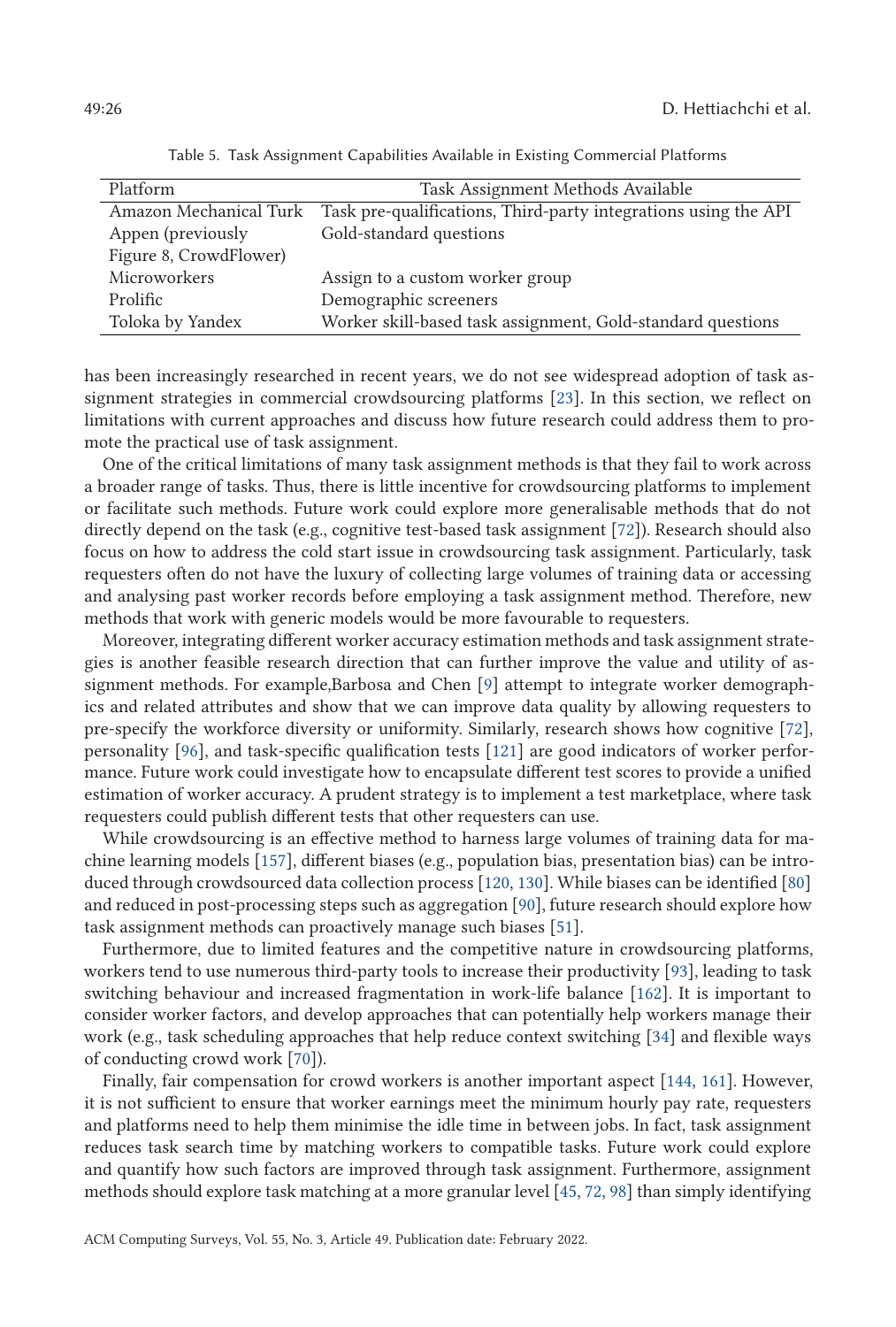<span id="page-26-0"></span>"good" or "bad" workers [\[142\]](#page-33-0). This will be particularly beneficial for inexperienced workers as well as others who may not be universally good at all tasks.

# **9 CONCLUSION**

Data quality improvement methods are employed at different stages of the crowdsourcing life cycle. In this review, we provide an extensive overview of online task assignment methods in crowdsourcing that are employed during task deployment. Starting with a succinct overview of data quality improvement methods in crowdsourcing, we dissect online methods into heterogeneous task assignment, question assignment and plurality assignment problems. We discuss the challenges and limitations of existing task assignment methods, particularly their applicability, complexity, effectiveness, and cost. We anticipate that our review and discussions will help researchers and practitioners understand and adopt specific assignment methods to work for their needs. Finally, we detail a set of future research directions in crowdsourcing task assignment highlighting how research can further establish that task assignment methods are broadly applicable, beneficial to workers, and capable of mitigating biases in data.

# **REFERENCES**

- [1] Simon à Campo, Vasssilis-Javed Khan, Konstantinos Papangelis, and Panos Markopoulos. 2019. Community heuristics for user interface evaluation of crowdsourcing platforms. *Fut. Gener. Comput. Syst.* 95 (Jun. 2019), 775–789. <https://doi.org/10.1016/j.future.2018.02.028>
- [2] Ittai Abraham, Omar Alonso, Vasilis Kandylas, Rajesh Patel, Steven Shelford, and Aleksandrs Slivkins. 2016. How many workers to ask?: Adaptive exploration for collecting high quality labels. In *Proceedings of the 39th International [ACM SIGIR Conference on Research and Development in Information Retrieval \(SIGIR'16\)](https://doi.org/10.1145/2911451.2911514)*. ACM, 473–482. https://doi. org/10.1145/2911451.2911514
- [3] Harini Alagarai Sampath, Rajeev Rajeshuni, and Bipin Indurkhya. 2014. Cognitively inspired task design to improve user performance on crowdsourcing platforms. In *Proceedings of the SIGCHI Conference on Human Factors in Computing Systems (CHI'14)*. ACM, 3665–3674. <https://doi.org/10.1145/2556288.2557155>
- [4] Omar Alonso and Ricardo Baeza-Yates. 2011. Design and implementation of relevance assessments using crowdsourcing. In *Lecture Notes in Computer Science*[, Vol. 6611. Springer-Verlag, 153–164.](https://doi.org/10.1007/978-3-642-20161-5_16) https://doi.org/10.1007/978-3- 642-20161-5\_16
- [5] Vamshi Ambati, Stephan Vogel, and Jaime Carbonell. 2012. Collaborative workflow for crowdsourcing translation. In *[Proceedings of the ACM Conference on Computer Supported Cooperative Work \(CSCW'12\)](https://doi.org/10.1145/2145204.2145382)*. ACM, 1191. https://doi. org/10.1145/2145204.2145382
- [6] Sepehr Assadi, Justin Hsu, and Shahin Jabbari. 2015. Online assignment of heterogeneous tasks in crowdsourcing markets. In *Proceedings of the 3rd AAAI Conference on Human Computation and Crowdsourcing (HCOMP'15)*. AAAI.
- [7] Edmond Awad, Sohan Dsouza, Jean-François Bonnefon, Azim Shariff, and Iyad Rahwan. 2020. Crowdsourcing moral machines. *Commun. ACM* 63, 3 (2 2020), 48–55. <https://doi.org/10.1145/3339904>
- [8] Yukino Baba and Hisashi Kashima. 2013. Statistical quality estimation for general crowdsourcing tasks. In *Proceedings of the 19th ACM SIGKDD International Conference on Knowledge Discovery and Data Mining (KDD'13)*. ACM, 554–562. <https://doi.org/10.1145/2487575.2487600>
- [9] Natã M. Barbosa and Monchu Chen. 2019. Rehumanized crowdsourcing: A labeling framework addressing bias and ethics in machine learning. In *Proceedings of the CHI Conference on Human Factors in Computing Systems*. ACM, 1–12. <https://doi.org/10.1145/3290605.3300773>
- [10] Janine Berg. 2016. Income security in the on-demand economy: Findings and policy lessons from a survey of crowdworkers. *Compar. Labor Law Policy J.* 37, 3 (2016), 543–576.
- [11] Michael S. Bernstein, Greg Little, Robert C. Miller, Björn Hartmann, Mark S. Ackerman, David R. Karger, David Crowell, and Katrina Panovich. 2010. Soylent: A word processor with a crowd inside. In *Proceedings of the 23nd [Annual ACM Symposium on User Interface Software and Technology \(UIST'10\)](https://doi.org/10.1145/1866029.1866078)*. ACM, 313–322. https://doi.org/10.1145/ 1866029.1866078
- [12] Rubi Boim, Ohad Greenshpan, Tova Milo, Slava Novgorodov, Neoklis Polyzotis, Wang-Chiew Tan, Ohad Greenshpan, Neoklis Polyzotis, Rubi Boim, Tova Milo, and Slava Novgorodov. 2012. Asking the right questions in crowd data sourcing. In *[Proceedings of the IEEE 28th International Conference on Data Engineering](https://doi.org/10.1109/ICDE.2012.122)*. IEEE, 1261–1264. https://doi. org/10.1109/ICDE.2012.122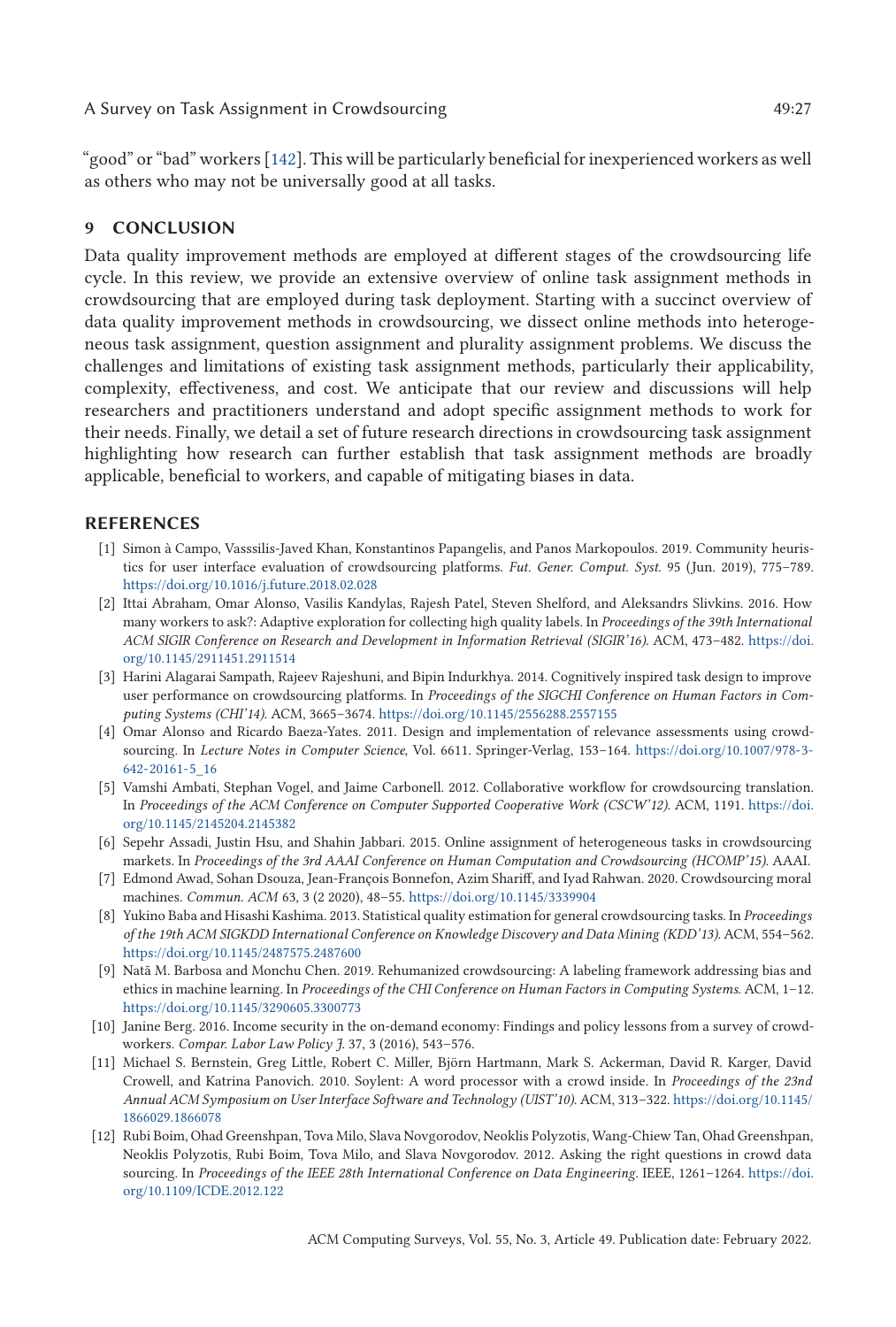- <span id="page-27-0"></span>[13] Alice M. Brawley and Cynthia L. S. Pury. 2016. Work experiences on MTurk: Job satisfaction, turnover, and information sharing. *Comput. Hum. Behav.* 54 (Jan. 2016). <https://doi.org/10.1016/j.chb.2015.08.031>
- [14] Caleb Chen Cao, Jieying She, Yongxin Tong, and Lei Chen. 2012. Whom to ask? Jury selection for decision mak[ing tasks on micro-blog services.](https://doi.org/10.14778/2350229.2350264) *Proc. VLDB Endow.* 5, 11 (Jul. 2012), 1495–1506. https://doi.org/10.14778/2350229. 2350264
- [15] L. Elisa Celis, Sai Praneeth Reddy, Ishaan Preet Singh, and Shailesh Vaya. 2016. Assignment techniques for crowdsourcing sensitive tasks. In *Proceedings of the 19th ACM Conference on Computer-Supported Cooperative Work & Social Computing (CSCW'16)*. ACM, 836–847. <https://doi.org/10.1145/2818048.2835202>
- [16] Alessandro Checco, Jo Bates, and Gianluca Demartini. 2018. All that glitters is gold An attack scheme on gold questions in crowdsourcing. In *Proceedings of the 6th AAAI Conference on Human Computation and Crowdsourcing (HCOMP'18)*. AAAI Press.
- [17] Alessandro Checco, Jo Bates, and Gianluca Demartini. 2020. Adversarial attacks on crowdsourcing quality control. *J. Artif. Intell. Res.* 67 (2020). <https://doi.org/10.1613/jair.1.11332>
- [18] Chen Chen, Xiaojun Meng, Shengdong Zhao, and Morten Fjeld. 2017. ReTool: Interactive microtask and workflow design through demonstration. In *Proceedings of the CHI Conference on Human Factors in Computing Systems (CHI'17)*. ACM, 3551–3556. <https://doi.org/10.1145/3025453.3025969>
- [19] Quanze Chen, Jonathan Bragg, Lydia B. Chilton, and Daniel S. Weld. 2019. Cicero: Multi-turn, contextual argumentation for accurate crowdsourcing. In *Proceedings of the CHI Conference on Human Factors in Computing Systems (CHI'19)*. ACM,1–14. <https://doi.org/10.1145/3290605.3300761>
- [20] Xi Chen, Qihang Lin, and Dengyong Zhou. 2013. Optimistic knowledge gradient policy for optimal budget allocation in crowdsourcing. In *Proceedings of the 30th International Conference on Machine Learning*. 64–72.
- [21] Justin Cheng, Jaime Teevan, Shamsi T. Iqbal, and Michael S. Bernstein. 2015. Break it down: A comparison of macroand microtasks. In *Proceedings of the 33rd Annual ACM Conference on Human Factors in Computing Systems (CHI'15)*. ACM, 4061–4064. <https://doi.org/10.1145/2702123.2702146>
- [22] Peng Dai, Jeffrey M. Rzeszotarski, Praveen Paritosh, and Ed H. Chi. 2015. And now for something completely different: Improving crowdsourcing workflows with micro-diversions. In *Proceedings of the 18th ACM Conference on Computer Supported Cooperative Work & Social Computing (CSCW'15)*. ACM, 628–638. <https://doi.org/10.1145/2675133.2675260>
- [23] Florian Daniel, Pavel Kucherbaev, Cinzia Cappiello, Boualem Benatallah, and Mohammad Allahbakhsh. 2018. Quality control in crowdsourcing: A survey of quality attributes, assessment techniques, and assurance actions. *Comput. Surv.* 51, 1 (Apr. 2018), 1–40. <https://doi.org/10.1145/3148148>
- [24] Akash Das Sarma, Aditya Parameswaran, and Jennifer Widom. 2016. Towards globally optimal crowdsourcing quality management. In *Proceedings of the International Conference on Management of Data (SIGMOD'16)*. ACM, 47–62. <https://doi.org/10.1145/2882903.2882953>
- [25] A. P. Dawid and A. M. Skene. 1979. Maximum likelihood estimation of observer error-rates using the EM algorithm. *Appl. Stat.* 28, 1 (1979), 20–28. <https://doi.org/10.2307/2346806>
- [26] Gianluca Demartini, Djellel Eddine Difallah, and Philippe Cudré-Mauroux. 2012. ZenCrowd: Leveraging probabilistic reasoning and crowdsourcing techniques for large-scale entity linking. In *Proceedings of the 21st International Conference on World Wide Web (WWW'12)*. ACM, 469–478. <https://doi.org/10.1145/2187836.2187900>
- [27] [Adele Diamond. 2013. Executive functions.](https://doi.org/10.1146/annurev-psych-113011-143750) *Annu. Rev. Psychol.* 64, 1 (2013), 135–168. https://doi.org/10.1146/annurevpsych-113011-143750
- [28] John P. Dickerson, Karthik Abinav Sankararaman, Aravind Srinivasan, and Pan Xu. 2018. Assigning tasks to workers based on historical data: Online task assignment with two-sided arrivals. In *Proceedings of the International Joint Conference on Autonomous Agents and Multiagent Systems (AAMAS'18)*. 318–326.
- [29] Djellel Difallah, Alessandro Checco, Gianluca Demartini, and Philippe Cudré-Mauroux. 2019. Deadline-Aware fair [scheduling for multi-tenant crowd-powered systems.](https://doi.org/10.1145/3301003) *ACM Trans. Soc. Comput.* 2, 1 (Feb. 2019), 1–29. https://doi.org/ 10.1145/3301003
- [30] Djellel Difallah, Elena Filatova, and Panos Ipeirotis. 2018. Demographics and dynamics of mechanical turk workers. In *Proceedings of the 11th ACM International Conference on Web Search and Data Mining (WSDM'18)*. ACM, 135–143. <https://doi.org/10.1145/3159652.3159661>
- [31] Djellel Eddine Difallah, Michele Catasta, Gianluca Demartini, Panagiotis G. Ipeirotis, and Philippe Cudré-Mauroux. 2015. The dynamics of micro-task crowdsourcing: The case of amazon MTurk. In *Proceedings of the 24th International [Conference on World Wide Web \(WWW'15\)](https://doi.org/10.1145/2736277.2741685)*. IW3C2, Geneva, Switzerland, 238–247. https://doi.org/10.1145/2736277. 2741685
- [32] Djellel Eddine Difallah, Gianluca Demartini, and Philippe Cudré-Mauroux. 2012. Mechanical cheat: Spamming schemes and adversarial techniques on crowdsourcing platforms. In *Proceedings of the CEUR Workshop*.
- [33] Djellel Eddine Difallah, Gianluca Demartini, and Philippe Cudré-Mauroux. 2013. Pick-a-crowd: Tell me what you like, and I'll tell you what to do. In *Proceedings of the 22nd International Conference on World Wide Web (WWW'13)*. ACM, 367–374. <https://doi.org/10.1145/2488388.2488421>

ACM Computing Surveys, Vol. 55, No. 3, Article 49. Publication date: February 2022.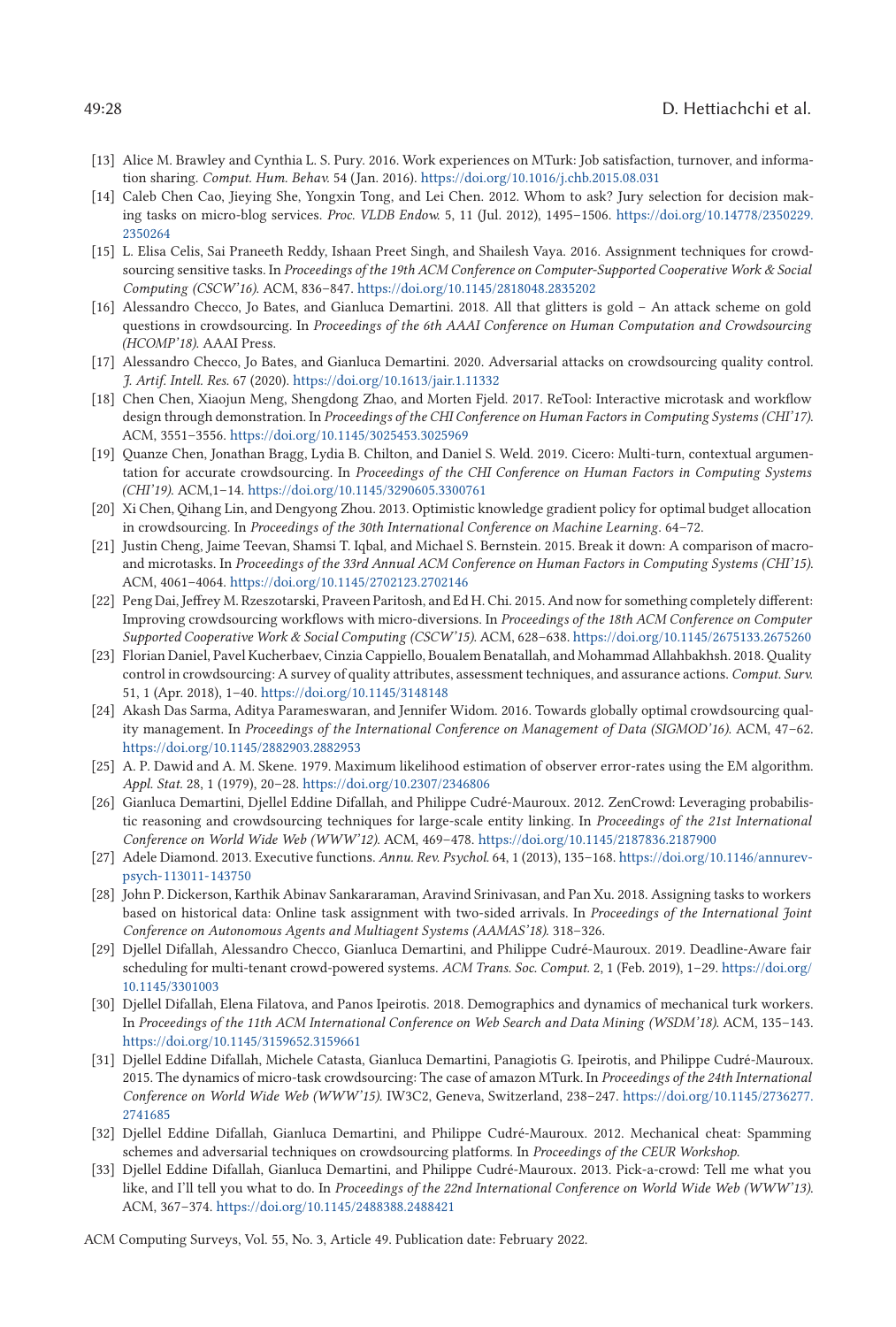#### <span id="page-28-0"></span>A Survey on Task Assignment in Crowdsourcing  $\overline{49:29}$

- [34] Djellel Eddine Difallah, Gianluca Demartini, and Philippe Cudré-Mauroux. 2016. Scheduling human intelligence tasks in multi-tenant crowd-powered systems. In *Proceedings of the 25th International Conference on World Wide Web (WWW'16)*. IW3C2, Geneva, Switzerland, 855–865. <https://doi.org/10.1145/2872427.2883030>
- [35] Evanthia Dimara, Anastasia Bezerianos, and Pierre Dragicevic. 2017. Narratives in crowdsourced evaluation of visualizations: A double-edged sword? In *Proceedings of the CHI Conference on Human Factors in Computing Systems (CHI'17)*. ACM, 5475–5484. <https://doi.org/10.1145/3025453.3025870>
- [36] Shayan Doroudi, Ece Kamar, Emma Brunskill, and Eric Horvitz. 2016. Toward a learning science for complex crowdsourcing tasks. In *Proceedings of the CHI Conference on Human Factors in Computing Systems (CHI'16)*. ACM, 2623–2634. <https://doi.org/10.1145/2858036.2858268>
- [37] Steven P. Dow, Anand Kulkarni, Scott Klemmer, and Björn Hartmann. 2012. Shepherding the crowd yields better work. In *Proceedings of the ACM Conference on Computer Supported Cooperative Work (CSCW'12)*. ACM, 1013–1022. <https://doi.org/10.1145/2145204.2145355>
- [38] Julie S. Downs, Mandy B. Holbrook, Steve Sheng, and Lorrie Faith Cranor. 2010. Are your participants gaming the system?: Screening mechanical turk workers. In *Proceedings of the SIGCHI Conference on Human Factors in Computing Systems (CHI'10)*. ACM, 2399–2402. <https://doi.org/10.1145/1753326.1753688>
- [39] Ryan Drapeau, Lydia B. Chilton, and Daniel S. Weld. 2016. MicroTalk: Using argumentation to improve crowdsourcing accuracy. In *Proceedings of the 4th AAAI Conference on Human Computation and Crowdsourcing (HCOMP'16)*.
- [40] Carsten Eickhoff. 2018. Cognitive biases in crowdsourcing. In *Proceedings of the 11th ACM International Conference on Web Search and Data Mining (WSDM'18)*. ACM, 162–170. <https://doi.org/10.1145/3159652.3159654>
- [41] Carsten Eickhoff, Christopher G. Harris, Arjen P. de Vries, and Padmini Srinivasan. 2012. Quality through flow and immersion: Gamifying crowdsourced relevance assessments. In *Proceedings of the 35th International ACM SIGIR [Conference on Research and Development in Information Retrieval \(SIGIR'12\)](https://doi.org/10.1145/2348283.2348400)*. ACM, 871–880. https://doi.org/10.1145/ 2348283.2348400
- [42] Ruth B. Ekstrom, Diran Dermen, and Harry Horace Harman. 1976. *Manual for Kit of Factor-referenced Cognitive Tests*. Vol. 102. Educational Testing Service, Princeton, NJ.
- [43] Ju Fan, Guoliang Li, Beng Chin Ooi, Kian-lee Tan, and Jianhua Feng. 2015. iCrowd: An adaptive crowdsourcing framework. In *Proceedings of the ACM SIGMOD International Conference on Management of Data (SIGMOD'15)*. ACM, 1015–1030. <https://doi.org/10.1145/2723372.2750550>
- [44] Ujwal Gadiraju, Alessandro Checco, Neha Gupta, and Gianluca Demartini. 2017. Modus operandi of crowd workers: The invisible role of microtask work environments. *Proc. ACM Interact. Mobile Wear. Ubiq. Technol.* 1, 3 (9 2017), 1–29. <https://doi.org/10.1145/3130914>
- [45] Ujwal Gadiraju, Gianluca Demartini, Ricardo Kawase, and Stefan Dietze. 2019. Crowd anatomy beyond the good and bad: Behavioral traces for crowd worker modeling and pre-selection. *Comput. Support. Cooperat. Work* 28, 5 (9 2019), 815–841. <https://doi.org/10.1007/s10606-018-9336-y>
- [46] Ujwal Gadiraju, Besnik Fetahu, and Ricardo Kawase. 2015. Training workers for improving performance in Crowdsourcing Microtasks. In *Lecture Notes in Computer Science*. [https://doi.org/10.1007/978-3-319-24258-3\\_8](https://doi.org/10.1007/978-3-319-24258-3_8)
- [47] Ujwal Gadiraju, Besnik Fetahu, Ricardo Kawase, Patrick Siehndel, and Stefan Dietze. 2017. Using worker selfassessments for competence-based pre-selection in crowdsourcing microtasks. *ACM Trans. Comput.-Hum. Interact.* 24, 4 (8 2017), 1–26. <https://doi.org/10.1145/3119930>
- [48] Ujwal Gadiraju, Ricardo Kawase, and Stefan Dietze. 2014. A taxonomy of microtasks on the web. In *Proceedings of the 25th ACM Conference on Hypertext and Social Media (HT'14)*. ACM, 218–223. <https://doi.org/10.1145/2631775.2631819>
- [49] Ujwal Gadiraju, Jie Yang, and Alessandro Bozzon. 2017. Clarity is a worthwhile quality: On the role of task clarity in microtask crowdsourcing. In *Proceedings of the 28th ACM Conference on Hypertext and Social Media (HT'17)*. ACM, 5–14. <https://doi.org/10.1145/3078714.3078715>
- [50] Laura Germine, Ken Nakayama, Bradley C. Duchaine, Christopher F. Chabris, Garga Chatterjee, and Jeremy B. Wilmer. 2012. Is the Web as good as the lab? Comparable performance from Web and lab in cognitive/perceptual experiments. *Psychon. Bull. Rev.* 19, 5 (10 2012), 847–857. <https://doi.org/10.3758/s13423-012-0296-9>
- [51] Naman Goel and Boi Faltings. 2019. Crowdsourcing with fairness, diversity and budget constraints. In *Proceedings of [the 2019 AAAI/ACM Conference on AI, Ethics, and Society \(AIES'19\)](https://doi.org/10.1145/3306618.3314282)*. ACM, 297–304. https://doi.org/10.1145/3306618. 3314282
- [52] Jorge Goncalves, Michael Feldman, Subingqian Hu, Vassilis Kostakos, and Abraham Bernstein. 2017. Task routing and assignment in crowdsourcing based on cognitive abilities. In *Proceedings of the 26th International Conference on World Wide Web (WWW'17)*. IW3C2, Geneva, Switzerland, 1023–1031. <https://doi.org/10.1145/3041021.3055128>
- [53] Jorge Goncalves, Denzil Ferreira, Simo Hosio, Yong Liu, Jakob Rogstadius, Hannu Kukka, and Vassilis Kostakos. 2013. Crowdsourcing on the spot: Altruistic use of public displays, feasibility, performance, and behaviours. In *Proceedings [of the 2013 ACM international joint conference on Pervasive and ubiquitous computing \(UbiComp'13\)](https://doi.org/10.1145/2493432.2493481)*. ACM, 753. https: //doi.org/10.1145/2493432.2493481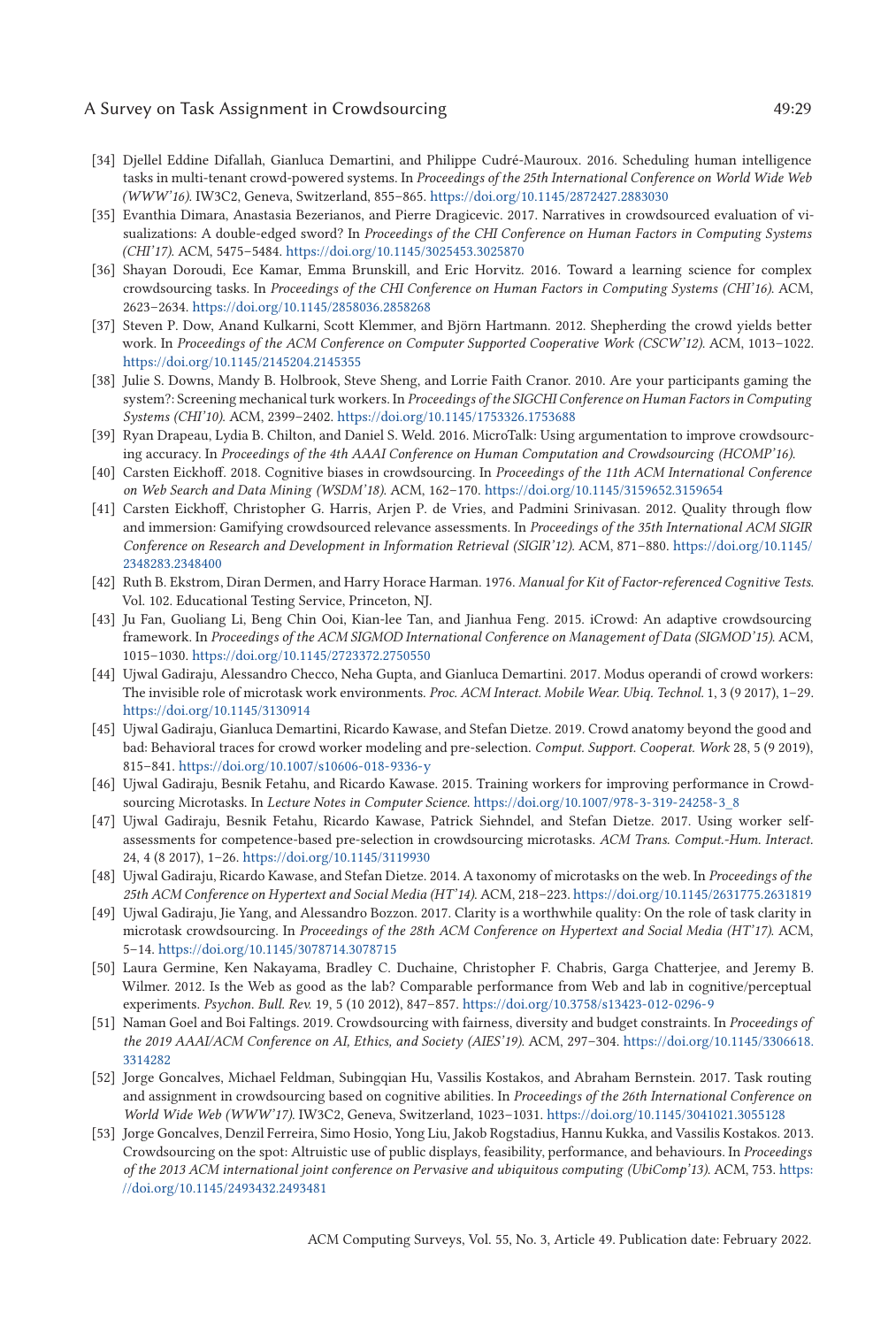#### <span id="page-29-0"></span>49:30 D. Hettiachchi et al.

- [54] Jorge Goncalves, Simo Hosio, Denzil Ferreira, and Vassilis Kostakos. 2014. Game of words: Tagging places through crowdsourcing on public displays. In *Proceedings of the 2014 Conference on Designing Interactive Systems (DIS'14)*. ACM, 705–714. <https://doi.org/10.1145/2598510.2598514>
- [55] Jorge Goncalves, Simo Hosio, Jakob Rogstadius, Evangelos Karapanos, and Vassilis Kostakos. 2015. Motivating participation and improving quality of contribution in ubiquitous crowdsourcing. *Comput. Netw.* 90 (Oct. 2015), 34–48. <https://doi.org/10.1016/j.comnet.2015.07.002>
- [56] Jorge Goncalves, Simo Hosio, Niels van Berkel, Furqan Ahmed, and Vassilis Kostakos. 2017. CrowdPickUp. *Proc. ACM Interact. Mobile Wear. Ubiq. Technol.* 1, 3 (Sep. 2017), 1–22. <https://doi.org/10.1145/3130916>
- [57] Jorge Goncalves, Vassilis Kostakos, Simo Hosio, Evangelos Karapanos, and Olga Lyra. 2013. IncluCity: Using contextual cues to raise awareness on environmental accessibility. In *Proceedings of the 15th International ACM SIGACCESS Conference on Computers and Accessibility*. ACM, 1–8. <https://doi.org/10.1145/2513383.2517030>
- [58] Jorge Goncalves, Hannu Kukka, Iván Sánchez, and Vassilis Kostakos. 2016. Crowdsourcing queue estimations in situ. In *Proceedings of the 19th ACM Conference on Computer-Supported Cooperative Work & Social Computing (CSCW'16)*. ACM, 1040–1051. <https://doi.org/10.1145/2818048.2819997>
- [59] Jorge Goncalves, Pratyush Pandab, Denzil Ferreira, Mohammad Ghahramani, Guoying Zhao, and Vassilis Kostakos. 2014. Projective testing of diurnal collective emotion. In *Proceedings of the 2014 ACM International Joint Conference on Pervasive and Ubiquitous Computing (UbiComp'14)*. 487–497. <https://doi.org/10.1145/2632048.2636067>
- [60] Tanya Goyal, Tyler Mcdonnell, Mucahid Kutlu, Tamer Elsayed, and Matthew Lease. 2018. Your behavior signals your reliability: Modeling crowd behavioral traces to ensure quality relevance annotations. In *Proceedings of the 6th AAAI Conference on Human Computation and Crowdsourcing (HCOMP'18)*. AAAI Press, 41–49.
- [61] Srinivasa Raghavendra Bhuvan Gummidi, Xike Xie, and Torben Bach Pedersen. 2019. A survey of spatial crowdsourcing. *ACM Trans. Datab. Syst.* 44, 2, Article 8 (2019), 1–46. <https://doi.org/10.1145/3291933>
- [62] Bin Guo, Zhu Wang, Zhiwen Yu, Yu Wang, Neil Y. Yen, Runhe Huang, and Xingshe Zhou. 2015. Mobile crowd sensing and computing: The review of an emerging human-powered sensing paradigm. *ACM Comput. Surv.* 48, 1, Article 7 (Aug. 2015), 31 pages. <https://doi.org/10.1145/2794400>
- [63] Stephen Guo, Aditya Parameswaran, and Hector Garcia-Molina. 2012. So who won? Dynamic max discovery with the crowd. In *Proceedings of the ACM SIGMOD International Conference on Management of Data (SIGMOD'12)*. ACM, 385–396. <https://doi.org/10.1145/2213836.2213880>
- [64] Todd M. Gureckis, Jay Martin, John McDonnell, Alexander S. Rich, Doug Markant, Anna Coenen, David Halpern, Jessica B. Hamrick, and Patricia Chan. 2016. psiTurk: An open-source framework for conducting replicable behavioral experiments online. *Behav. Res. Methods* 48, 3 (Sep. 2016), 829–842. <https://doi.org/10.3758/s13428-015-0642-8>
- [65] Shuguang Han, Peng Dai, Praveen Paritosh, and David Huynh. 2016. Crowdsourcing human annotation on web page structure. *ACM Trans. Intell. Syst. Technol.* 7, 4 (Apr. 2016), 1–25. <https://doi.org/10.1145/2870649>
- [66] Anikó Hannák, Claudia Wagner, David Garcia, Alan Mislove, Markus Strohmaier, and Christo Wilson. 2017. Bias in online freelance marketplaces: Evidence from taskrabbit and fiverr. In *Proceedings of the ACM Conference on [Computer Supported Cooperative Work and Social Computing \(CSCW'17\)](https://doi.org/10.1145/2998181.2998327)*. ACM, 1914–1933. https://doi.org/10.1145/ 2998181.2998327
- [67] Kotaro Hara, Vicki Le, and Jon Froehlich. 2013. Combining crowdsourcing and google street view to identify streetlevel accessibility problems. In *Proceedings of the SIGCHI Conference on Human Factors in Computing Systems (CHI'13)*. ACM, 631–640. <https://doi.org/10.1145/2470654.2470744>
- [68] Alireza Hassani, Pari Delir Haghighi, and Prem Prakash Jayaraman. 2015. Context-Aware recruitment scheme for opportunistic mobile crowdsensing. In *Proceedings of the IEEE 21st International Conference on Parallel and Distributed Systems (ICPADS'15)*. IEEE, 266–273. <https://doi.org/10.1109/ICPADS.2015.41>
- [69] Danula Hettiachchi and Jorge Goncalves. 2019. Towards effective crowd-powered online content moderation. In *[Proceedings of the 31st Australian Conference on Human-Computer-Interaction](https://doi.org/10.1145/3369457.3369491)*. ACM, 342–346. https://doi.org/10.1145/ 3369457.3369491
- [70] Danula Hettiachchi, Zhanna Sarsenbayeva, Fraser Allison, Niels van Berkel, Tilman Dingler, Gabriele Marini, Vassilis Kostakos, and Jorge Goncalves. 2020. "Hi! I am the Crowd Tasker" Crowdsourcing through Digital Voice Assistants. In *[Proceedings of the 2020 CHI Conference on Human Factors in Computing Systems \(CHI'20\)](https://doi.org/10.1145/3313831.3376320)*. ACM. https://doi.org/10. 1145/3313831.3376320
- [71] Danula Hettiachchi, Niels van Berkel, Simo Hosio, Vassilis Kostakos, and Jorge Goncalves. 2019. Effect of cognitive abilities on crowdsourcing task performance. In *Proceedings of the IFIP TC13 International Conference on Human-Computer Interaction (INTERACT'19*[\). Springer International Publishing, Cham, 442–464.](https://doi.org/10.1007/978-3-030-29381-9_28) https://doi.org/10.1007/978- 3-030-29381-9\_28
- [72] Danula Hettiachchi, Niels van Berkel, Vassilis Kostakos, and Jorge Goncalves. 2020. CrowdCog: A cognitive skill based system for heterogeneous task assignment and recommendation in crowdsourcing. *Proc. ACM Hum.-Comput. Interact.* 4, 2 (Oct. 2020), 1–22. <https://doi.org/10.1145/3415181>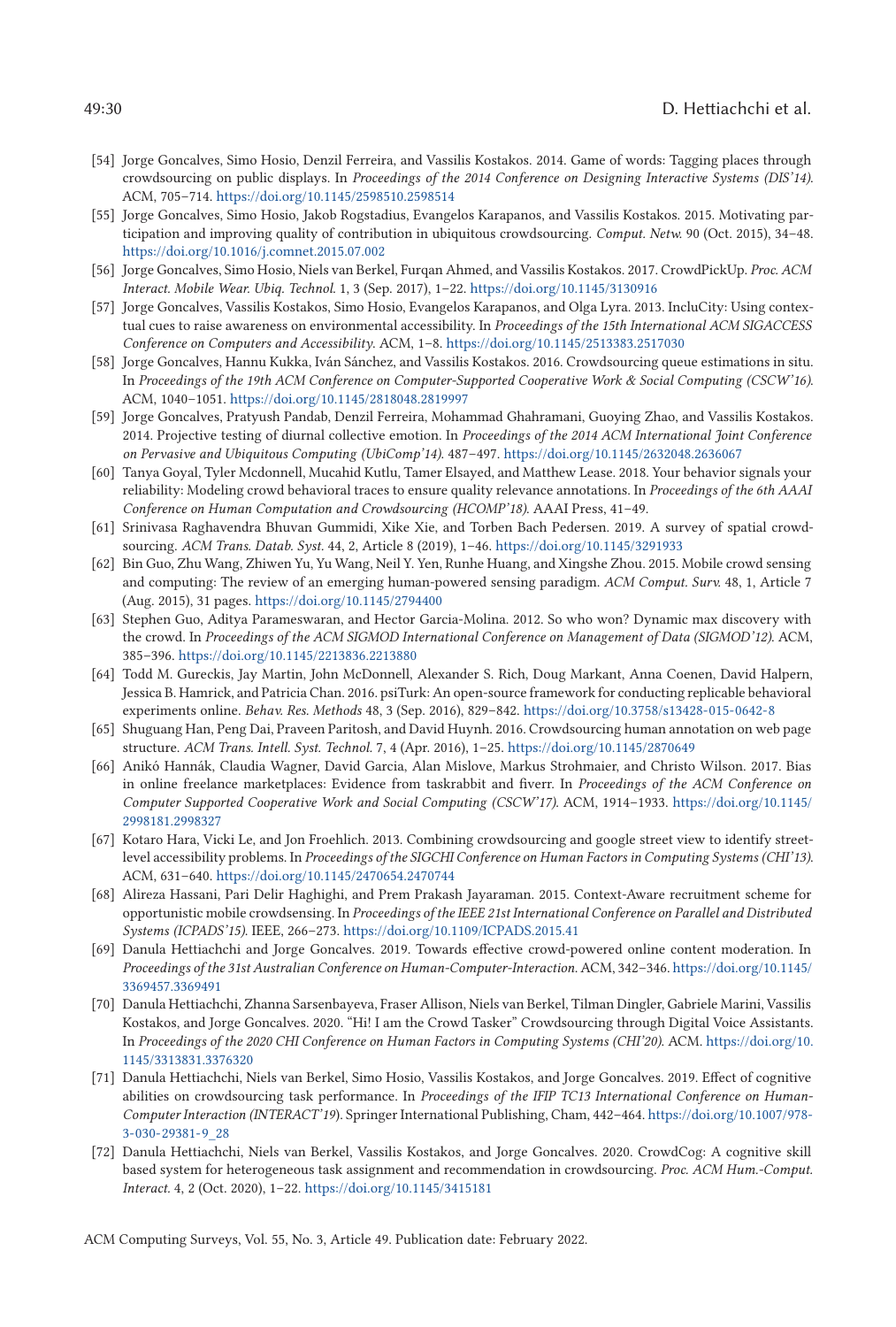### <span id="page-30-0"></span>A Survey on Task Assignment in Crowdsourcing  $49:31$

- [73] Danula Hettiachchi, Senuri Wijenayake, Simo Hosio, Vassilis Kostakos, and Jorge Goncalves. 2020. How context influences cross-device task acceptance in crowd work. In *Proceedings of the 8th AAAI Conference on Human Computation and Crowdsourcing (HCOMP'20)*. AAAI Press, 53–62.
- [74] Chien Ju Ho, Shahin Jabbari, and Jennifer Wortman Vaughan. 2013. Adaptive task assignment for crowdsourced classification. In *Proceedings of the 30th International Conference on Machine Learning (ICML'13)*. 534–542.
- [75] Chien Ju Ho and Jennifer Wortman Vaughan. 2012. Online task assignment in crowdsourcing markets. In *Proceedings of the 26th AAAI Conference on Artificial Intelligence Online*, Vol. 1. 45–51.
- [76] Simo Hosio, Jorge Goncalves, Vassilis Kostakos, and Jukka Riekki. 2015. Crowdsourcing public opinion using urban [pervasive technologies: Lessons from real-life experiments in Oulu.](https://doi.org/10.1002/poi3.90) *Policy Internet* 7, 2 (2015), 203–222. https://doi. org/10.1002/poi3.90
- [77] Simo Hosio, Jorge Goncalves, Vili Lehdonvirta, Denzil Ferreira, and Vassilis Kostakos. 2014. Situated crowdsourcing using a market model. In *Proceedings of the 27th Annual ACM Symposium on User Interface Software and Technology (UIST'14)*. ACM, 55–64. <https://doi.org/10.1145/2642918.2647362>
- [78] Simo Johannes Hosio, Jaro Karppinen, Esa-Pekka Takala, Jani Takatalo, Jorge Goncalves, Niels van Berkel, Shin'ichi Konomi, and Vassilis Kostakos. 2018. Crowdsourcing treatments for low back pain. In *Proceedings of the CHI Conference on Human Factors in Computing Systems (CHI'18)*. ACM, 1–12. <https://doi.org/10.1145/3173574.3173850>
- [79] Jeff Howe. 2006. The rise of crowdsourcing. *Wired Mag.* (2006). <https://doi.org/10.1086/599595>
- [80] Xiao Hu, Haobo Wang, Anirudh Vegesana, Somesh Dube, Kaiwen Yu, Gore Kao, Shuo-Han Chen, Yung-Hsiang Lu, George K. Thiruvathukal, and Ming Yin. 2020. Crowdsourcing detection of sampling biases in image datasets. In *[Proceedings of the International Conference on World Wide Web \(WWW'20\)](https://doi.org/10.1145/3366423.3380063)*. ACM, 2955–2961. https://doi.org/10.1145/ 3366423.3380063
- [81] Nguyen Quoc Viet Hung, Duong Chi Thang, Matthias Weidlich, and Karl Aberer. 2015. Minimizing efforts in validating crowd answers. In *Proceedings of the ACM SIGMOD International Conference on Management of Data (SIGMOD'15)*. ACM, 999–1014. <https://doi.org/10.1145/2723372.2723731>
- [82] Kazushi Ikeda and Keiichiro Hoashi. 2017. Crowdsourcing GO: Effect of worker situation on mobile crowdsourcing performance. In *Proceedings of the CHI Conference on Human Factors in Computing Systems (CHI'17)*. ACM, 1142–1153. <https://doi.org/10.1145/3025453.3025917>
- [83] Kosetsu Ikeda, Atsuyuki Morishima, Habibur Rahman, Senjuti Basu Roy, Saravanan Thirumuruganathan, Sihem Amer-Yahia, and Gautam Das. 2016. Collaborative crowdsourcing with Crowd4U. *Proc. VLDB Endow.* 9, 13 (Sep. 2016), 1497–1500. <https://doi.org/10.14778/3007263.3007293>
- [84] Panagiotis G. Ipeirotis and Evgeniy Gabrilovich. 2014. Quizz: Targeted crowdsourcing with a billion (potential) users. In *Proceedings of the 23rd International Conference on World Wide Web (WWW'14)*. ACM, 143–154.
- [85] Lilly C. Irani and M. Six Silberman. 2013. Turkopticon: Interrupting worker invisibility in Amazon Mechanical Turk. In *[Proceedings of the SIGCHI Conference on Human Factors in Computing Systems \(CHI'13\)](https://doi.org/10.1145/2470654.2470742)*. ACM, 611–620. https: //doi.org/10.1145/2470654.2470742
- [86] Manas Joglekar, Hector Garcia-Molina, and Aditya Parameswaran. 2015. Comprehensive and reliable crowd assessment algorithms. In *[Proceedings of the International Conference on Data Engineering](https://doi.org/10.1109/ICDE.2015.7113284)*. IEEE, 195–206. https: //doi.org/10.1109/ICDE.2015.7113284
- [87] Oliver P. John, Laura P. Naumann, and Christopher J. Soto. 2008. Paradigm shift to the integrative big five trait taxonomy. *Handb. Personal.: Theory Res.* 3, 2 (2008), 114–158.
- [88] Hyun Joon Jung and Matthew Lease. 2011. Improving consensus accuracy via Z-score and weighted voting. In *AAAI Workshop—Technical Report*.
- [89] Sanjay Kairam and Jeffrey Heer. 2016. Parting crowds: Characterizing divergent interpretations in crowdsourced annotation tasks. In *Proceedings of the 19th ACM Conference on Computer-Supported Cooperative Work & Social Computing (CSCW'16)*. ACM, 1635–1646. <https://doi.org/10.1145/2818048.2820016>
- [90] Ece Kamar, Ashish Kapoo, and Eric Horvitz. 2015. Identifying and accounting for task-dependent bias in crowdsourcing. In *Proceedings of the 3rd AAAI Conference on Human Computation and Crowdsourcing (HCOMP'15)*.
- [91] Georges A. Kamhoua, Niki Pissinou, S. S. Iyengar, Jonathan Beltran, Jerry Miller, Charles A. Kamhoua, and Laurent L. Njilla. 2018. Approach to detect non-adversarial overlapping collusion in crowdsourcing. In *Proceedings of the IEEE [36th International Performance Computing and Communications Conference \(IPCCC'17\)](https://doi.org/10.1109/PCCC.2017.8280462)*. https://doi.org/10.1109/PCCC. 2017.8280462
- [92] Qiyu Kang and Wee Peng Tay. 2017. Sequential multi-class labeling in crowdsourcing: A ulam-renyi game approach. In *[Proceedings of the International Conference on Web Intelligence \(WI'17\)](https://doi.org/10.1145/3106426.3106446)*. ACM, 245–251. https://doi.org/10.1145/ 3106426.3106446
- [93] Toni Kaplan, Susumu Saito, Kotaro Hara, and Jeffrey Bigham. 2018. Striving to earn more: A survey of work strategies and tool use among crowd workers. In *Proceedings of the AAAI Conference on Human Computation and Crowdsourcing (HCOMP'18)*.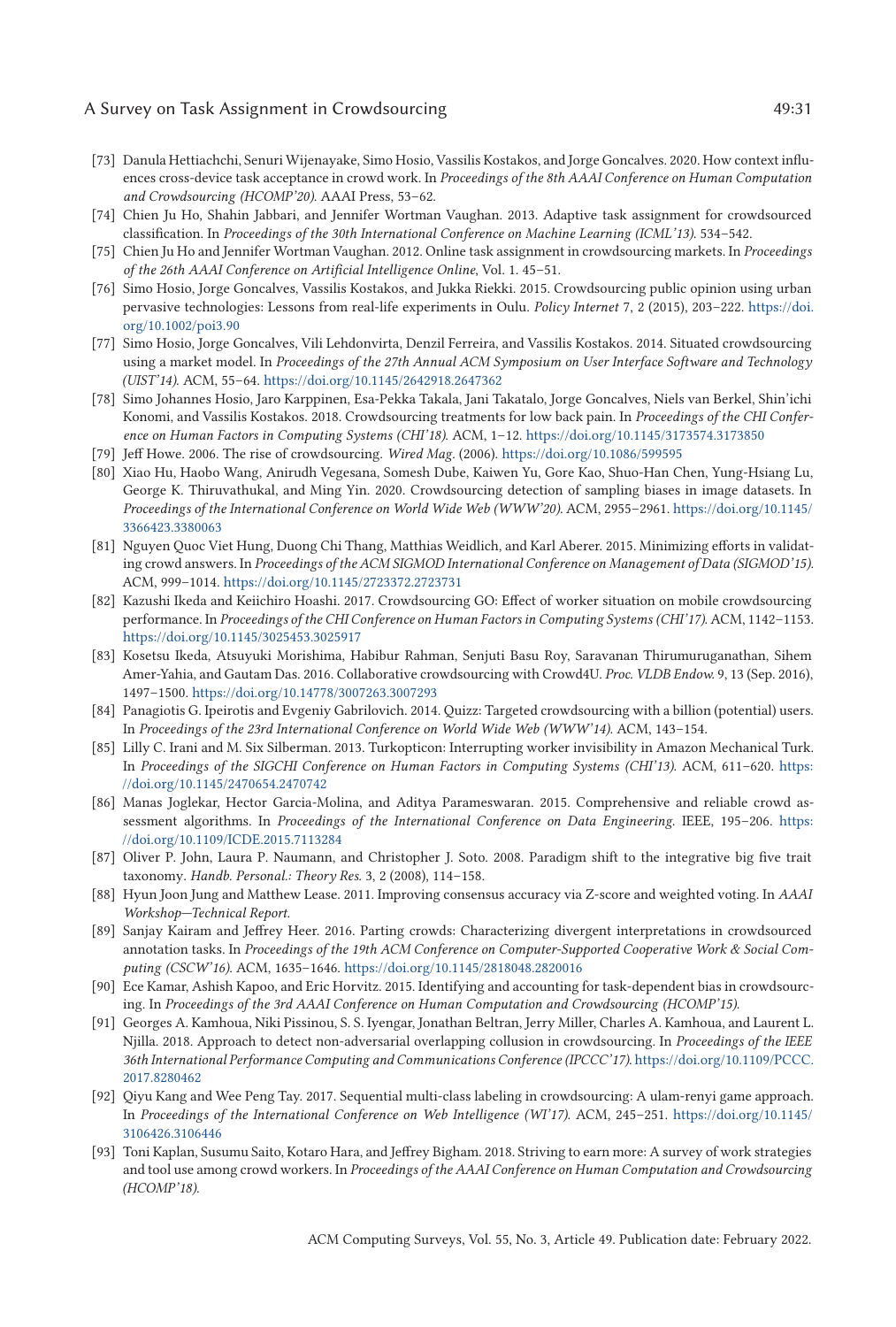- <span id="page-31-0"></span>[94] David R. Karger, Sewoong Oh, and Devavrat Shah. 2013. Efficient crowdsourcing for multi-class labeling. *Perf. Eval. Rev.* 41, 1 (2013), 81–92. <https://doi.org/10.1145/2494232.2465761>
- [95] Gabriella Kazai, Jaap Kamps, and Natasa Milic-Frayling. 2011. Worker types and personality traits in crowdsourcing relevance labels. In *Proceedings of the 20th ACM International Conference on Information and Knowledge Management (CIKM'11)*. ACM, 1941–1944. <https://doi.org/10.1145/2063576.2063860>
- [96] Gabriella Kazai, Jaap Kamps, and Natasa Milic-Frayling. 2012. The face of quality in crowdsourcing relevance labels. In *Proceedings of the 21st ACM International Conference on Information and Knowledge Management (CIKM'12)*. ACM, 2583. <https://doi.org/10.1145/2396761.2398697>
- [97] Gabriella Kazai and Imed Zitouni. 2016. Quality management in crowdsourcing using gold judges behavior. In *Proceedings of the 9th ACM International Conference on Web Search and Data Mining (WSDM'16)*. ACM, 267–276. <https://doi.org/10.1145/2835776.2835835>
- [98] Asif R. Khan and Hector Garcia-Molina. 2017. CrowdDQS: Dynamic question selection in crowdsourcing systems. In *[Proceedings of the ACM International Conference on Management of Data \(SIGMOD'17\)](https://doi.org/10.1145/3035918.3064055)*. ACM, 1447–1462. https: //doi.org/10.1145/3035918.3064055
- [99] Ashiqur R. KhudaBukhsh, Jaime G. Carbonell, and Peter J Jansen. 2014. Detecting non-adversarial collusion in crowdsourcing. In *Proceedings of the 2nd AAAI Conference on Human Computation and Crowdsourcing (HCOMP'14)*. AAAI Press.
- [100] Aniket Kittur, Susheel Khamkar, Paul André, and Robert Kraut. 2012. CrowdWeaver: Visually managing complex crowd work. In *Proceedings of the ACM 2012 Conference on Computer Supported Cooperative Work (CSCW'12)*. ACM, 1033. <https://doi.org/10.1145/2145204.2145357>
- [101] Aniket Kittur, Jeffrey V. Nickerson, Michael Bernstein, Elizabeth Gerber, Aaron Shaw, John Zimmerman, Matthew Lease, and John Horton. 2013. The future of crowd work. In *Proceedings of the 2013 Conference on Computer Supported Cooperative Work (CSCW'13)*. ACM, 1301. <https://doi.org/10.1145/2441776.2441923>
- [102] Aniket Kittur, Boris Smus, Susheel Khamkar, and Robert E. Kraut. 2011. CrowdForge: Crowdsourcing complex work. In *Proceedings of the 24th Annual ACM Symposium on User Interface Software and Technology (UIST'11)*. ACM, 43–52. <https://doi.org/10.1145/2047196.2047202>
- [103] Ari Kobren, Chun How Tan, Panagiotis G. Ipeirotis, and Evgeniy Gabrilovich. 2015. Getting more for less: Optimized crowdsourcing with dynamic tasks and goals. In *Proceedings of the 24th International Conference on World Wide Web (WWW'15)*. ACM, USA, 592–602. <https://doi.org/10.1145/2736277.2741681>
- [104] Li Kuang, Huan Zhang, Ruyi Shi, Zhifang Liao, and Xiaoxian Yang. 2020. A spam worker detection approach based [on heterogeneous network embedding in crowdsourcing platforms.](https://doi.org/10.1016/j.comnet.2020.107587) *Comput. Netw.* 183 (Dec. 2020), 107587. https: //doi.org/10.1016/j.comnet.2020.107587
- [105] Anand Kulkarni, Matthew Can, and Björn Hartmann. 2012. Collaboratively crowdsourcing workflows with turkomatic. In *Proceedings of the ACM 2012 Conference on Computer Supported Cooperative Work (CSCW'12)*. ACM, 1003–1012. <https://doi.org/10.1145/2145204.2145354>
- [106] Katsumi Kumai, Masaki Matsubara, Yuhki Shiraishi, Daisuke Wakatsuki, Jianwei Zhang, Takeaki Shionome, Hiroyuki Kitagawa, and Atsuyuki Morishima. 2018. Skill-and-Stress-Aware assignment of crowd-worker groups to task streams. In *Proceedings of the 6th AAAI Conference on Human Computation and Crowdsourcing (HCOMP'18)*. AAAI Press, 88–97.
- [107] John Le, Andy Edmonds, Vaughn Hester, and Lukas Biewald. 2010. Ensuring quality in crowdsourced search relevance evaluation: The effects of training question distribution. In *Proceedings of the SIGIR 2010 Workshop on Crowdsourcing for Search Evaluation*.
- [108] Guoliang Li, Jiannan Wang, Yudian Zheng, and Michael J. Franklin. 2016. Crowdsourced data management: A survey. *IEEE Trans. Knowl. Data Eng.* 28, 9 (9 2016), 2296–2319. <https://doi.org/10.1109/TKDE.2016.2535242>
- [109] Hongwei Li, Bo Zhao, and Ariel Fuxman. 2014. The wisdom of minority: Discovering and targeting the right group of workers for crowdsourcing. In *Proceedings of the 23rd International Conference on World Wide Web (WWW'14)*. ACM, 165–176. <https://doi.org/10.1145/2566486.2568033>
- [110] Greg Little, Lydia B. Chilton, Max Goldman, and Robert C. Miller. 2010. Exploring iterative and parallel human computation processes. In *[Proceedings of the Human Computation Workshop \(HCOMP'10\)](https://doi.org/10.1145/1837885.1837907)*. https://doi.org/10.1145/ 1837885.1837907
- [111] Qiang Liu, Alexander T. Ihler, and Mark Steyvers. 2013. Scoring workers in crowdsourcing: How many control questions are enough?. In *Advances in Neural Information Processing Systems*, Vol. 26. 1914–1922.
- [112] Qiang Liu, Jian Peng, and Alexander T. Ihler. 2012. Variational inference for crowdsourcing. In *Advances in Neural Information Processing Systems*, Vol. 25. 692–700.
- [113] Xuan Liu, Meiyu Lu, Beng Chin Ooi, Yanyan Shen, Sai Wu, and Meihui Zhang. 2012. CDAS: A crowdsourcing data analytics system. *Proc. VLDB Endow.* 5, 10 (Jun. 2012), 1040–1051. <https://doi.org/10.14778/2336664.2336676>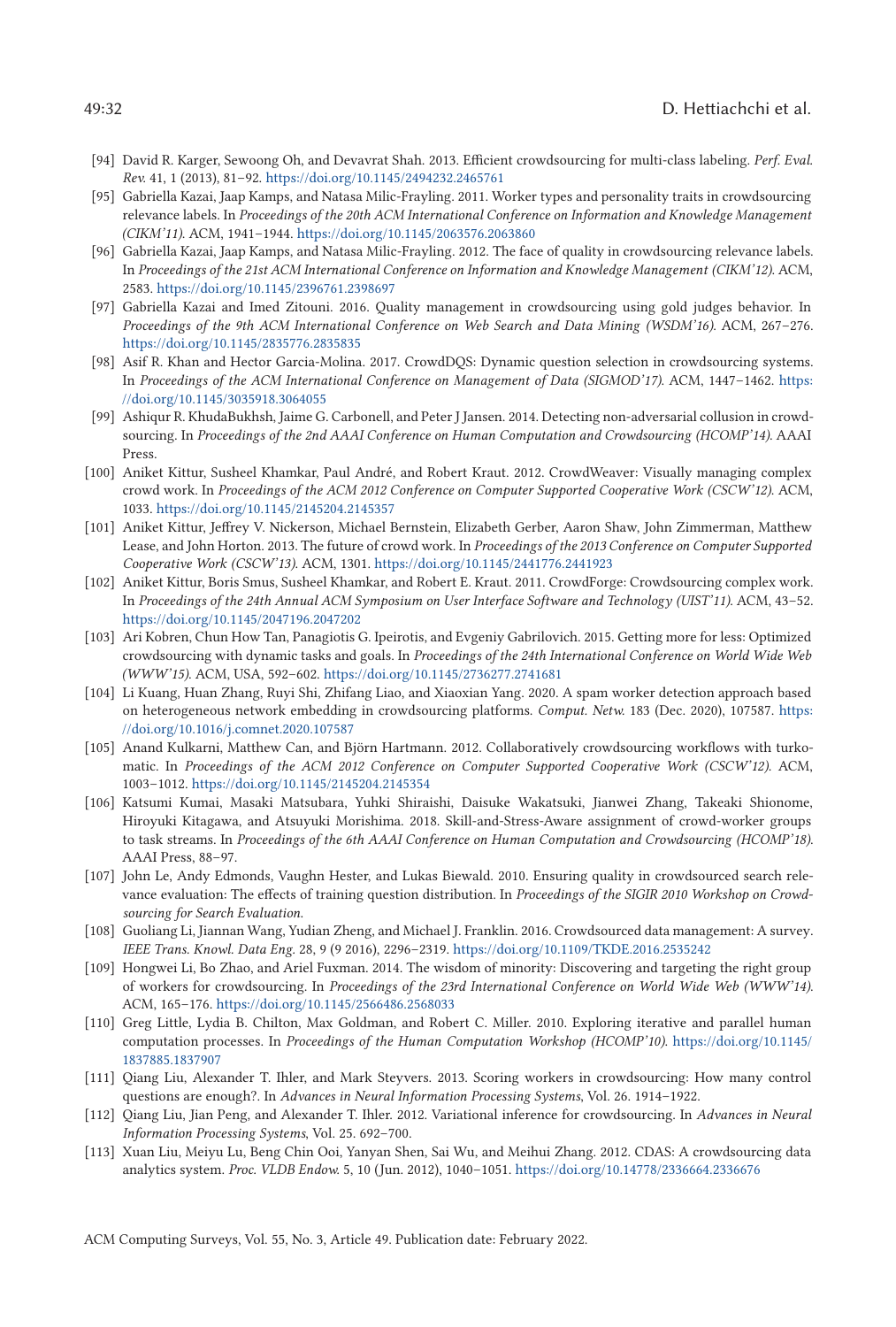### <span id="page-32-0"></span>A Survey on Task Assignment in Crowdsourcing  $\overline{49:33}$

- [114] Ioanna Lykourentzou, Angeliki Antoniou, Yannick Naudet, and Steven P. Dow. 2016. Personality matters: Balancing for personality types leads to better outcomes for crowd teams. In *Proceedings of the 19th ACM Conference [on Computer-Supported Cooperative Work & Social Computing \(CSCW'16\)](https://doi.org/10.1145/2818048.2819979)*. ACM, 260–273. https://doi.org/10.1145/ 2818048.2819979
- [115] Fenglong Ma, Yaliang Li, Qi Li, Minghui Qiu, Jing Gao, Shi Zhi, Lu Su, Bo Zhao, Heng Ji, and Jiawei Han. 2015. FaitCrowd: Fine grained truth discovery for crowdsourced data aggregation. In *Proceedings of the 21th ACM SIGKDD [International Conference on Knowledge Discovery and Data Mining \(KDD'15\)](https://doi.org/10.1145/2783258.2783314)*. ACM,745–754. https://doi.org/10.1145/ 2783258.2783314
- [116] V. K. Chaithanya Manam and Alexander J. Quinn. 2018. WingIt: Efficient refinement of unclear task instructions. In *Proceedings of the 6th AAAI Conference on Human Computation and Crowdsourcing (HCOMP'18, Vol. 6)*. AAAI Press.
- [117] Andrew Mao, Ece Kamar, Yiling Chen, Eric Horvitz, Megan E. Schwamb, Chris J. Lintott, and Arfon M. Smith. 2013. Volunteering versus work for pay: Incentives and tradeoffs in crowdsourcing. In *Proceedings of the AAAI Conference on Human Computation and Crowdsourcing (HCOMP'13), Vol. 1*. AAAI Press.
- [118] William Moulton Marston. 2013. *Emotions of Normal People*. Vol. 158. Routledge.
- [119] Panagiotis Mavridis, David Gross-Amblard, and Zoltán Miklós. 2016. Using hierarchical skills for optimized task assignment in knowledge-intensive crowdsourcing. In *Proceedings of the 25th International Conference on World Wide Web (WWW'16)*. IW3C2, Geneva, Switzerland, 843–853. <https://doi.org/10.1145/2872427.2883070>
- [120] Ninareh Mehrabi, Fred Morstatter, Nripsuta Saxena, Kristina Lerman, and Aram Galstyan. 2021. A survey on bias and fairness in machine learning. *ACM Comput. Surv.* [54, 6, Article 115 \(Jul. 2021\), 35 pages.](https://doi.org/10.1145/3457607) https://doi.org/10.1145/ 3457607
- [121] Tanushree Mitra, C. J. Hutto, and Eric Gilbert. 2015. Comparing person- and process-centric strategies for obtaining quality data on amazon mechanical turk. In *Proceedings of the 33rd Annual ACM Conference on Human Factors in Computing Systems (CHI'15)*. ACM, 1345–1354. <https://doi.org/10.1145/2702123.2702553>
- [122] Ken Mizusawa, Keishi Tajima, Masaki Matsubara, Toshiyuki Amagasa, and Atsuyuki Morishima. 2018. Efficient pipeline processing of crowdsourcing workflows. In *Proceedings of the 27th ACM International Conference on Information and Knowledge Management (CIKM'18)*. ACM, 1559–1562. <https://doi.org/10.1145/3269206.3269292>
- [123] Kaixiang Mo, Erheng Zhong, and Qiang Yang. 2013. Cross-task crowdsourcing. In *Proceedings of the 19th ACM [SIGKDD International Conference on Knowledge Discovery and Data Mining \(KDD'13\)](https://doi.org/10.1145/2487575.2487593)*. ACM, 677–685. https://doi. org/10.1145/2487575.2487593
- [124] Luyi Mo, Reynold Cheng, Ben Kao, Xuan S. Yang, Chenghui Ren, Siyu Lei, David W. Cheung, and Eric Lo. 2013. Optimizing plurality for human intelligence tasks. In *Proceedings of the 22nd ACM International Conference on Information & Knowledge Management (CIKM'13)*. ACM, 1929–1938. <https://doi.org/10.1145/2505515.2505755>
- [125] Benedikt Morschheuser, Juho Hamari, and Jonna Koivisto. 2016. Gamification in crowdsourcing: A review. In *Pro[ceedings of the 49th Hawaii International Conference on System Sciences \(HICSS'16\)](https://doi.org/10.1109/HICSS.2016.543)*. IEEE, 4375–4384. https://doi.org/ 10.1109/HICSS.2016.543
- [126] Yashar Moshfeghi, Alvaro F. Huertas-Rosero, and Joemon M. Jose. 2016. Identifying careless workers in crowdsourcing platforms. In *Proceedings of the 39th International ACM SIGIR Conference on Research and Development in Information Retrieval (SIGIR'16)*. ACM, 857–860. <https://doi.org/10.1145/2911451.2914756>
- [127] Mohamed Musthag and Deepak Ganesan. 2013. Labor dynamics in a mobile micro-task market. In *Proceedings of the [SIGCHI Conference on Human Factors in Computing Systems \(CHI'13\)](https://doi.org/10.1145/2470654.2470745)*. ACM, 641–650. https://doi.org/10.1145/2470654. 2470745
- [128] Stefanie Nowak and Stefan Rüger. 2010. How reliable are annotations via crowdsourcing. In *Proceedings of the International Conference on Multimedia Information Retrieval (MIR'10)*. ACM, 557. <https://doi.org/10.1145/1743384.1743478>
- [129] David Oleson, Alexander Sorokin, Greg Laughlin, Vaughn Hester, John Le, and Lukas Biewald. 2011. Programmatic gold: Targeted and scalable quality assurance in crowdsourcing. In *AAAI Workshop–Technical Report*.
- [130] Alexandra Olteanu, Carlos Castillo, Fernando Diaz, and Emre Kıcıman. 2019. Social data: Biases, methodological pitfalls, and ethical boundaries. *Front. Big Data* 2, 13 (2019). <https://doi.org/10.3389/fdata.2019.00013>
- [131] Dim P. Papadopoulos, Jasper R. R. Uijlings, Frank Keller, and Vittorio Ferrari. 2017. Extreme clicking for efficient object annotation. In *[Proceedings of the IEEE International Conference on Computer Vision \(ICCV'17\)](https://doi.org/10.1109/ICCV.2017.528)*. 4940–4949. https: //doi.org/10.1109/ICCV.2017.528
- [132] Sunghyun Park, Philippa Shoemark, and Louis-Philippe Morency. 2014. Toward crowdsourcing micro-level behavior annotations: The challenges of interface, training, and generalization. In *Proceedings of the 19th International Conference on Intelligent User Interfaces (IUI'14)*. ACM, 37–46. <https://doi.org/10.1145/2557500.2557512>
- [133] Eyal Peer, Joachim Vosgerau, and Alessandro Acquisti. 2014. Reputation as a sufficient condition for data quality on Amazon Mechanical Turk. *Behav. Res. Methods* 46, 4 (Dec. 2014), 1023–1031. [https://doi.org/10.3758/s13428-013-](https://doi.org/10.3758/s13428-013-0434-y) 0434-y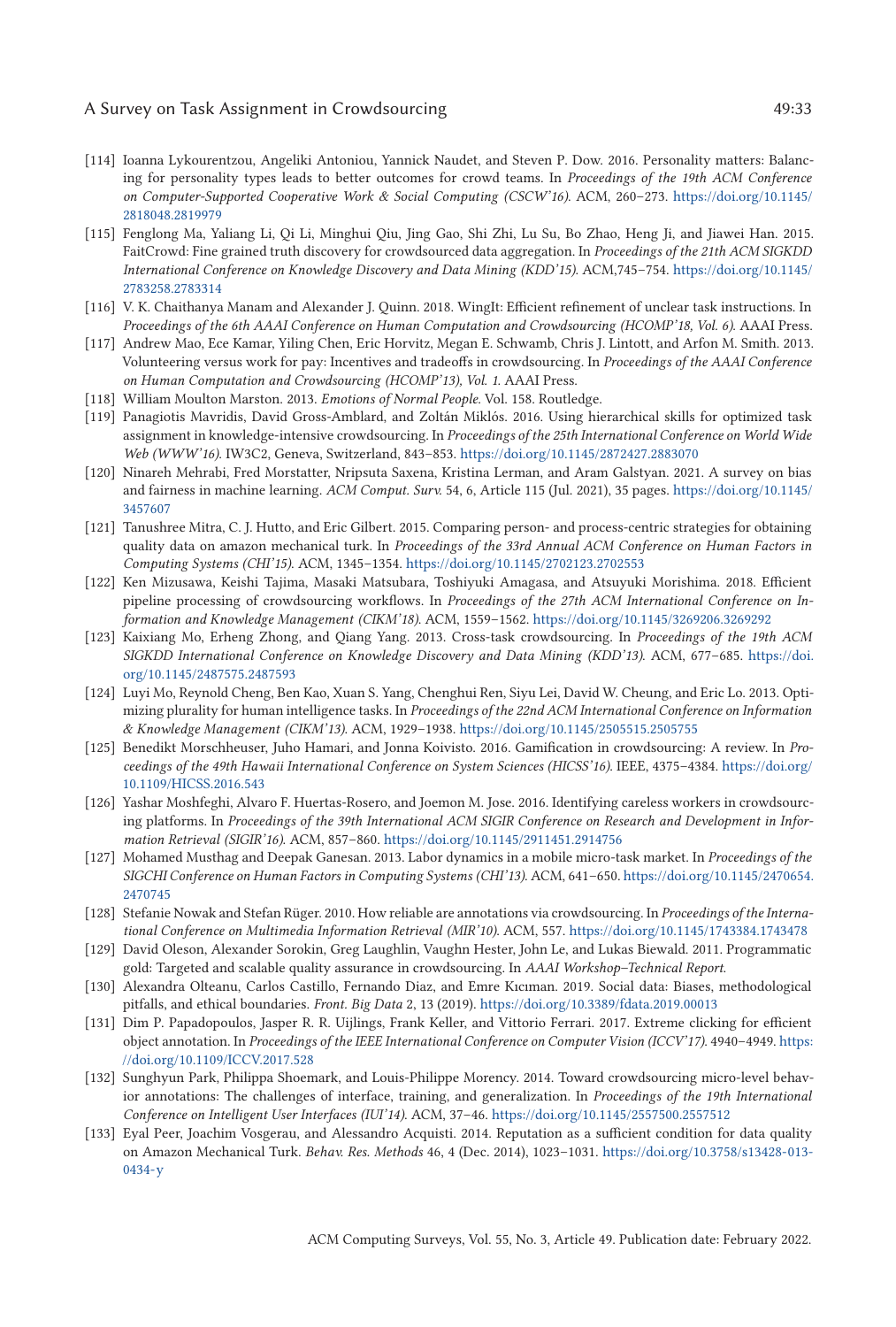#### <span id="page-33-0"></span>49:34 D. Hettiachchi et al.

- [134] Chenxi Qiu, Anna C. Squicciarini, Barbara Carminati, James Caverlee, and Dev Rishi Khare. 2016. CrowdSelect: Increasing accuracy of crowdsourcing tasks through behavior prediction and user selection. In *Proceedings of the [25th ACM International on Conference on Information and Knowledge Management \(CIKM'16\)](https://doi.org/10.1145/2983323.2983830)*. ACM, 539–548. https: //doi.org/10.1145/2983323.2983830
- [135] Anshuka Rangi and Massimo Franceschetti. 2018. Multi-armed bandit algorithms for crowdsourcing systems with online estimation of workers' ability. In *Proceedings of the International Joint Conference on Autonomous Agents and Multiagent Systems (AAMAS'18)*. 1345–1352.
- [136] Vikas C. Raykar and Shipeng Yu. 2012. Eliminating spammers and ranking annotators for crowdsourced labeling tasks. *J. Mach. Learn. Res.* 13 (Feb. 2012), 491–518.
- [137] Vikas C. Raykar, Shipeng Yu, Linda H. Zhao, Anna Jerebko, Charles Florin, Gerardo Hermosillo Valadez, Luca Bogoni, and Linda Moy. 2009. Supervised learning from multiple experts: Whom to trust when everyone lies a bit. In *Proceedings of the 26th International Conference on Machine Learning (ICML'09)*.
- [138] Daniela Retelny, Michael S. Bernstein, and Melissa A. Valentine. 2017. No workflow can ever be enough. *Proc. ACM Hum.-Comput. Interact.* 1 (Dec. 2017), 1–23. <https://doi.org/10.1145/3134724>
- [139] Mirela Riveni, Tien-Dung Nguyen, Mehmet S. Aktas, and Schahram Dustdar. 2019. Application of provenance in social computing: A case study. *Concurr. Comput.: Pract. Exper.* 31, 3 (2019), e4894. <https://doi.org/10.1002/cpe.4894>
- [140] Jakob Rogstadius, Vassilis Kostakos, Aniket Kittur, Boris Smus, Jim Laredo, and Maja Vukovic. 2011. An assessment of intrinsic and extrinsic motivation on task performance in crowdsourcing markets.. In *Proceedings of the 5th International AAAI Conference on Web and Social Media (ICWSM'11)*. AAAI, 17–21.
- [141] Joel Ross and Bill Tomlinson. 2010. Who are the crowdworkers? Shifting demographics in mechanical turk. In *CHI'10 Extended Abstracts on Human Factors in Computing Systems*. 2863–2872.
- [142] Jeffrey M. Rzeszotarski and Aniket Kittur. 2011. Instrumenting the crowd: Using implicit behavioral measures to predict task performance. In *Proceedings of the 24th Annual ACM Symposium on User Interface Software and Technology (UIST'11)*. ACM, 13–22. <https://doi.org/10.1145/2047196.2047199>
- [143] Morteza Saberi, Omar K. Hussain, and Elizabeth Chang. 2017. An online statistical quality control framework for performance management in crowdsourcing. In *Proceedings of the International Conference on Web Intelligence (WI'17)*. ACM, 476–482. <https://doi.org/10.1145/3106426.3106436>
- [144] Niloufar Salehi, Lilly C. Irani, Michael S. Bernstein, Ali Alkhatib, Eva Ogbe, Kristy Milland, and Clickhappier. 2015. We are dynamo: Overcoming stalling and friction in collective action for crowd workers. In *Proceedings of the 33rd [Annual ACM Conference on Human Factors in Computing Systems \(CHI'15\)](https://doi.org/10.1145/2702123.2702508)*. ACM, 1621–1630. https://doi.org/10.1145/ 2702123.2702508
- [145] Mike Schaekermann, G. O. H. Joslin, Kate Larson, and L. A. W. Edith. 2018. Resolvable vs. Irresolvable disagreement: A study on worker deliberation in crowd work. *Proc. ACM Hum.-Comput. Interact.* 2, CSCW, Article 154 (2018), 1–19. <https://doi.org/10.1145/3274423>
- [146] Daniel Schall, Florian Skopik, and Schahram Dustdar. 2012. Expert discovery and interactions in mixed serviceoriented systems. *IEEE Trans. Serv. Comput.* 5, 2 (2012), 233–245. <https://doi.org/10.1109/TSC.2011.2>
- [147] Heinz Schmitz and Ioanna Lykourentzou. 2018. Online sequencing of non-decomposable macrotasks in expert crowdsourcing. *ACM Trans. Soc. Comput.* 1, 1 (2018), 1–33. <https://doi.org/10.1145/3140459>
- [148] Aaron D. Shaw, John J. Horton, and Daniel L. Chen. 2011. Designing incentives for inexpert human raters. In *[Proceedings of the ACM 2011 Conference on Computer Supported Cooperative Work \(CSCW'11\)](https://doi.org/10.1145/1958824.1958865)*. ACM, 275. https: //doi.org/10.1145/1958824.1958865
- [149] Advaith Siddharthan, Christopher Lambin, Anne Marie Robinson, Nirwan Sharma, Richard Comont, Elaine O'mahony, Chris Mellish, and René Van Der Wal. 2016. Crowdsourcing without a crowd: Reliable online species [identification using Bayesian models to minimize crowd size.](https://doi.org/10.1145/2776896) *ACM Trans. Intell. Syst. Technol.* 7, 4 (2016). https: //doi.org/10.1145/2776896
- [150] Yaron Singer and Manas Mittal. 2013. Pricing mechanisms for crowdsourcing markets. In *Proceedings of the 22nd International Conference on World Wide Web (WWW'13)*. ACM, 1157–1166. <https://doi.org/10.1145/2488388.2488489>
- [151] Klaas Jan Stol and Brian Fitzgerald. 2014. Two's company, three's a crowd: A case study of crowdsourcing software development. In *Proceedings of the International Conference on Software Engineering*. IEEE Computer Society, 187–198. <https://doi.org/10.1145/2568225.2568249>
- [152] Hao Su, Jia Deng, and Li Fei-Fei. 2012. Crowdsourcing annotations for visual object detection. In *AAAI Workshop– Technical Report*.
- [153] Yongxin Tong, Zimu Zhou, Yuxiang Zeng, Lei Chen, and Cyrus Shahabi. 2020. Spatial crowdsourcing: A survey. *The VLDB J.* 29, 1 (1 2020), 217–250. <https://doi.org/10.1007/s00778-019-00568-7>
- [154] Long Tran-Thanh, Trung Dong Huynh, Avi Rosenfeld, Sarvapali D. Ramchurn, and Nicholas R. Jennings. 2015. Crowdsourcing complex workflows under budget constraints. In *Proceedings of the National Conference on Artificial Intelligence (AAAI'15)*. AAAI Press, 1298–1304.

ACM Computing Surveys, Vol. 55, No. 3, Article 49. Publication date: February 2022.